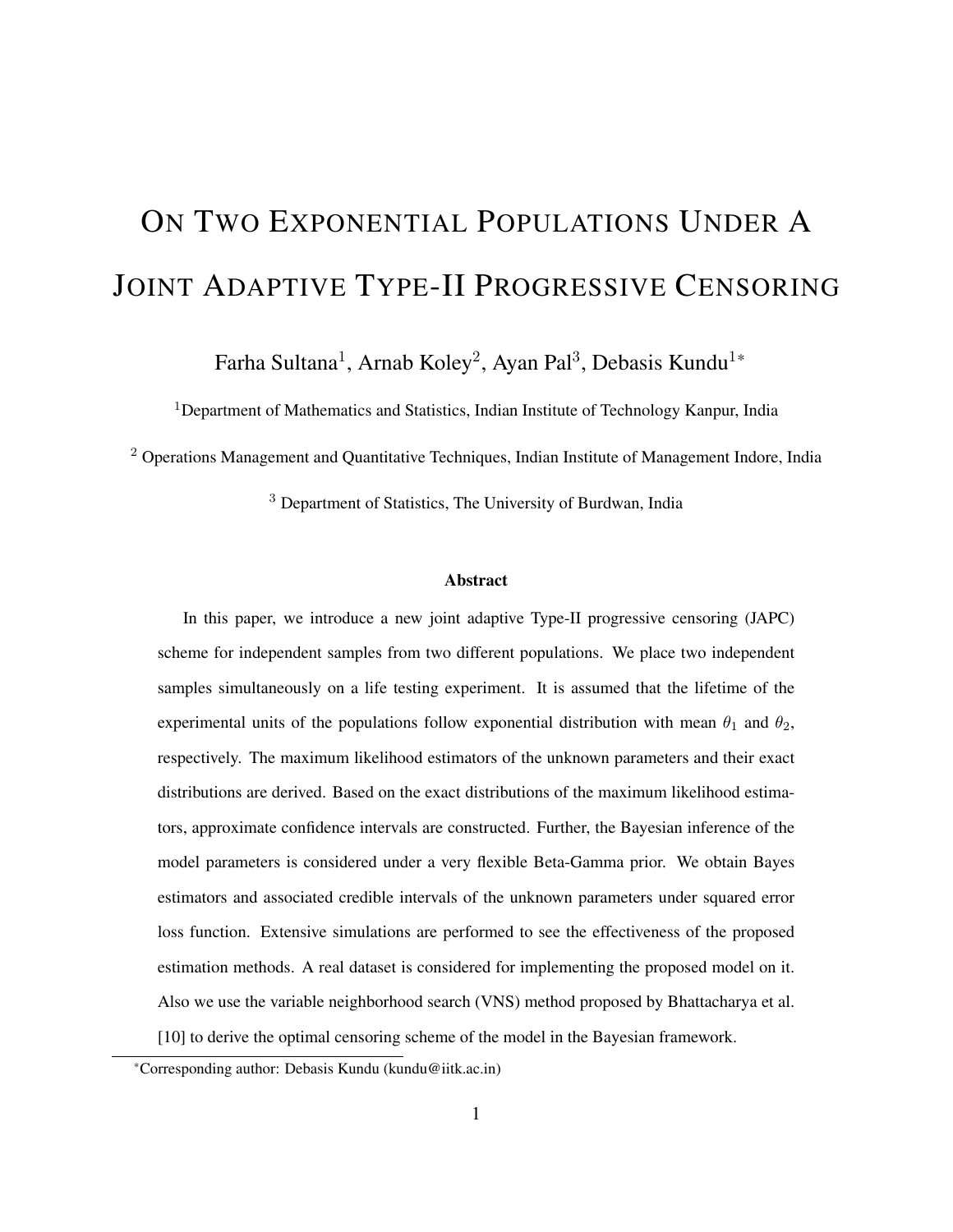Keywords: Life testing experiment; Adaptive progressive censoring scheme; Joint progressive censoring scheme; Maximum likelihood estimator; Confidence interval; Bayesian inference.

# 1 Introduction

In recent times, the progressive censoring scheme has received a considerable amount of attention in the statistical literature, see for example Balakrishnan and Cramer [3]. But most of the related works are based on a single sample only. However, there are situations in which the experimenter wants to compare different populations at the same time. Under such a scenario, the joint censoring schemes can be used, see for example Rasouli and Balakrishnan [24], Balakrishnan and Su [4], Balakrishnan et al. [5], Mondal and Kundu [17], Ashour and Abo-Kasem[1] for details on different joint censoring schemes.

Ng et al. [19] first proposed the adaptive progressive censoring (APC) scheme to reduce the experimental time but at the same time observing the fixed number of failures. Although there has been a significant number of articles on joint Type-II and joint progressive Type-II censoring schemes, no work has been done on adaptive censoring schemes to more than one population. For the sake of reducing cost as well as the experimental time, and at the same time observing a fixed number of failures, one may be interested to adopt the joint adaptive Type-II censoring scheme proposed in this paper. In the proposed censoring scheme, it is ensured to observe as many failures as there are in the joint progressive Type-II censoring scheme available in the literature but with lesser running time. Clearly, in a life testing experiment where products are being manufactured by two or more machines simultaneously, our proposed scheme will be useful to have lesser experimental running time (compared to the same in APC scheme) as well as ensuring a certain number of failures.

The APC scheme can be described as follows. Suppose n number of units are put on a test with an aim to obtain m failures. Before the experiment starts, we fix a time point  $\tau$  and choose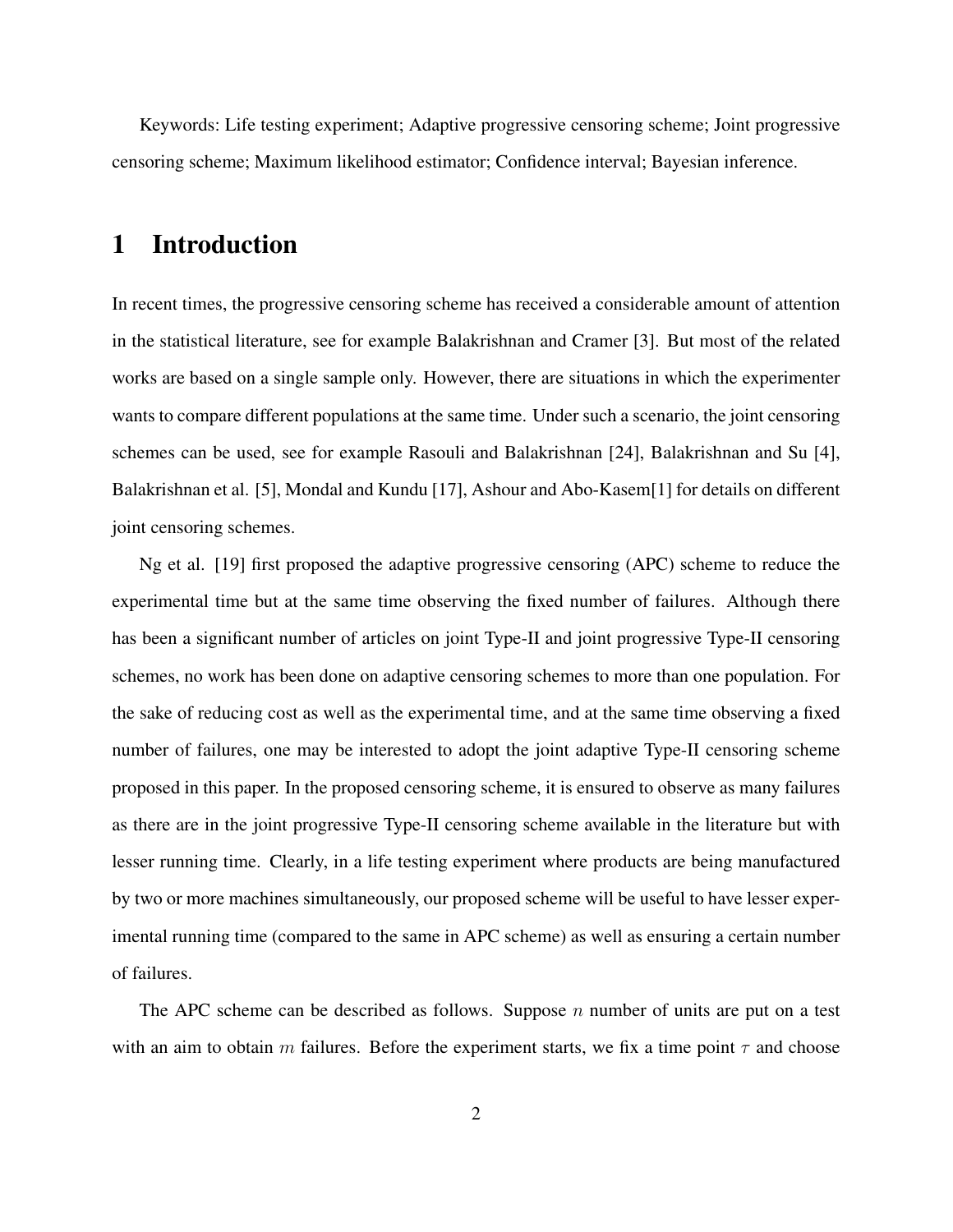a progressive censoring scheme  $(R_1, R_2, \ldots, R_m)$  such that all the  $R_i$ 's are non-negative integers and  $\sum_{n=1}^{m}$  $i=1$  $R_i = n - m$ . At the time of the first failure,  $T_{1:n}$  (say),  $R_1$  items from the remaining surviving items are randomly removed. At the time of the second failure  $T_{2:n}$  (say),  $R_2$  units out of  $(n - 2 - R_1)$  remaining items are randomly removed and so on. The experiment stops at the failure time  $T_{m:n}$  (say) with  $R_m$  items removed, if the  $m^{th}$  failure occurs before the time point τ. However, if failure of  $m<sup>th</sup>$  item does not occur before τ, no more items are removed from the experiment after  $\tau$ . The experiment stops at the failure of  $m^{th}$  item with all the remaining items withdrawn. This indicates that the experiment can stop before  $\tau$  or even if it does not stop before  $\tau$ , the process gets faster and stops at the failure of  $m^{th}$  item. If  $\tau$  is indefinitely large then the usual progressive Type-II censoring occurs and if  $\tau = 0$  then we have  $R_1 = R_2 = \cdots = R_{m-1} = 0$  and  $R_m = n - m$  which corresponds to the Type-II censoring scheme.

Recently, Mondal and Kundu ([16], [17]) introduced a balanced joint progressive censoring (BJPC) scheme for two populations. It has several advantages over the traditional joint progressive scheme available in the literature. It is observed that with the proper choice of  $R_i$ 's the BJPC scheme provides more efficient estimators than the traditional joint progressive scheme. It is also observed that one may not have much control on the expected time of the experiment in case of a BJPC scheme. The main aim of this manuscript is to provide a new sampling scheme for two populations, following the idea of the APC scheme, so that the expected experimental time can be reduced than the BJPC scheme without sacrificing the efficiency of the estimators significantly. We have introduced a joint adaptive progressive censoring (JAPC) scheme based on the BJPC scheme and provides the necessary analysis. It is observed that the expected time of the experiment for the JAPC scheme is smaller than that of the BJPC scheme, although the efficiency of the estimators are almost same. For ceratin choice of  $R_i$ 's it has been observed (see Table 2) that the expected time can be reduced upto 60% without sacrificing the efficiency of the estimators significantly. Therefore, if two machines are producing say cell phone batteries and we want to estimate their average lifetimes efficiently within a limited time, then JAPC scheme can be adopted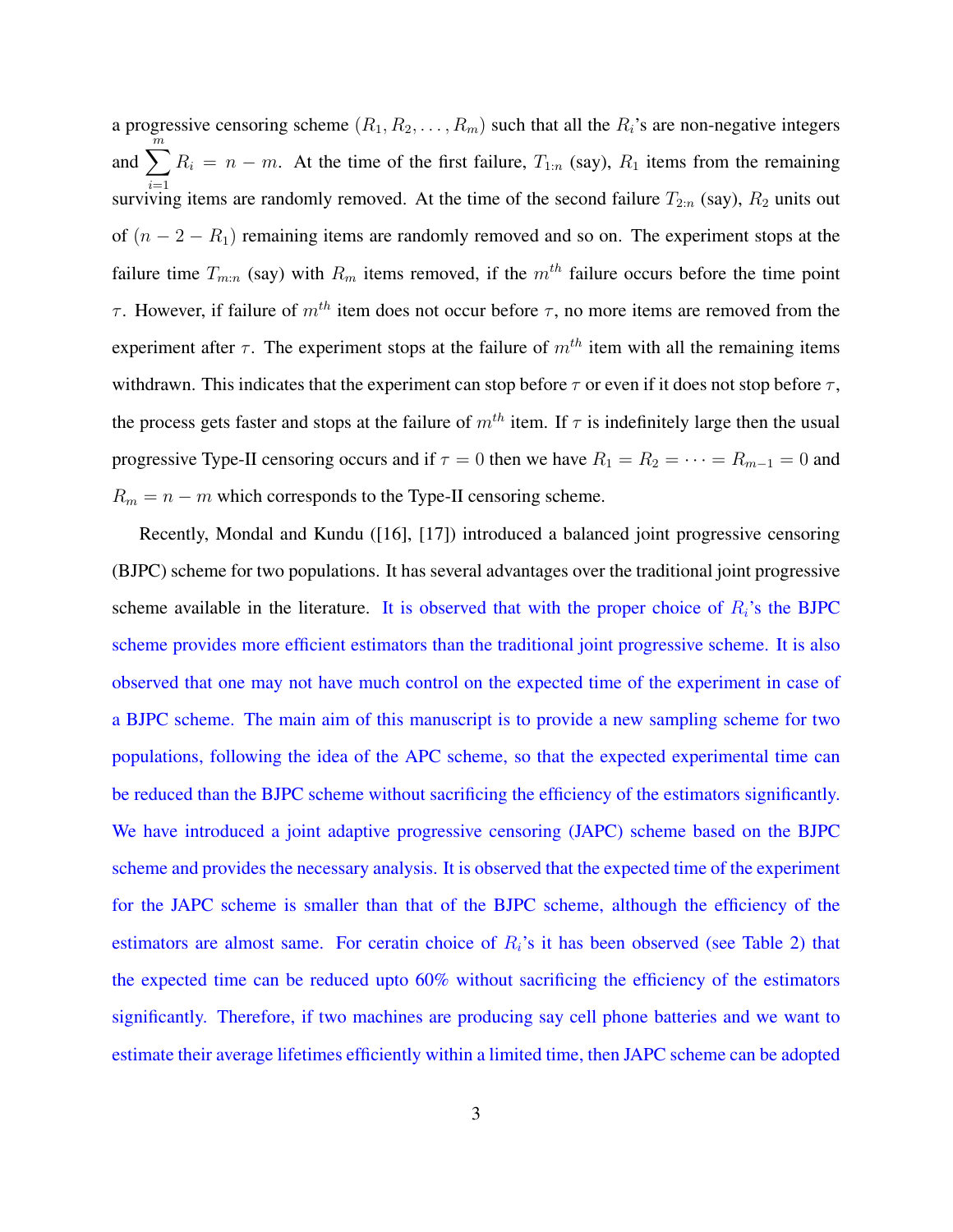#### quite effectively instead of the BJPC scheme.

We have considered only two samples of the same size and it is assumed that the lifetime of the experimental units for both the populations follow exponential distributions. The proposed scheme is also useful for the different sample sizes of the different populations. We have provided both the classical and Bayesian inference of the unknown parameters. Finally, we have discussed selecting the optimal censoring plans based on some loss function depending on the time of the experiment and precision of the estimators. We have used the variable neighborhood search (VNS) method proposed by Bhattacharya et al. [10] to derive the optimal censoring scheme in the Bayesian framework.

The rest of the paper is organized as follows. In Section 2, we introduce the JAPC scheme for two samples from two independent exponential distributions having different unknown scale parameters only. The maximum likelihood estimators and their exact distributions are provided in Section 3. Approximate confidence intervals of the parameters based on the exact distributions are provided in Section 4. In Section 5, we carry out Bayesian analysis of the proposed model. Simulation results are provided in Section 6 to assess the effectiveness of the proposed model. The above mentioned classical and the Bayesian analyses of the proposed model have been carried to a real dataset are reported in Section 7. We also discuss how to select optimal censoring plans of the proposed model in Section 8. Finally, we conclude the paper in Section 9.

## 2 Model Description

Suppose the products of a life testing experiment belong to two independent populations, say Pop-1 and Pop-2. We draw a random sample of size n, say Sam-1 from Pop-1 and a random sample of the same size from Pop-2 say Sam-2. One can also take the different sample sizes from different populations. Suppose the lifetime of units in Pop-1 follows a distribution with cumulative distribution function (CDF)  $F(\cdot; \theta_1)$  and probability density function (PDF)  $f(\cdot; \theta_1)$ . Lifetime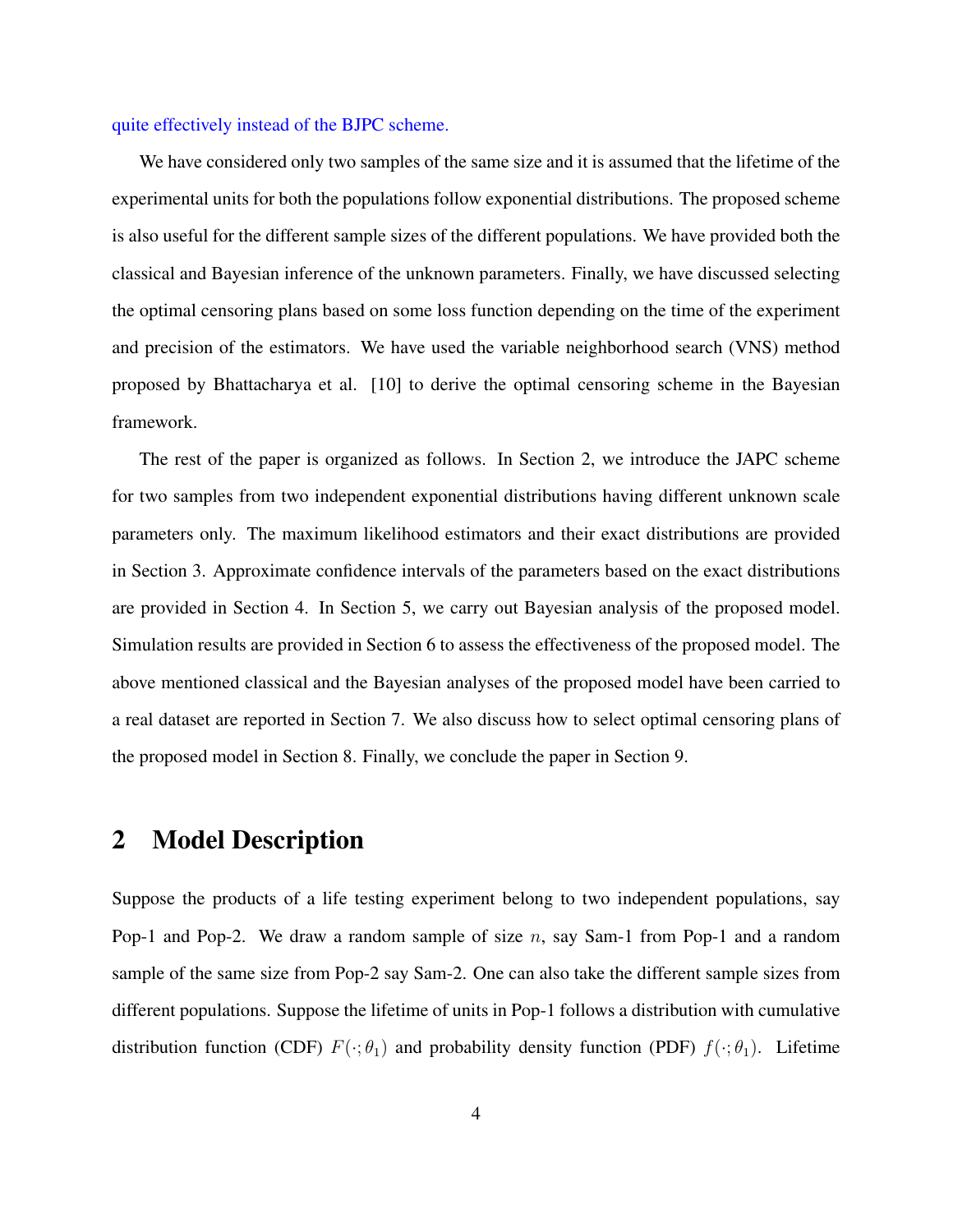of units in that in Pop-2 follows a distribution with the CDF  $G(\cdot;\theta_2)$  and the PDF  $g(\cdot;\theta_2)$ . The proposed two sample joint adaptive Type-II progressive censoring (JAPC) scheme can be described as follows.

Let m be a prefixed integer,  $\tau$  be a prefixed time point, and  $(R_1, R_2, \dots, R_m)$  is set of pre-fixed non-negative integers such that  $\sum_{i=1}^{m} R_i = n-m$ . We place two independent samples simultaneously on the life testing experiment. Suppose the first failure occurs from Sam-1 (Sam-2) at time  $T_{1:n}$ . Then  $R_1$  units are randomly removed from the remaining  $(n - 1)$  surviving units of Sam-1 (Sam-2) and at the same time,  $(R_1 + 1)$  units are randomly chosen and removed from the n surviving units of Sam-2 (Sam-1). Suppose the next failure occurs from Sam-2 (Sam-1) at the time  $T_{2:n}$ . Then  $R_2$  units are chosen randomly from the remaining  $(n - R_1 - 2)$  surviving units of Sam-2 (Sam-1), and they are removed. At the same time  $(R_2 + 1)$  units are chosen randomly and removed from the surviving  $(n - R_1 - 1)$  units of Sam-1 (Sam-2). We continue the process until the  $m<sup>th</sup>$ failure occurs or the time point  $\tau$  is reached. Suppose,  $m^{th}$  failure occurs at  $T_{m:n}(< \tau)$ , then all the remaining surviving units are removed from both the samples and the experiment stops. On the other hand, if only  $D(\leq m)$  many failures take place before  $\tau$ , we follow the same procedure as before until  $T_{D:n}$ . But when the  $(D + 1)^{th}$  failure occurs at  $T_{D+1:n}$ , no more units are removed from the experiment until the  $m<sup>th</sup>$  failure takes place from one of the samples. The experiment thus gets terminated with all the remaining items removed from it. In this scheme we observe  $m$ failure times and at any time of the experiment we always have the same number of surviving units in both the samples. In Figures 2.1 and 2.2, we provide a schematic diagram of our proposed JAPC model. Figure 2.1 represents the case when the m-th failure occurs after time  $\tau$ , while Figure 2.2 represents the case when the m-th failure occurs before time  $\tau$ . Also, notice that, as in single sample case, if  $\tau$  is indefinitely large then the usual joint progressive Type-II censoring occurs and if  $\tau = 0$  then we have  $R_1 = R_2 = \cdots = R_{m-1} = 0$  and  $R_m = n - m$ , which corresponds to the joint Type-II censoring scheme.

Let us define a new set of random variables  $Z_1, Z_2, \cdots, Z_m$ , where  $Z_i = 1$  if the  $i^{th}$  failure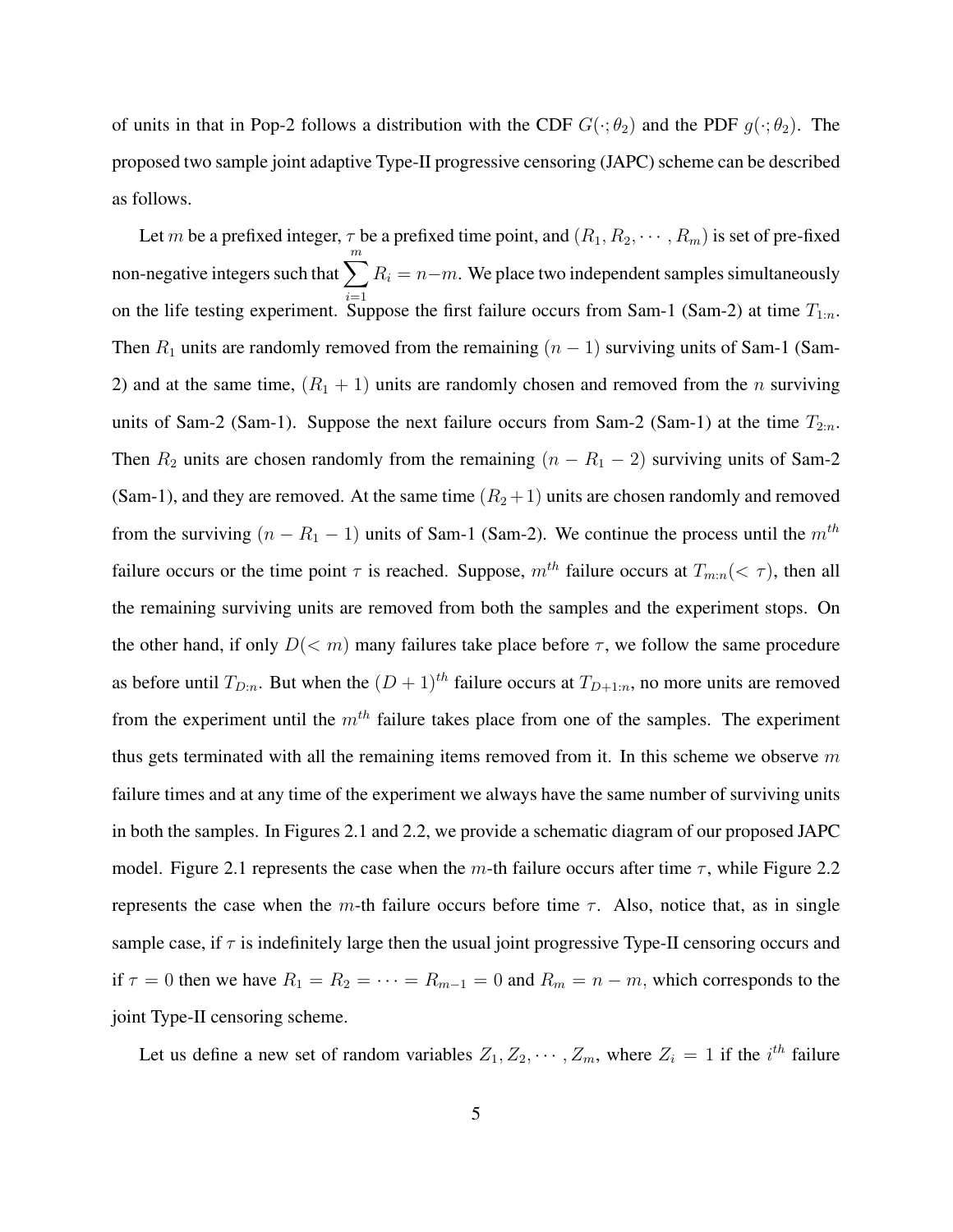Sam-I n♥ 0 τ ❅❘ T1:<sup>n</sup> ❄ R<sup>1</sup> · · · · · · TD:<sup>n</sup> ❄ R<sup>D</sup> + 1 TD+1:<sup>n</sup> ❄ 0 · · · Tm−1:<sup>n</sup> ❄ 0 Tm:<sup>n</sup> ❄ n − m − P<sup>D</sup> <sup>i</sup>=1 R<sup>i</sup> Sam-II n♥ 0 τ ❅❘ T1:<sup>n</sup> ❄ R<sup>1</sup> + 1 · · · · · · TD:<sup>n</sup> ❄ R<sup>D</sup> TD+1:<sup>n</sup> ❄ 0 · · · Tm−1:<sup>n</sup> ❄ 0 Tm:<sup>n</sup> ❄ n − m − P<sup>D</sup> <sup>i</sup>=1 R<sup>i</sup>

Figure (2.1) Illustration of failures and items removed when m-th failure occurs after time  $\tau$ .

occurs from Sam-1 and  $Z_i = 0$  if the  $i^{th}$  failure occurs from Sam-2. Hence, the random variables associated are of the form  $(\mathbf{T}, \mathbf{Z})$  where,  $\mathbf{T} = (T_{1:n}, T_{2:n}, \cdots, T_{m:n})$  and  $\mathbf{Z} = (Z_1, Z_2, \cdots, Z_m)$ . Here,  $D_1 = \sum_{n=1}^{m}$  $i=1$  $Z_i$  denotes the number of failures from Sam-1 and  $D_2 = \sum_{i=1}^{m}$  $i=1$  $(1 - Z_i)$  denotes the number of failures from Sam-2 in the experiment. We denote the realization of the random variables  $T_{i:m}$  and  $Z_i$  by  $t_i$  and  $z_i$ , respectively for  $i = 1, 2, \dots, m$ . Also, we denote the realizations of the random variables  $D, D_1$ , and  $D_2$  by  $d, d_1$ , and  $d_2$ , respectively. Let us define the following,

$$
R_i^* = \begin{cases} R_i, & \text{if } i = 1, \dots, m \text{ and } t_m \leq \tau \text{ or } i = 1, \dots, d \text{ and } \tau < t_m, \\ 0, & \text{if } i = d + 1, \dots, m - 1 \text{ and } \tau < t_m, \\ n - d - \sum_{i=1}^d R_i^*, & \text{if } i = m \text{ and } \tau < t_m. \end{cases}
$$

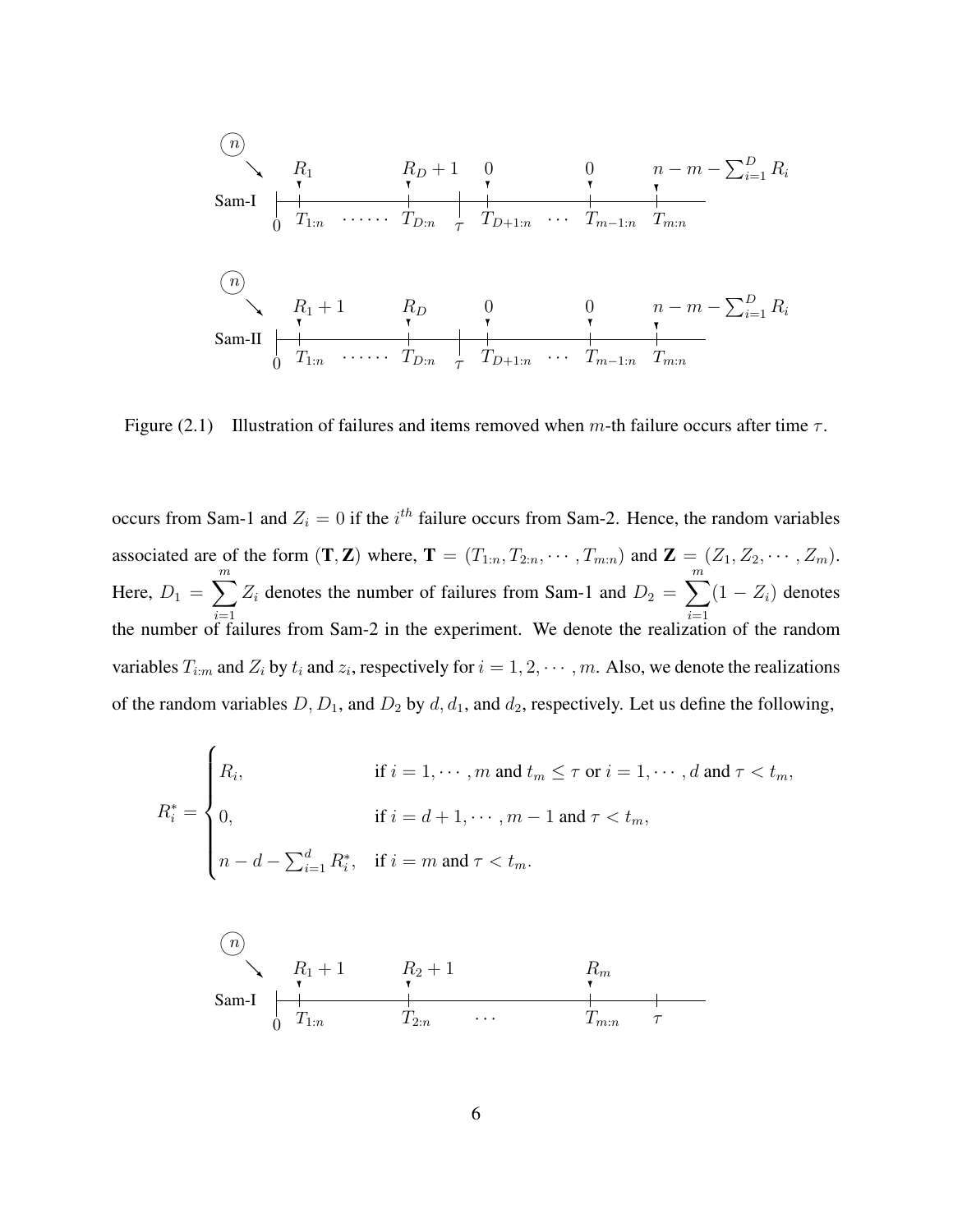

Figure (2.2) Illustration of failures and items removed when m-th failure occurs before time  $\tau$ .

It is to be noted that the likelihood contribution at failure time  $t_1$ , provided that the failure has happened from Sam-1 is proportional to

$$
f(t_1; \theta_1)[1 - F(t_1; \theta_1)]^{R_1^*}[1 - G(t_1; \theta_2)]^{R_1^*+1},
$$

whereas, the likelihood contribution at failure time  $t_1$ , provided that the failure has happened from Sam-2 is proportional to

$$
g(t_1; \theta_2)[1 - F(t_1; \theta_1)]^{R_1^* + 1}[1 - G(t_1; \theta_2)]^{R_1^*}.
$$

Combining the above two, we get the likelihood contribution at  $(t_1, z_1)$  as proportional to

$$
f(t_1; \theta_1)^{z_1} g(t_1; \theta_2)^{1-z_1} [1 - F(t_1; \theta_1)]^{R_1^* + 1 - z_1} [1 - G(t_1; \theta_2)]^{R_1^* + z_1}
$$

.

Hence, for any  $i = 1, 2, \dots, m$ , the likelihood contribution at  $(t_i, z_i)$  is proportional to

$$
f(t_i; \theta_1)^{z_i} g(t_i; \theta_2)^{1-z_i} [1 - F(t_i; \theta_1)]^{R_i^* + 1 - z_i} [1 - G(t_i; \theta_2)]^{R_i^* + z_i}.
$$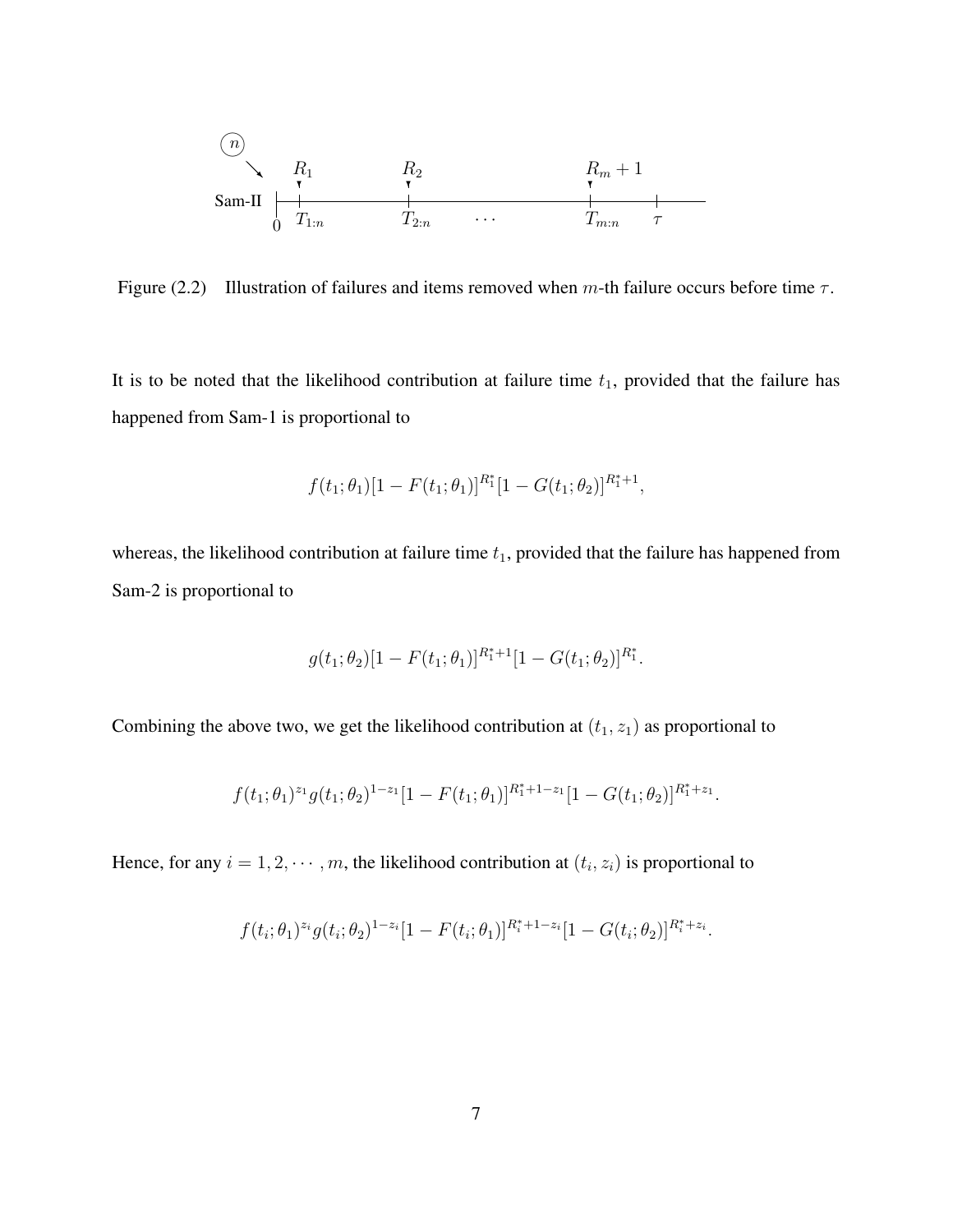Clearly, the likelihood function is

$$
L(\theta_1, \theta_2 | Data) \propto \prod_{i=1}^m f(t_i; \theta_1)^{z_i} g(t_i; \theta_2)^{1-z_i} [1 - F(t_i; \theta_1)]^{R_i^* + 1 - z_i} [1 - G(t_i; \theta_2)]^{R_i^* + z_i}
$$

# 3 Maximum Likelihood Estimation

In this Section, we will obtain the maximum likelihood estimators (MLEs) of the unknown model parameters  $\theta_1$  and  $\theta_2$ . We assume that lifetime distribution of the units from Pop-1 (or Sam-1), is exponential distribution with scale parameter  $\theta_1$  and lifetime distribution of the units from Pop-2 (or Sam-2), is exponential distribution with scale parameter  $\theta_2$ . Following the discussion in the previous section, we can rewrite the likelihood function of the parameters as

$$
L(\theta_1, \theta_2 | \mathbf{T}, \mathbf{Z}) = C \frac{1}{\theta_1^{d_1}} \frac{1}{\theta_2^{d_2}} e^{-\frac{1}{\theta} \sum_{i=1}^m t_i (1 + R_i^*)}, \tag{1}
$$

.

where,

$$
\frac{1}{\theta} = \frac{1}{\theta_1} + \frac{1}{\theta_2}, \quad C = \prod_{i=1}^{m} \left[ n - \sum_{j=1}^{i-1} (R_j + 1) \right], d_1 + d_2 = m.
$$

Note that when  $d_1 = 0$ , the likelihood function becomes

$$
L(\theta_1, \theta_2 | \mathbf{T}, \mathbf{Z}) \propto \frac{1}{\theta_2^{d_2}} e^{-(\frac{1}{\theta_1} + \frac{1}{\theta_2})\sum_{i=1}^m t_i (1 + R_i^*)},
$$

and is a strictly increasing function of  $\theta_1$  on  $(0, \infty)$ . Similarly, when  $d_2 = 0$ , the likelihood function is a strictly increasing function of  $\theta_2$  on  $(0, \infty)$ . Therefore, it is immediate that the MLEs of both  $\theta_1$  and  $\theta_2$  exist only when  $1 \leq D_1 \leq m-1$ , and they are as follows:

$$
\hat{\theta}_1 = \frac{W}{D_1}, \ \hat{\theta}_2 = \frac{W}{D_2},
$$

where,  $W = \sum_{i=1}^{m} T_{i:n} (1 + R_i^*).$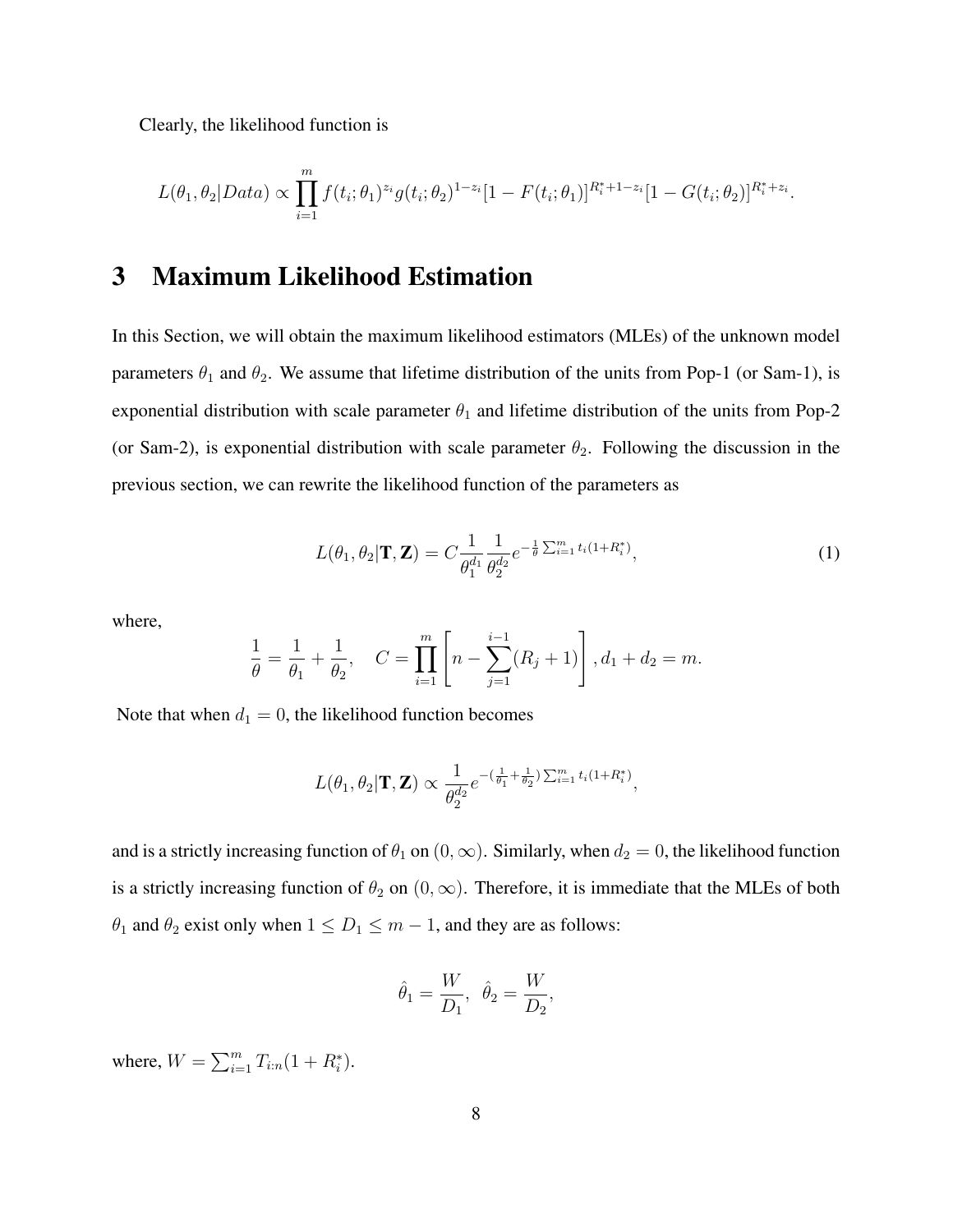# 4 Conditional Distribution of MLEs

In this section, we derive the conditional distribution of the MLEs of the parameters  $\theta_1$  and  $\theta_2$ , respectively. Using them, we are able to construct approximate confidence intervals of the parameters which we report in the next section. It is to be noted that the MLEs of the parameters exist only if  $D_1 > 0$  and  $D_2 > 0$ . Hence conditioning on the event  $E = \{D_1 > 0, D_2 > 0\}$ , we derive distributions of  $\hat{\theta}_1$  and  $\hat{\theta}_2$ , by inverting moment generating function (MGF) (see, Bartholomew [7]) of them separately and report below in Theorem 1 and Theorem 2, respectively. Proofs of these theorems are supplied in the Appendix section. In Theorem 1 and Theorem 2, we have used  $F_{Gamma}(x; a, b)$  to denote the value of CDF of Gamma distribution with shape and scale parameters a and b, respectively evaluated at x and  $f_{Gamma}(x; a, b)$  is the associated PDF at x.

**Theorem 1.** *The CDF and PDF of*  $\hat{\theta}_1$ *, conditioning on the event*  $E = \{D_1 > 0, D_2 > 0\}$  *are, respectively, given by*

$$
F_{\hat{\theta}_1|E}(x) = \frac{C}{P[D_1 > 0, D_2 > 0]} \sum_{d=0}^{m} \sum_{d_1=1}^{m-1} \sum_{i=0}^{d} \sum_{s=0}^{m-d-1} \left[ \frac{\binom{(m-d-1)}{s}}{(m-d-1)} \left( \frac{\theta_1}{\theta_1 + \theta_2} \right)^{m-d_1} \left( \frac{\theta_2}{\theta_1 + \theta_2} \right)^{d_1} \right]
$$

$$
= \frac{(-1)^{i+s} e^{-\frac{1}{\theta}\tau(n-d-1+i-\sum_{j=1}^{d-i} R_j)}}{\left[ \prod_{j=1}^{i} \sum_{k=d-i+1}^{d-i+1} \left( 1 + R_k \right) \right] \left[ \prod_{j=1}^{d-i} \sum_{k=j}^{d-i} \left( 1 + R_k \right) \right] \left[ n - m + s - \sum_{i=1}^{d} R_i \right]}
$$

$$
F_{gamma}(x) = \frac{\tau}{d_1} (n - d - 1 + i - \sum_{j=1}^{d-i} R_j); \frac{d_1}{\theta}, m \right)},
$$

*and*

$$
f_{\hat{\theta}_1|E}(x) = \frac{1_x(0, \infty) C}{P[D_1 > 0, D_2 > 0]} \sum_{d=0}^m \sum_{d_1=1}^{m-1} \sum_{i=0}^d \sum_{s=0}^{m-d-1} \left[ \frac{\binom{(m-d-1)}{s}}{(m-d-1)} \left( \frac{\theta_1}{\theta_1 + \theta_2} \right)^{m-d_1} \left( \frac{\theta_2}{\theta_1 + \theta_2} \right)^{d_1} \right]
$$

$$
(-1)^{i+s} e^{-\frac{1}{\theta}\tau(n-d-1+i-\sum_{j=1}^{d-i} R_j)}
$$

$$
\left[ \prod_{j=1}^i \sum_{k=d-i+1}^{d-i+j} \left( 1 + R_k \right) \right] \left[ \prod_{j=1}^d \sum_{k=j}^{d-i} \left( 1 + R_k \right) \right] \left[ n - m + s - \sum_{i=1}^d R_i \right]
$$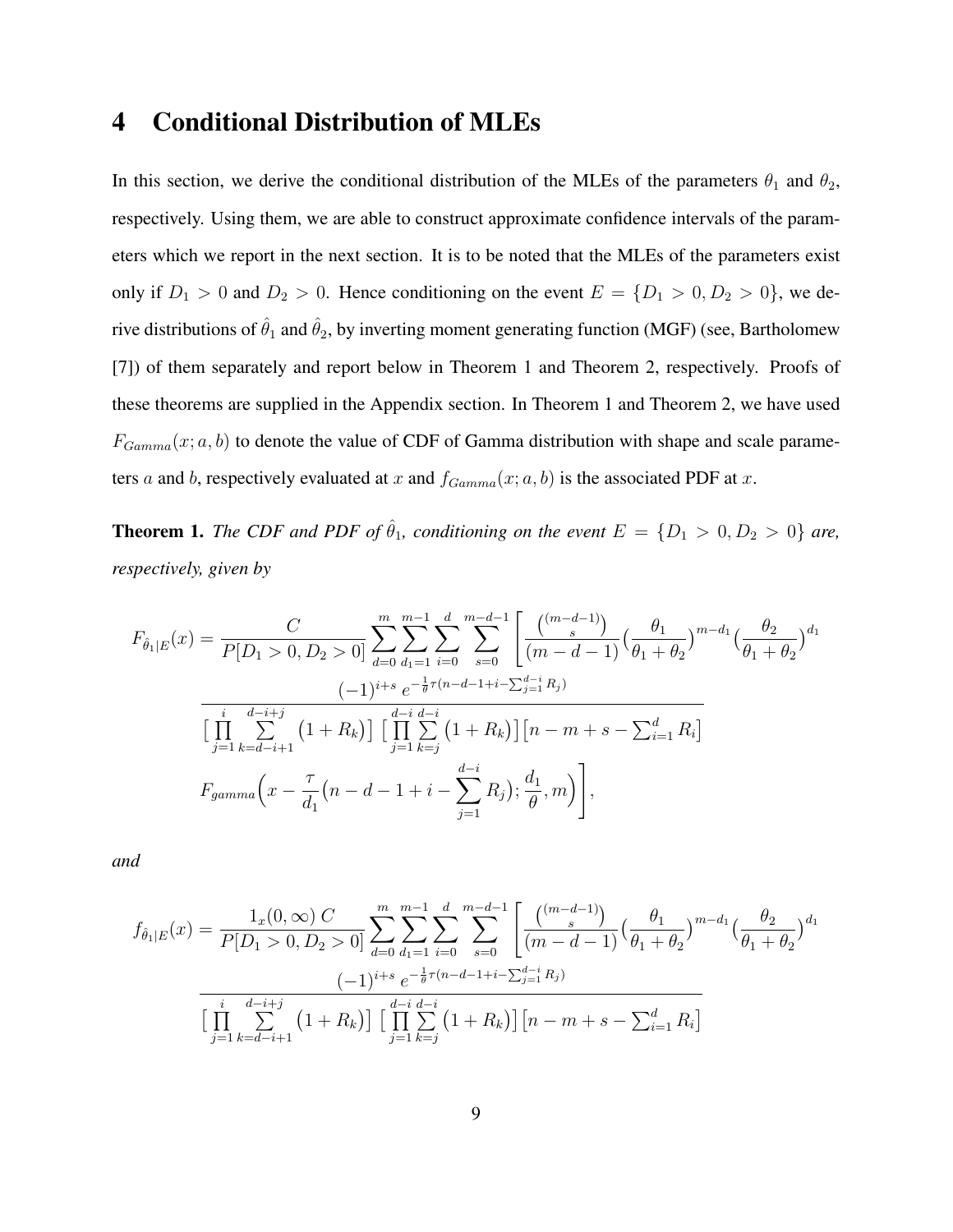$$
f_{gamma}(x-\frac{\tau}{d_1}(n-d-1+i-\sum_{j=1}^{d-i}R_j);\frac{d_1}{\theta},m)\Bigg],
$$

*where*

$$
(i): P(D_1 > 0, D_2 > 0) = C \sum_{d=0}^{m} \sum_{d_1=1}^{m-1} \sum_{i=0}^{d} \sum_{s=0}^{m-d-1} \left[ \frac{\binom{(m-d-1)}{s}}{\left(m-d-1\right)} \left(\frac{\theta_1}{\theta_1 + \theta_2}\right)^{m-d_1} \left(\frac{\theta_2}{\theta_1 + \theta_2}\right)^{d_1} \right]
$$

$$
\frac{(-1)^{i+s} e^{-\frac{1}{\theta}\tau(n-d-1+i-\sum_{j=1}^{d-i} R_j)}}{\left[\prod_{j=1}^{i} \sum_{k=d-i+1}^{d-i+j} \left(1 + R_k\right)\right] \left[\prod_{j=1}^{d-i} \sum_{k=j}^{d-i} \left(1 + R_k\right)\right] \left[n-m+s-\sum_{i=1}^{d} R_i\right]},
$$

$$
(ii): 1_x(0,\infty) = 1(\text{or } 0), \text{ according to } x > 0 \text{ (or } \le 0).
$$

*Proof.* See Appendix.

**Theorem 2.** *The CDF and PDF of*  $\hat{\theta}_2$ *, conditioning on the event*  $E = \{D_1 > 0, D_2 > 0\}$  *are, respectively, given by*

 $\Box$ 

$$
F_{\hat{\theta}_2|E}(x) = \frac{C}{P[D_1 > 0, D_2 > 0]} \sum_{d=0}^{m} \sum_{d_1=1}^{m-1} \sum_{i=0}^{d} \sum_{s=0}^{m-d-1} \left[ \frac{\binom{(m-d-1)}{s}}{(m-d-1)} \left( \frac{\theta_2}{\theta_1 + \theta_2} \right)^{m-d_1} \left( \frac{\theta_1}{\theta_1 + \theta_2} \right)^{d_1} \right]
$$

$$
-1)^{i+s} e^{-\frac{1}{\theta}\tau(n-d-1+i-\sum_{j=1}^{d-i} R_j)}
$$

$$
\prod_{j=1}^{i} \sum_{k=d-i+1}^{d-i+j} \left( 1 + R_k \right) \left[ \prod_{j=1}^{d-i} \sum_{k=j}^{d-i} \left( 1 + R_k \right) \right] \left[ n - m + s - \sum_{i=1}^{d} R_i \right]
$$

$$
F_{gamma}(x - \frac{\tau}{m-d_1} \left( n - d - 1 + i - \sum_{j=1}^{d-i} R_j \right); \frac{m-d_1}{\theta}, m \right),
$$

*and*

$$
f_{\hat{\theta}_2|E}(x) = \frac{1_x(0, \infty) C}{P[D_1 > 0, D_2 > 0]} \sum_{d=0}^m \sum_{d_1=1}^{m-1} \sum_{i=0}^d \sum_{s=0}^{m-d-1} \left[ \frac{\binom{(m-d-1)}{s}}{(m-d-1)} \left( \frac{\theta_2}{\theta_1 + \theta_2} \right)^{m-d_1} \left( \frac{\theta_1}{\theta_1 + \theta_2} \right)^{d_1} \right]
$$

$$
(-1)^{i+s} e^{-\frac{1}{\theta}\tau(n-d-1+i-\sum_{j=1}^{d-i} R_j)}
$$

$$
\left[ \prod_{j=1}^i \sum_{k=d-i+1}^{d-i+j} \left( 1 + R_k \right) \right] \left[ \prod_{j=1}^{d-i} \sum_{k=j}^{d-i} \left( 1 + R_k \right) \right] \left[ n - m + s - \sum_{i=1}^d R_i \right]
$$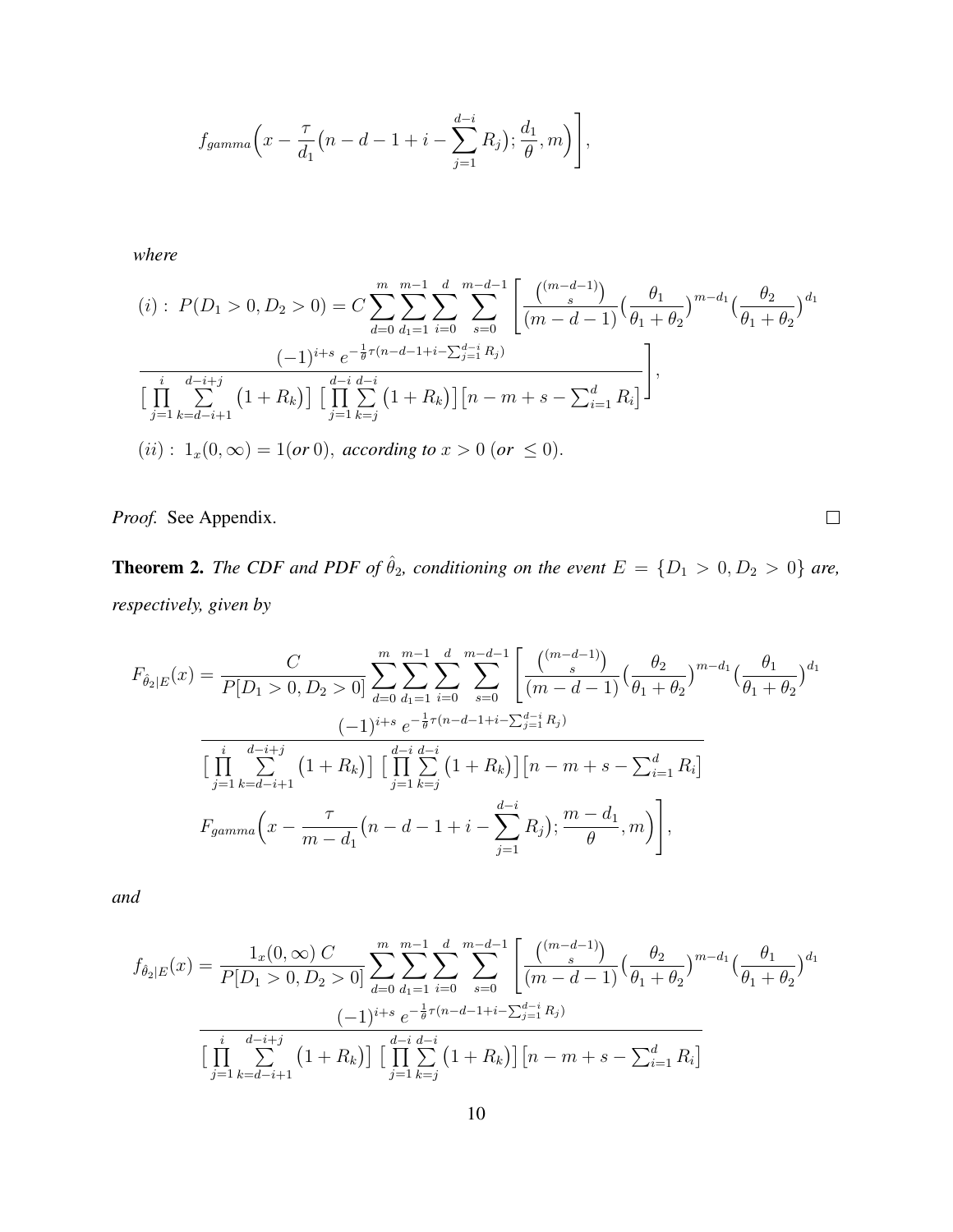$$
f_{gamma}(x - \frac{\tau}{m - d_1}(n - d - 1 + i - \sum_{j=1}^{d-i} R_j); \frac{m - d_1}{\theta}, m)
$$

*where*

$$
(i): P(D_1 > 0, D_2 > 0) = C \sum_{d=0}^{m} \sum_{d_1=1}^{m-1} \sum_{i=0}^{d} \sum_{s=0}^{m-d-1} \left[ \frac{\binom{(m-d-1)}{s}}{(m-d-1)} \left( \frac{\theta_1}{\theta_1 + \theta_2} \right)^{m-d_1} \left( \frac{\theta_2}{\theta_1 + \theta_2} \right)^{d_1} \right]
$$

$$
\frac{(-1)^{i+s} e^{-\frac{1}{\theta}\tau(n-d-1+i-\sum_{j=1}^{d-i} R_j)}}{\left[ \prod_{j=1}^{i} \sum_{k=d-i+1}^{d-i+j} \left( 1 + R_k \right) \right] \left[ \prod_{j=1}^{d-i} \sum_{k=j}^{d-i} \left( 1 + R_k \right) \right] \left[ n - m + s - \sum_{i=1}^{d} R_i \right]},
$$

$$
(ii): 1_x(0,\infty) = 1 (or 0), according to x > 0 (or \le 0).
$$

 $\Box$ 

*Proof.* See Appendix.

It is clear that the conditional PDFs of the MLEs of the parameters are complicated in nature. To get some idea about the shapes of the PDFs, we plot the conditional PDFs of each parameter in Figures 4.1-4.3 for different choices of  $n, m, R, \tau, \theta_1, \theta_2$ . We also plot the histograms of MLEs, based on 5000 replications, of the parameters on the same plots and found that they are matching quite well. In the description of the plots, for brevity, we have used specific notations for censoring schemes. For example,  $(2,3,0^{*5},1,4,0)$  means that the censoring scheme employed is  $(2, 3, 0, 0, 0, 0, 0, 1, 4, 0).$ 

# 5 Approximate Confidence Interval

In this Section, we construct a symmetric approximate confidence interval of each of the parameters  $\theta_i$ ,  $i=1,2$  using conditional distribution of  $\hat{\theta}_i$  as derived in Section 4. To do this, it is required that for  $i = 1, 2, F_{\hat{\theta}_i|E}(x)$ , the conditional distribution of  $\hat{\theta}_i$  at any arbitrary value x (say) monotonically decreases as  $\theta_i$  increases. Several authors including Balakrishnan et al. [6], Childs et al.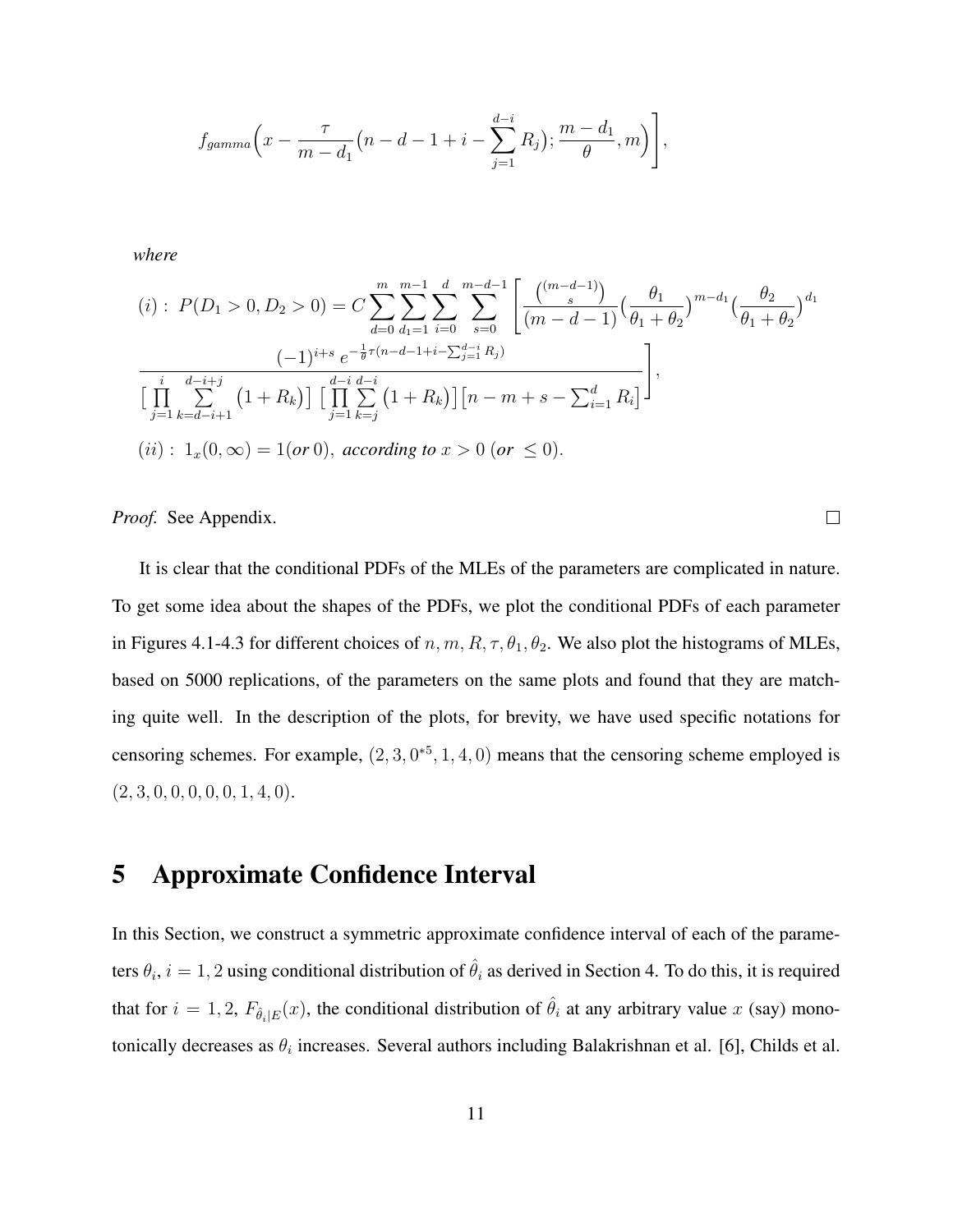

(a) Histogram of  $\hat{\theta}_1$  along with its PDF

(b) Histogram of  $\hat{\theta}_2$  along with its PDF

Figure (4.1) Histogram of  $\hat{\theta}_1$  and  $\hat{\theta}_2$  along with their PDFs, taking  $(\theta_1, \theta_2) = (0.5, 0.7), (n, m) =$  $(30, 10), \tau = 0.25, R = (2^{*10}).$ 

[11] used this technique to construct confidence intervals for the parameters. Although we cannot prove the monotonicity property of  $F_{\hat{\theta}_i|E}(x)$  analytically, a graphical plot supports this property. In Figures 5.1, 5.2, and 5.3 we provide some graphs for illustrative purposes.

For  $0 < \alpha < 1$ , the  $100(1 - \alpha)$ % symmetric approximate confidence interval of  $\theta_i$  can be constructed using the conditional distribution of  $\hat{\theta}_i$  for  $i = 1, 2$ . Following the approach of Koley and Kundu [12], for  $i = 1, 2$ , the lower  $(L_i)$  and upper  $(U_i)$  confidence limits of  $\theta_i$  are obtained by solving the following two equations in  $\theta_i$ :

$$
F_{\hat{\theta}_i|E}(\hat{\theta}_{i\;observed}) = 1 - \frac{\alpha}{2} \quad \text{and} \quad F_{\hat{\theta}_i|E}(\hat{\theta}_{i\;observed}) = \frac{\alpha}{2}.
$$

The unknown parameter  $\theta_j$ ,  $j \neq i$  in the above equation is replaced by its estimate. Hence the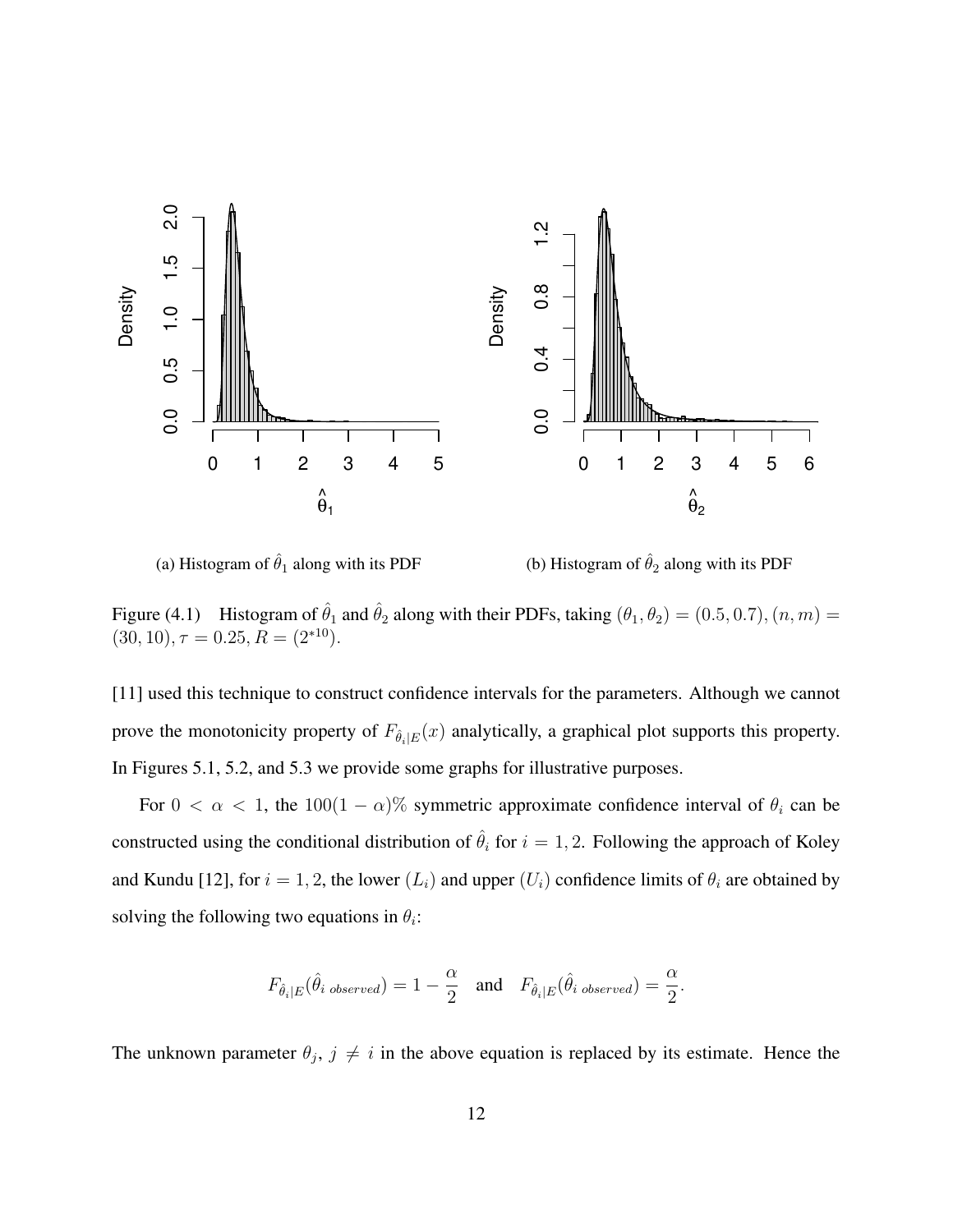

(a) Histogram of  $\hat{\theta}_1$  along with its PDF

(b) Histogram of  $\hat{\theta}_2$  along with its PDF

Figure (4.2) Histogram of  $\hat{\theta}_1$  and  $\hat{\theta}_2$  along with their PDFs, taking  $(\theta_1, \theta_2) = (0.5, 0.7), (n, m) =$  $(20, 10), \tau = 0.50, R = (2, 3, 0^{*5}, 1, 4, 0).$ 

confidence interval obtained by solving the above equations is called approximate confidence interval. Clearly, due to the complicated nature of the conditional CDF of  $\hat{\theta}_i$ , for  $i = 1, 2$ , the above two equations turn out to be non-linear equations. One needs to solve them using some numerical methods such as Newton-Rapshon method or Bisection method.

## 6 Bayesian Analysis

Since computationally it is quite costly to obtain the confidence intervals based on the classical approach, it is quite natural to use Bayesian methodology as an alternative. In this Section, we discuss Bayes estimators of unknown parameters  $\theta_1$  and  $\theta_2$  with respect to the squared error loss function.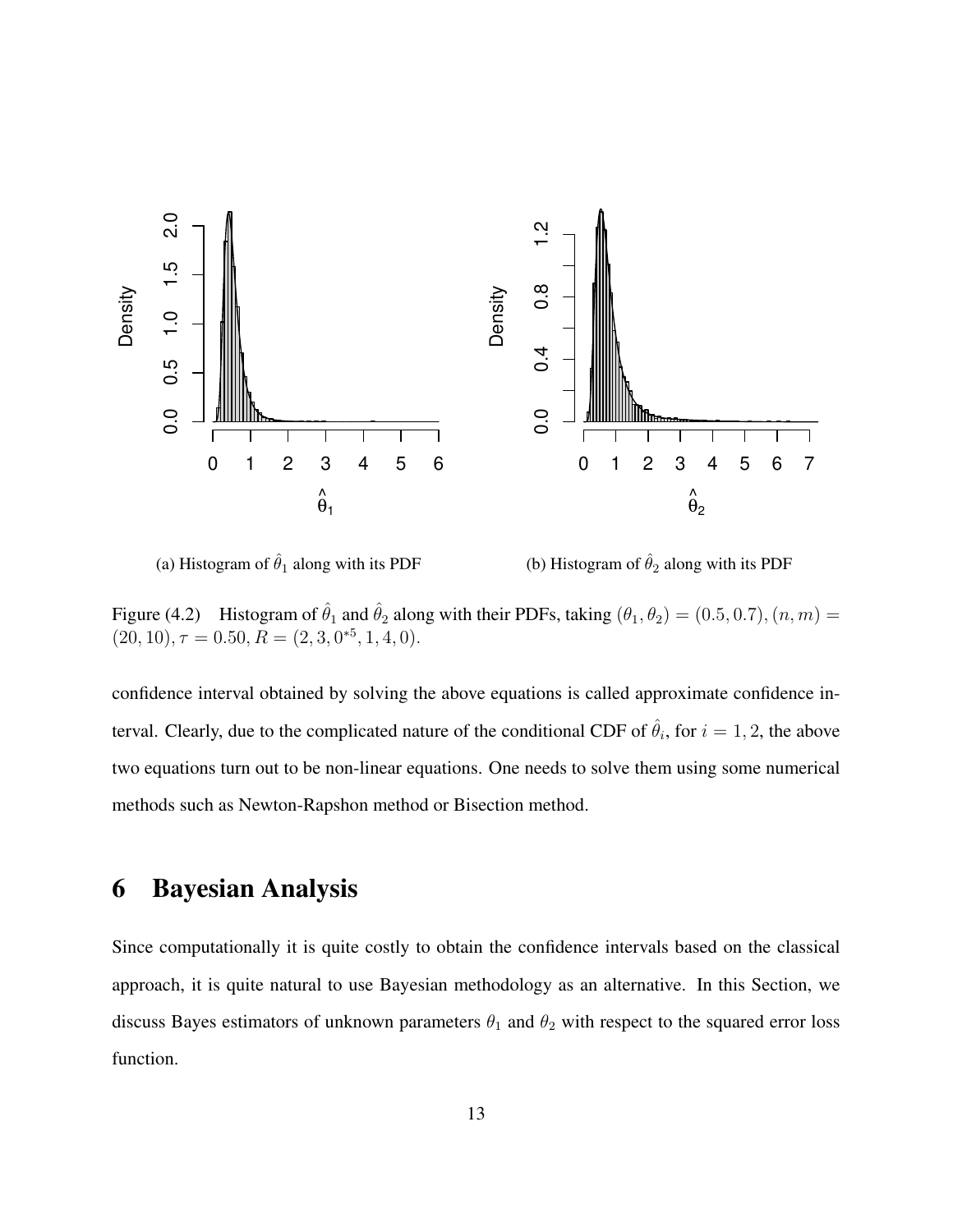

(a) Histogram of  $\hat{\theta}_1$  along with its PDF

(b) Histogram of  $\hat{\theta}_2$  along with its PDF

Figure (4.3) Histogram of  $\hat{\theta}_1$  and  $\hat{\theta}_2$  along with their PDFs, taking  $(\theta_1, \theta_2) = (1.0, 1.5), (n, m) =$  $(35, 15), \tau = 1.0, R = (0^{*14}, 20).$ 

## 6.1 Prior Assumption

To choose a prior distribution of the unknown parameters, we make the reparameterization of the parameters as  $Y_1 = \frac{1}{\theta_1}$  $\frac{1}{\theta_1}$  and  $Y_2 = \frac{1}{\theta_2}$  $\frac{1}{\theta_2}$ . We assume that  $Y_1$  and  $Y_2$  jointly follow Beta-Gamma distribution with joint PDF as,

$$
\pi(y_1, y_2|a_0, b_0, a_1, a_2) = \begin{cases} C^*(y_1 + y_2)^{a_0 - a_1 - a_2} y_1^{a_1 - 1} y_2^{a_2 - 1} e^{-b_0(y_1 + y_2)}, & \text{if } y_1, y_2 > 0 \\ 0, & \text{otherwise,} \end{cases}
$$
(2)

where  $C^* = \frac{\Gamma(a_1 + a_2)}{\Gamma(a_2)\Gamma(a_1)\Gamma(b_2)}$  $\frac{\Gamma(a_1+a_2)}{\Gamma(a_0)\Gamma(a_1)\Gamma(a_2)}$   $b_0^{a_0}$  and  $a_0 > 0, b_0 > 0, a_1 > 0, a_2 > 0$ .

The PDF of  $(Y_1, Y_2)$  will be denoted by  $BG(a_0, b_0, a_1, a_2)$ . The PDF (2) can take a variety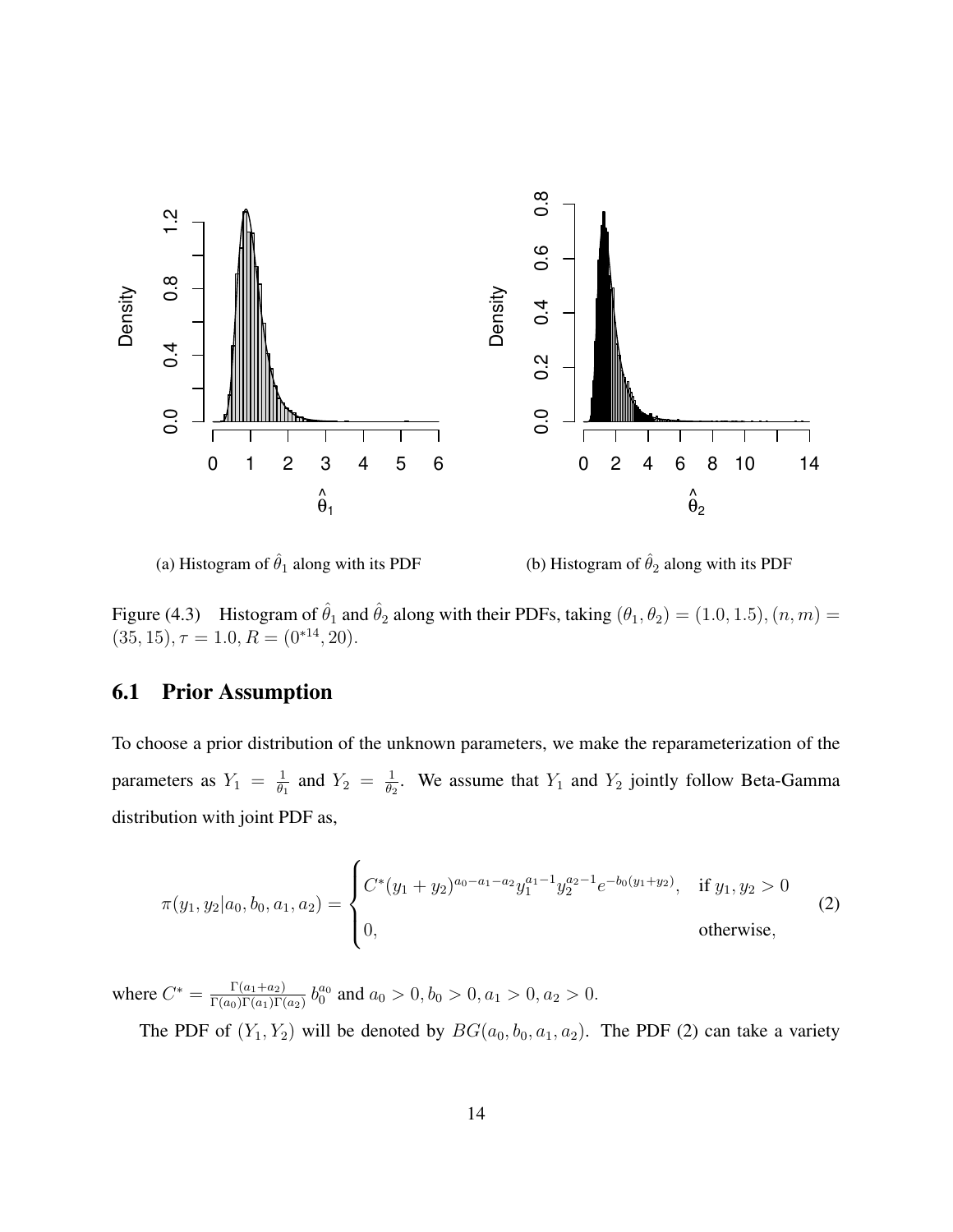

(a) Plot of  $F_{\hat{\theta}_1|E}(x)$ (b) Plot of  $F_{\hat{\theta}_2|E}(x)$ 

Figure (5.1) Plot of  $F_{\hat{\theta}_1|E}(x)$  and  $F_{\hat{\theta}_2|E}(x)$  for  $(\theta_1, \theta_2) = (0.5, 0.7), (n, m) = (30, 10), \tau = 0.25$ ,  $R = (2^{*10})$  at  $x = 0.3$ .

of shapes and is often used as a joint conjugate prior (see Pena et al. [20]). The correlation between  $Y_1$  and  $Y_2$  can be both positive and negative, depending on the values of  $a_0$ ,  $a_2$ , and  $a_2$ . If  $a_0 = a_1 + a_2$ , the distributions of  $Y_1$  and  $Y_2$  become independent. The following three results will be useful for further development. One can see Koley and Kundu [13] for the proof of Result 1. Proof of the remaining two results are quite straightforward and hence are omitted.

RESULT 1:  $(Y_1, Y_2) \sim BG(a_0, b_0, a_1, a_2)$  if and only if,  $Y_1 + Y_2 \sim Gamma(a_0, b_0)$ ,  $Y_1$  $\frac{Y_1}{Y_1+Y_2} \sim Beta(a_1, a_2)$  and they are independent to each other.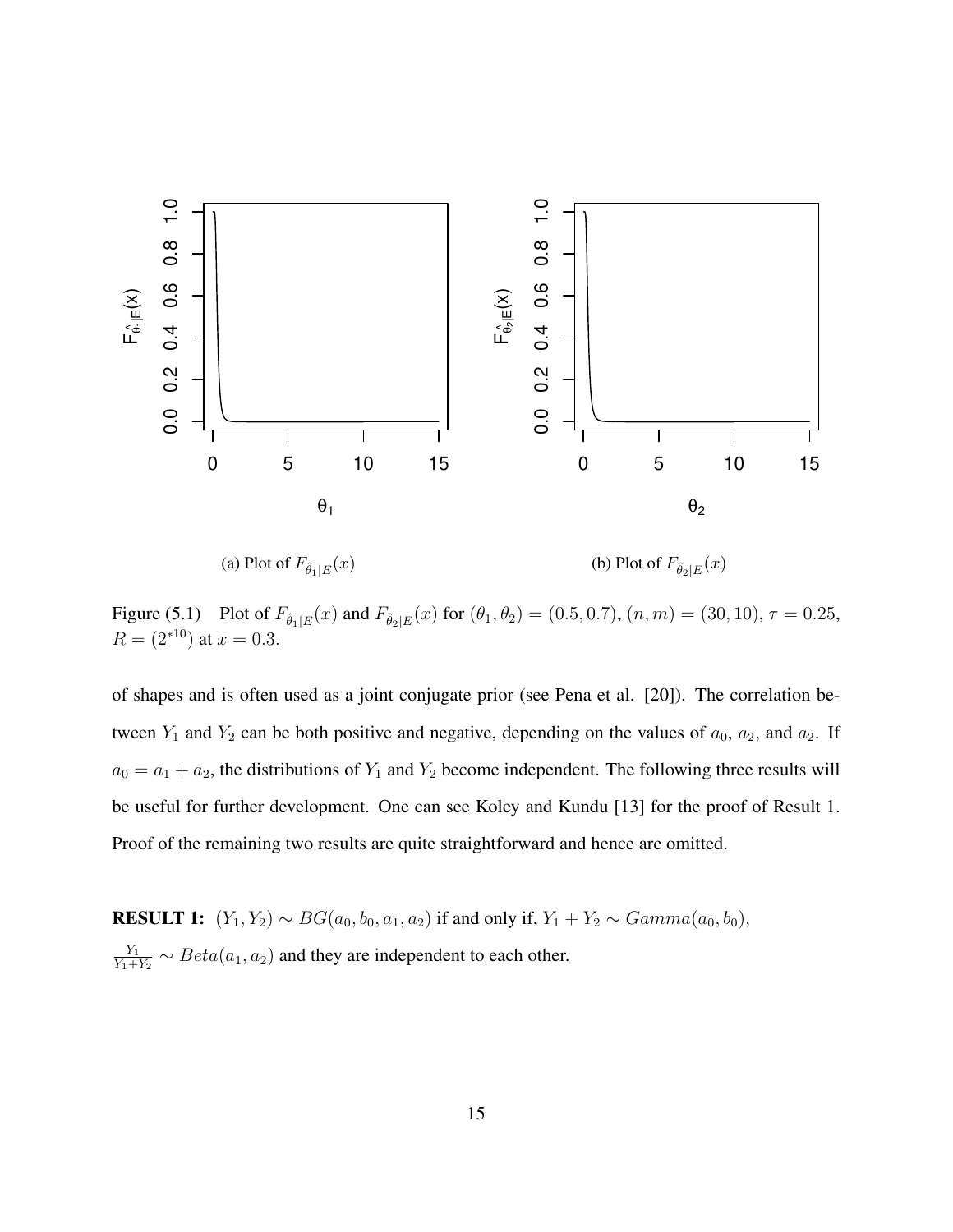

(a) Plot of  $F_{\hat{\theta}_1|E}(x)$ 

(b) Plot of  $F_{\hat{\theta}_2|E}(x)$ 

Figure (5.2) Plot of  $F_{\hat{\theta}_1|E}(x)$  and  $F_{\hat{\theta}_2|E}(x)$  for  $(\theta_1, \theta_2) = (0.5, 0.7), (n, m) = (20, 10), \tau = 0.50,$  $R = (2, 3, 0^{*5}, 1, 4, 0)$  at  $x = 0.8$ .

RESULT 2: If  $(Y_1, Y_2) \sim BG(a_0, b_0, a_1, a_2)$ , then for  $i = 1, 2$ ,

$$
E(Y_i) = \frac{a_0 a_i}{b_0 (a_1 + a_2)} \text{ and } Var(Y_i) = \frac{a_0 a_i}{b_0^2 (a_1 + a_2)} \times \left[ \frac{(a_i + 1)(a_0 + 1)}{(a_1 + a_2 + 1)} - \frac{a_0 a_i}{(a_1 + a_2)} \right].
$$

**RESULT 3:** If  $(Y_1, Y_2) \sim BG(a_0, b_0, a_1, a_2)$ , then for  $i = 1, 2$ ,

$$
E\left(\frac{1}{Y_i}\right) = \frac{(a_1 + a_2)b_0}{a_0a_i} \text{ and } Var\left(\frac{1}{Y_i}\right) = \frac{b_0^2(a_1 + a_2)}{a_0a_i} \times \left[\frac{(a_1 + a_2 - 1)}{(a_0 - 1)(a_i - 1)} - \frac{(a_1 + a_2)}{a_0a_i}\right].
$$

Using the same algorithm as suggested by Kundu and Pradhan [15], following steps are useful to generate samples  $(y_1, y_2)$  from  $BG(a_0, b_0, a_1, a_2)$  distribution.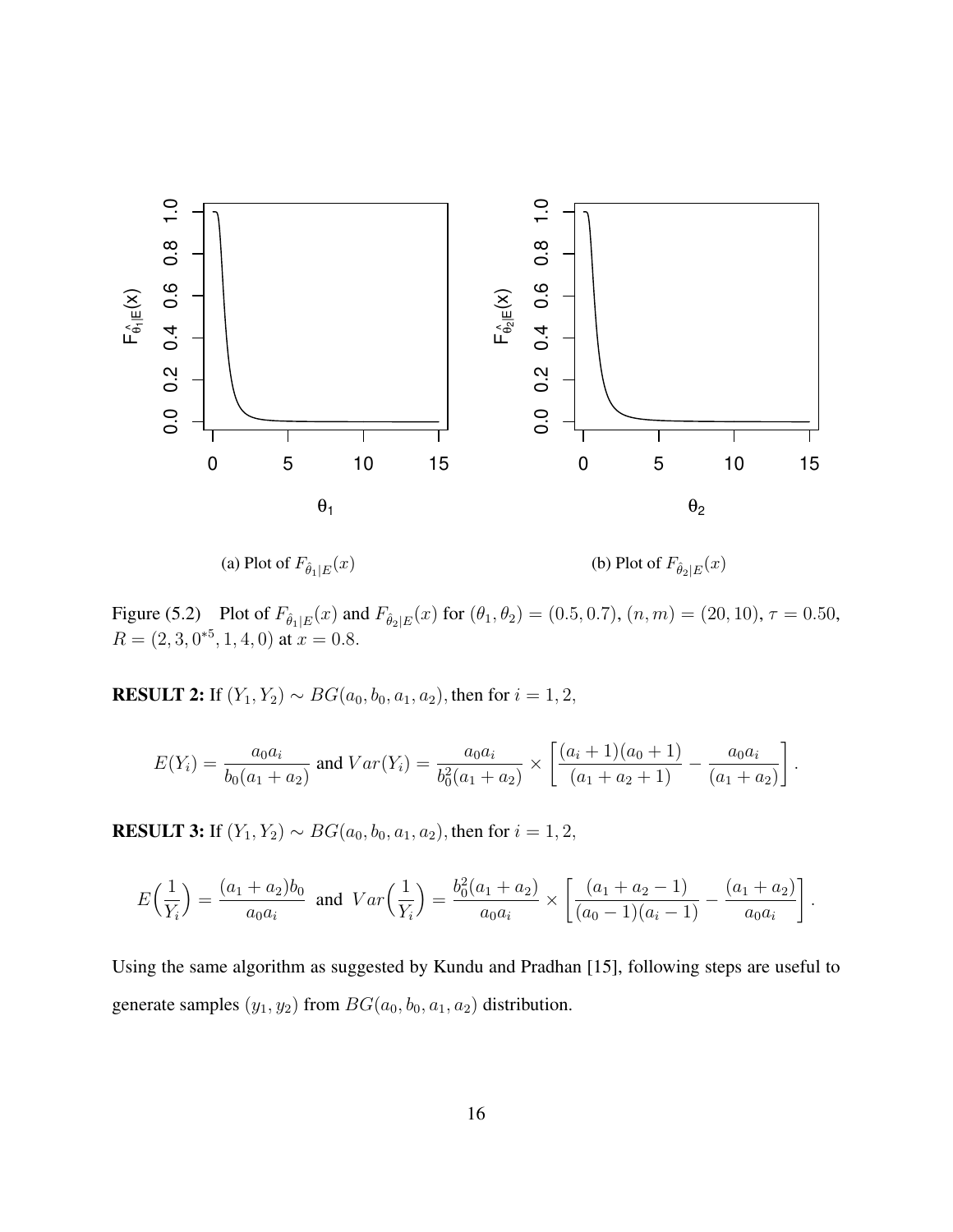

(a) Plot of  $F_{\hat{\theta}_1|E}(x)$ (b) Plot of  $F_{\hat{\theta}_2|E}(x)$ 

Figure (5.3) Plot of  $F_{\hat{\theta}_1|E}(x)$  and  $F_{\hat{\theta}_2|E}(x)$  for  $(\theta_1, \theta_2) = (1.0, 1.5), (n, m) = (35, 15), \tau = 1.0,$  $R = (0^{*14}, 20)$  at  $x = 1.3$ .

## 6.2 Posterior Distribution

The joint posterior distribution of  $(Y_1, Y_2)$  turns out to be of the following form,

$$
\pi(Y_1, Y_2|Data) \propto (y_1 + y_2)^{a_0 - a_1 - a_2} y_1^{d_1 + a_1 - 1} y_2^{d_2 + a_2 - 1} e^{-(b_0 + W)(y_1 + y_2)}, \ y_1 > 0, y_2 > 0.
$$
 (3)

Hence,

$$
\pi(Y_1, Y_2| Data) \sim BG(a_0 + d_1 + d_2, b_0 + W, a_1 + d_1, a_2 + d_2).
$$

Therefore, under the squared error loss function, the Bayes estimates of  $\theta_1$  and  $\theta_2$  are, respectively, obtained as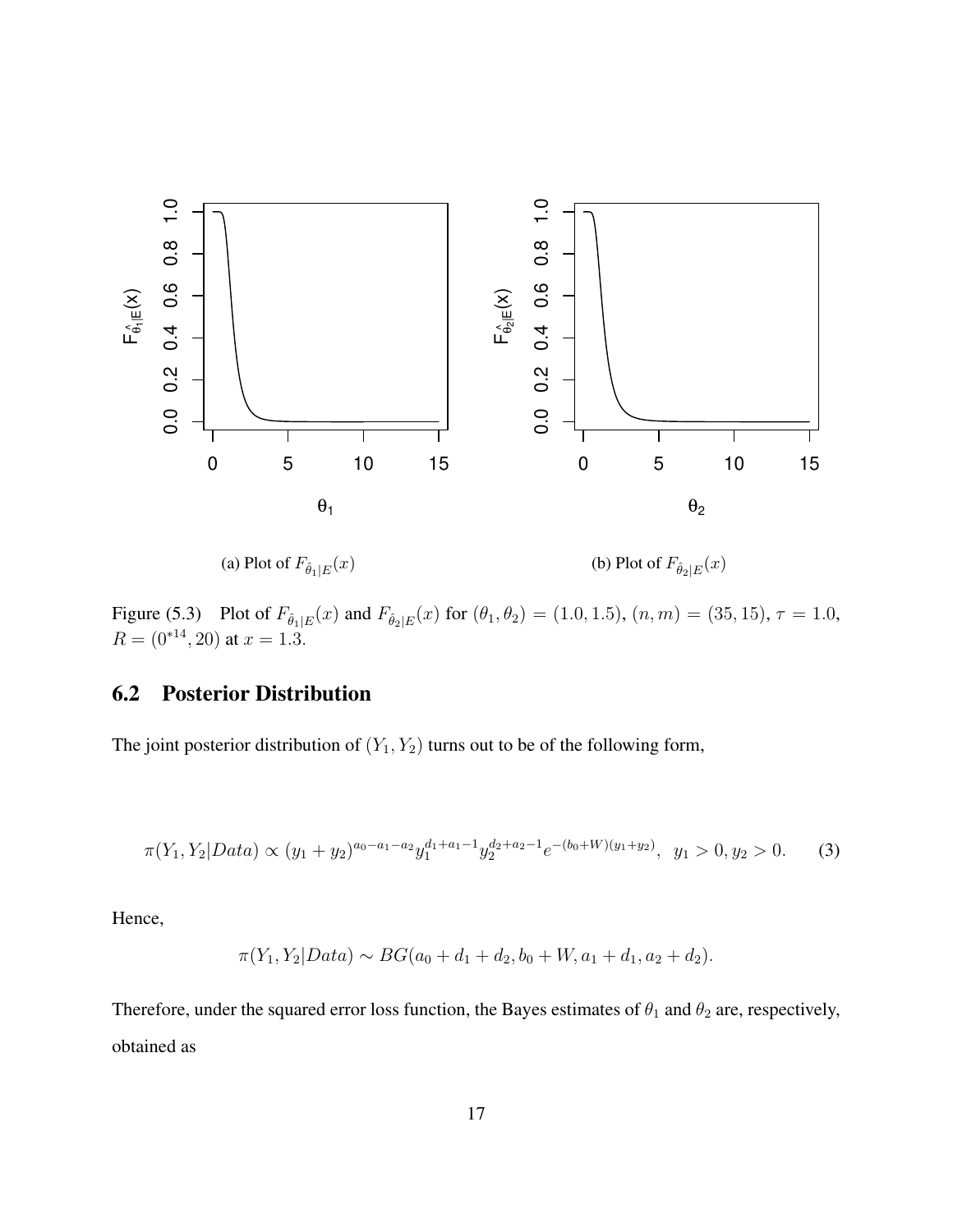## Algorithm 1: Generation of samples from  $BG(a_0, b_0, a_1, a_2)$

- 1 Generate u from  $Gamma(a_0, b_0)$ .
- 2 Generate v from  $Beta(a_1, a_2)$ .
- 3 Obtain  $y_1 = uv$  and  $y_2 = u(1 v)$ .

$$
\hat{\theta}_{1B} = E\left(\frac{1}{Y_1}|Data\right) = \frac{(a_1 + a_2 + d_1 + d_2)(b_0 + W)}{(a_0 + d_1 + d_2)(a_1 + d_1)}
$$

and

$$
\hat{\theta}_{2B} = E\left(\frac{1}{Y_2}|Data\right) = \frac{(a_1 + a_2 + d_1 + d_2)(b_0 + W)}{(a_0 + d_1 + d_2)(a_2 + d_2)}.
$$

Similarly, we can obtain the corresponding posterior variances as follows:

$$
V(\theta_1|Data) = V\left(\frac{1}{Y_1}|Data\right) = \frac{(a_1 + a_2 + d_1 + d_2)(b_0 + W)^2}{(a_0 + d_1 + d_2)(a_1 + d_1)}M_1\tag{4}
$$

and

$$
V(\theta_2|Data) = V\left(\frac{1}{Y_2}|Data\right) = \frac{(a_1 + a_2 + d_1 + d_2)(b_0 + W)^2}{(a_0 + d_1 + d_2)(a_2 + d_2)}M_2,
$$
\n(5)

where

$$
M_1 = \frac{(a_1 + a_2 + d_1 + d_2 - 1)}{(a_0 + d_1 + d_2 - 1)(a_1 + d_1 - 1)} - \frac{(a_1 + a_2 + d_1 + d_2)}{(a_0 + d_1 + d_2)(a_1 + d_1)}
$$

and

$$
M_2 = \frac{(a_1 + a_2 + d_1 + d_2 - 1)}{(a_0 + d_1 + d_2 - 1)(a_2 + d_2 - 1)} - \frac{(a_1 + a_2 + d_1 + d_2)}{(a_0 + d_1 + d_2)(a_2 + d_2)}.
$$

## 6.3 Credible Intervals

It is possible to construct  $100(1 - \alpha)$ % credible intervals (CRI) and Highest Posterior Density (HPD) credible intervals of the unknown parameters. Following algorithm can be considered to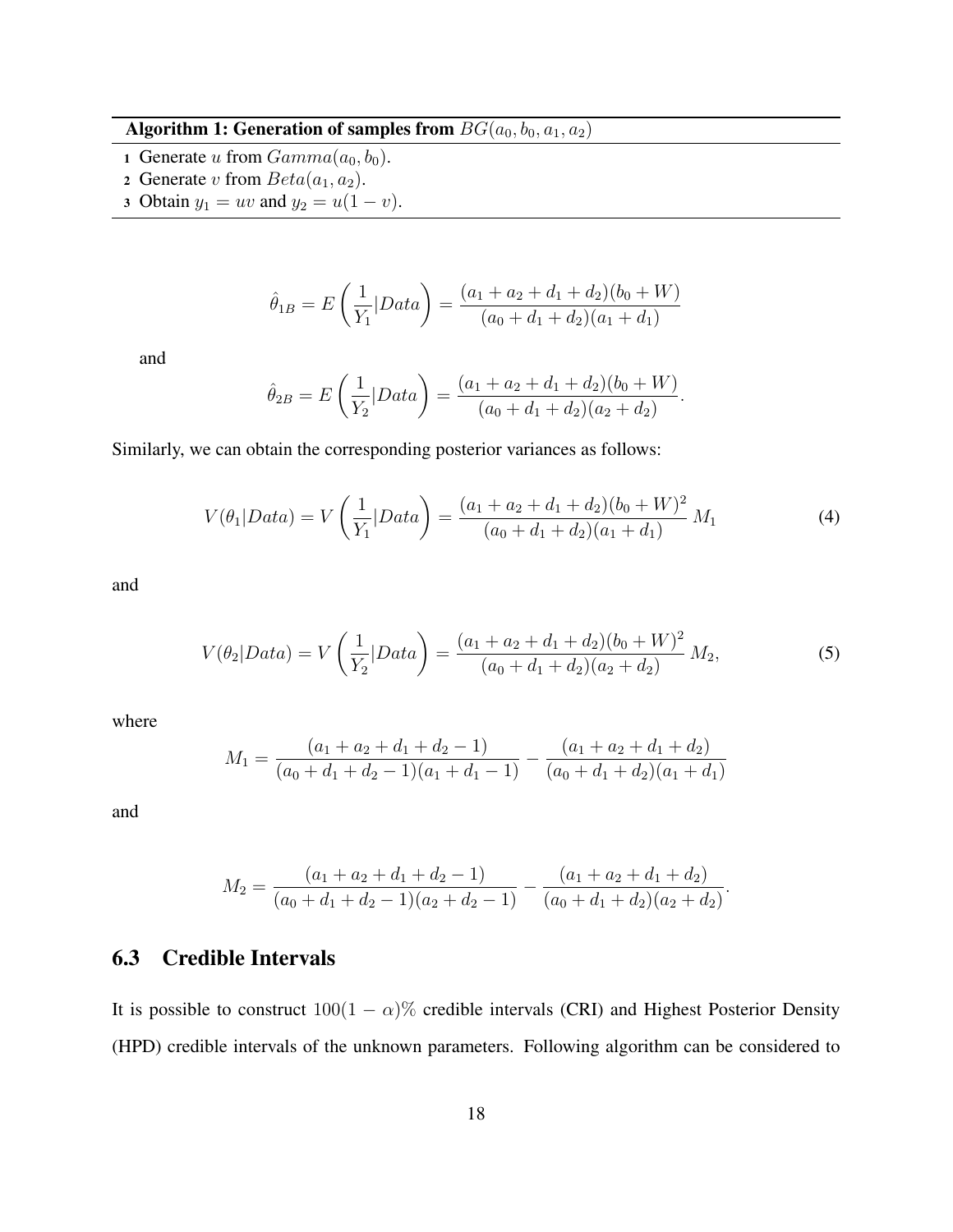construct them.

#### Algorithm 2: Constructions of Credible and HPD intervals

- 1 For an observed dataset  $(T, Z)$ , generate  $y_1$  and  $y_2$  as stated in **Algorithm-1** in subsection 6.1.
- 2 Obtain  $\theta_1 = \frac{1}{n_1}$  $\frac{1}{y_1}$  and  $\theta_2 = \frac{1}{y_2}$  $\frac{1}{y_2}$  .
- 3 Repeat the above two steps a large number of times, say, M to obtain M values of  $\theta_1$  and  $\theta_2$ . Arrange them in an increasing order and denote them as  $\theta_{1(1)} \leq \theta_{1(2)} \leq \cdots \leq \theta_{1(M)}$ , for the parameter  $\theta_1$  and  $\theta_{2(1)} \leq \theta_{2(2)} \leq \cdots \leq \theta_{2(M)}$ , for the parameter  $\theta_2$ .
- 4 For  $0 < \alpha < 1$  and  $i = 1, 2$ ; a  $100(1 \alpha)\%$  CRI of  $\theta_i$  is obtained as  $(\theta_{i(j)}, \theta_{i(j+M(1-\alpha))})$ , for  $j = 1, 2, \cdots, [M\alpha]$ . Here  $[x]$  denotes the integer part of x.
- 5 100 $(1 \alpha)$ %, HPD credible interval of  $\theta_i$ , i=1,2, is  $(\theta_{i(j^*)}, \theta_{i(j^*+M(1-\alpha))})$ , such that  $\theta_{i(j^* + M(1-\alpha))} - \theta_{i(j^*)} \le \theta_{i(j+M(1-\alpha))} - \theta_{i(j)}$ , for any  $j = 1, 2, \dots, [M\alpha]$ .

## 7 Simulation Study

In this Section, a simulation study is conducted in order to evaluate the performance of the proposed estimation methodology for both classical as well as the Bayesian framework, discussed in the preceding sections. We compare the performances of the proposed estimators and the Bayes estimators using non-informative priors. For comparison purposes, we also compute 95% confidence and credible intervals of the unknown parameters in terms of their coverage percentages and HPD credible lengths. We consider different sample sizes  $n = 30, 40$  and different choices for  $R_i$ , m with varying values of  $\tau$ . The parameters  $(\theta_1, \theta_2)$  are chosen to be  $(0.5, 0.7)$  and  $(1, 1.5)$ . In case of the Bayesian estimation we have taken the non-informative prior and the hyperparameter values are taken as  $a_0 = b_0 = 0, a_1 = a_2 = 1$ .

In each case, we draw a random sample with the pre-specified model parameters, the given censoring scheme and compute  $\hat{\theta}_1$  and  $\hat{\theta}_2$ . We repeat this process 2,000 times and compute the average estimates (AE) of the MLEs and the associated mean squared errors (MSEs). We also compute 95% confidence intervals based on the conditional distributions of  $\hat{\theta_1}$  and  $\hat{\theta_2}$ , and report the corresponding average lengths (ALs), the coverage percentages (CPs). Under the Bayesian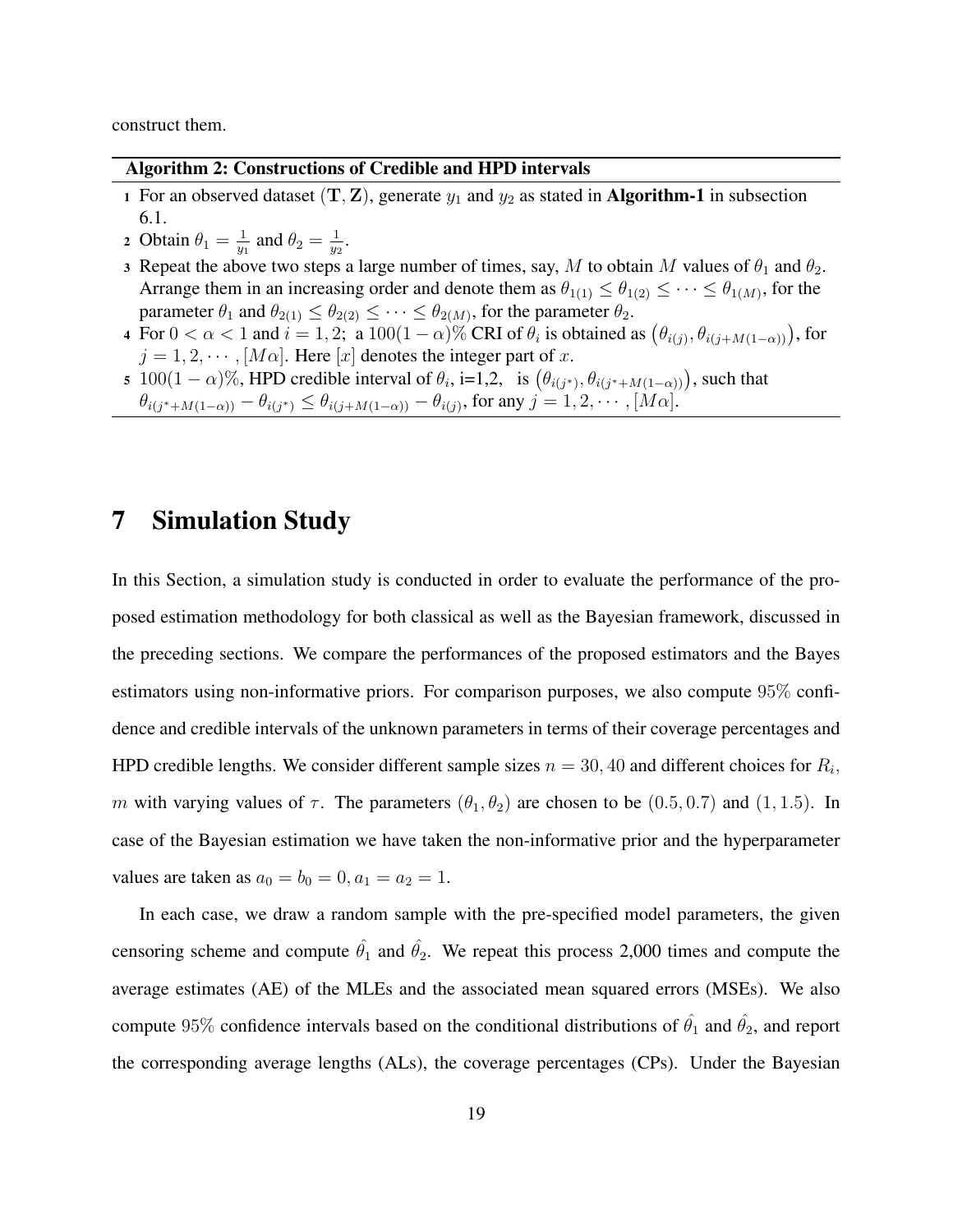framework, the AEs of the Bayes estimators (BEs) are calculated. We also report the average lengths of credible intervals (AL CRI), average lengths of HPD (AL HPD) credible intervals of both the unknown parameters. All the results for the classical framework are reported in Table 3- 6. Results obtained by using the Bayesian method are reported in Table 7-10.

Some of the points are quite clear from the above Tables. It is clear that the performance of the estimators is quite satisfactory for both classical and Bayesian methods. In most cases, it is observed that the MSEs of both the estimators are smaller in the case of the Bayesian method than the classical one. Regarding the confidence intervals, it is observed that the confidence intervals obtained using the exact distribution and also using the HPD credible intervals provide satisfactory results. In all the cases, the coverage percentages are very close to the nominal level. Regarding the length of the confidence intervals, the HPD confidence intervals perform better than the exact confidence intervals.

## 8 Real Life Data Example

In this section we carry out a real data analysis both in classical and Bayesian approach. We take a dataset from Proschan [23]. The original data represents the intervals between failures (in hours) of the air conditioning system of a fleet of 13 Boeing 720 jet air planes. After analysing the data, he found that the failure distribution of the air-conditioning system for each of the planes is well approximated by exponential distribution. For our illustrative purpose, we take observations from Plane 7913 and Plane 7914. There are 27 observations from Plane 7913 and 24 observations from Plane 7914 in the original dataset. For our illustrative purpose, we take 24 observations from both the planes and they are listed below:

Plane 7913: 1, 4, 11, 16, 18, 18, 18, 24, 31, 39, 46, 51, 54, 63, 68, 77, 80, 82, 97, 106, 111, 141, 142, 163.

Plane 7914: 3, 5, 5, 13, 14, 15, 22, 22, 23, 30, 36, 39, 44, 46, 50, 72, 79, 88, 97, 102, 139, 188,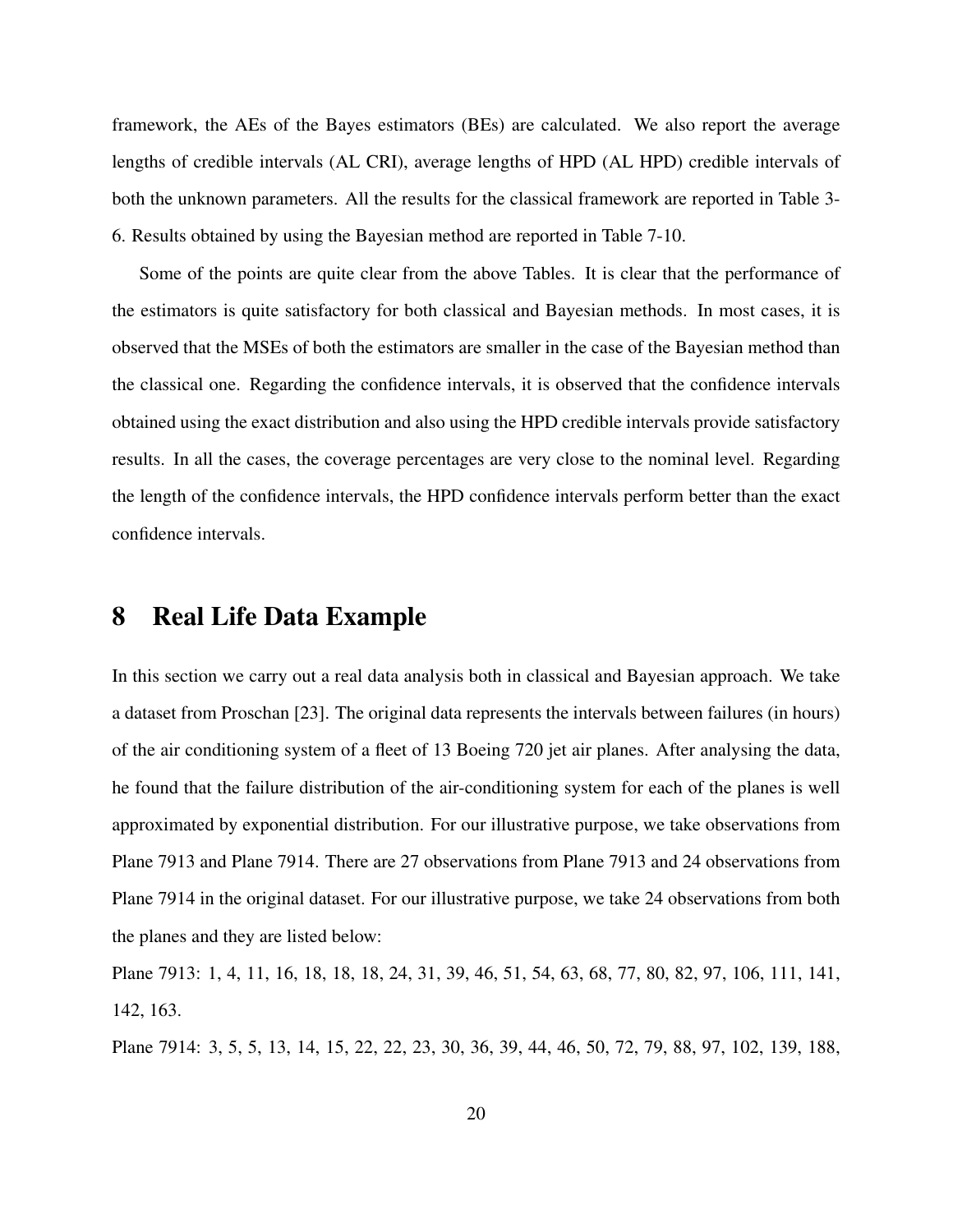197, 210.

For our analytical purpose, we take  $\tau = 30, m = 14, R_{\frac{m}{2}} = n - m, R_i = 0$  for  $i \neq \frac{m}{2}$  with  $n = 24$ . Based on this, we generate the following dataset. We further assume observations from Plane 7913 and Plane 7914 are coming from exponential distribution with mean  $\theta_1$  and  $\theta_2$ , respectively. The following generated dataset is obtained:

$$
T = (1, 3, 4, 5, 5, 11, 13, 15, 16, 22, 22, 31, 44, 163)
$$
 and

 $\mathbf{Z} = (0, 1, 0, 1, 1, 0, 1, 1, 0, 1, 1, 0, 1, 1, 0, 1, 0).$ 

Based on the obtained data and censoring scheme taken, we compute maximum likelihood estimates and Bayes estimates (under square error loss function) of the parameters. Also the 95% confidence intervals and 95% HPD credible intervals of the parameters are obtained. All the outputs are recorded in the following table.

|                             | $H_1$   | $\theta_2$ |
|-----------------------------|---------|------------|
| Maximum likelihood estimate | 60.625  | 80.833     |
| Lower confidence Limit      | 32.597  | 39.552     |
| Upper confidence Limit      | 137.070 | 211.121    |
| Bayes estimate              | 61.545  | 79.129     |
| HPD Lower credible Limit    | 28.658  | 33.772     |
| HPD Upper credible Limit    | 124.504 | 176.151    |

Table (1) Real data analysis

From the analysis, it is to be noted that the maximum likelihood estimates and the Bayes estimates are quite close to each other for every parameter. Also the length of HPD credible interval for each parameter is smaller than the length of confidence interval for the corresponding parameter.

# 9 Optimal Censoring Scheme

Before the start of any life testing experiment, it is very important to choose an "optimal" censoring scheme in a class of all possible available censoring schemes. One natural question is whether they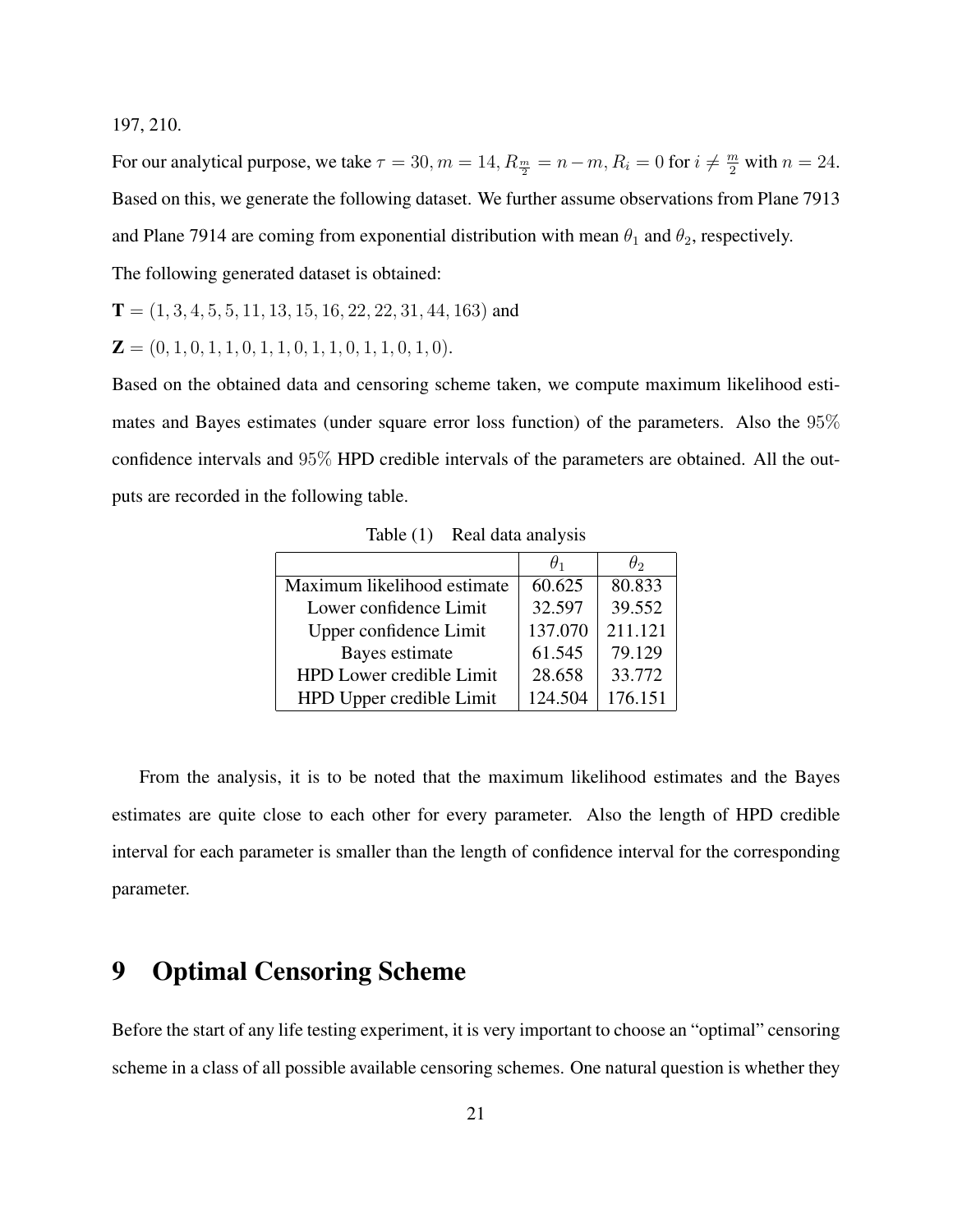should be chosen arbitrarily or they should be chosen based on some criterion. In any life testing experiment often there is a constraint on time and at the same time, it is also important to design the test such that the unknown quantities of interest can be estimated efficiently based on the data obtained under such a test. Thus the determination of optimal life testing plans is an important aspect of such studies and is critical for efficient designing of a life test.

In this section, we establish optimal censoring schemes under the Bayesian framework, for the proposed JAPC scheme. Determination of optimal life testing plans for Type-II progressive censoring scheme is discussed by various authors. For instance, Ng et al. [18] discussed A- and Doptimality criteria for constructing optimal plans for Weibull distribution; Pradhan and Kundu [21] obtained optimal censoring schemes for a generalized exponential distribution. Recently, Pradhan and Kundu [22] discussed Birnbaum-Saunders distribution and obtained optimal plans based on different criteria including minimizing  $Var(\ln \hat{X}_p)$ , where  $\hat{X}_p$  represents the ML estimate of  $X_p$ , the  $p^{th}$  quantile of some random variable X. Notice that the criterion based on  $p^{th}$  quantile depends upon the value of p such that  $0 < p < 1$ .

In the above mentioned works, either sub-optimal censoring plans are obtained or optimal censoring plans are obtained by using complete search method for small values of  $n$  and  $m$ . Since for fixed *n* and *m*, the total number of feasible censoring schemes is  $\binom{n-1}{m-1}$  $_{m-1}^{n-1}$ ), even for a moderate higher values of  $n$  and  $m$ , establishing an optimal censoring scheme among all possible schemes turns out to be computationally inconvenient. Recently, Bhattacharya et al. [10] proposed a meta-heuristic based variable neighborhood search (VNS) algorithm to find an optimum or near optimum solution within a reasonable computation time for moderate to large values of  $n$  and  $m$ . Bhattacharya and Pradhan [8] proposed a modified version of the VNS algorithm and applied to compute optimum schemes under Type-I progressive hybrid censoring scheme.

Our aim here is to obtain the optimal progressive censoring scheme  $R = (R_1, R_2, \dots, R_m)$ such that  $\sum_{m=1}^{m}$  $i=1$  $R_i = n - m$ , for some pre-fixed  $\tau$  and different choices of n and m based on a variance minimization criterion as considered in Bhattacharya et al. [9]. In this paper, we consider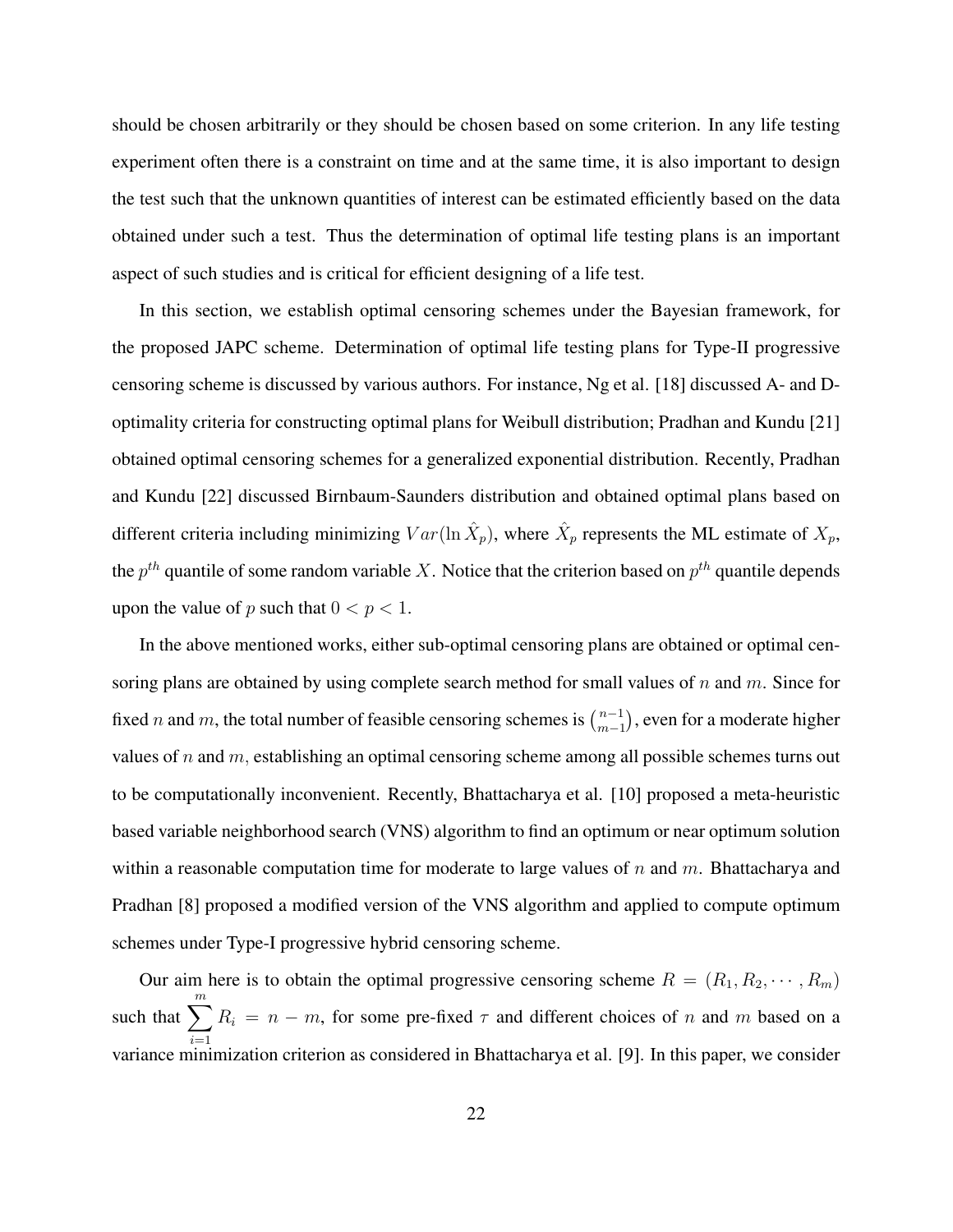a weighted posterior variance with the expected total time of the experiment. The expected running time of the experiment, denoted by  $E(T_{m:m})$ , for our proposed JAPC censoring scheme, can be calculated as follows

$$
E(T_{m:n}) = C \sum_{d_1=1}^{m-1} {m \choose d_1} \left(\frac{\theta_2}{\theta_1 + \theta_2}\right)^{d_1} \left(\frac{\theta_1}{\theta_1 + \theta_2}\right)^{m-d_1}
$$
  

$$
\left[ \left\{ \sum_{d=0}^{m-1} \sum_{i=0}^d \sum_{s=0}^{m-d-1} \frac{(-1)^{i+s} \binom{m-d-1}{s} e^{-\frac{\tau}{\theta}(i+s+1+\sum_{j=d-i+1}^d R_j)}}{\{\prod_{j=1}^i (j+\sum_{k=d-i+1}^{d-i+1} R_k)\} \{\prod_{j=1}^{d-i} (d-i-j+1+\sum_{k=j}^{d-i} R_k)\}} \left(\frac{\theta}{s+1}\right)^{m-d_1} \left(\frac{1}{m-d-1}\right)^{i} + \left\{ \sum_{i=0}^{m-1} \frac{(-1)^i}{\{\prod_{j=i}^i (j+\sum_{k=m-i}^{m-1-i+j} R_k)\} \{\prod_{j=1}^{m-1-i} (m-i-j+\sum_{k=j}^{m-1-j} R_k)\}} \left(\frac{1}{\theta} - \left(\frac{1}{\theta} + \frac{\tau}{(i+1+\sum_{j=m-i}^m R_j)}\right) e^{-\frac{\tau}{\theta}(i+1+\sum_{j=m-i}^m R_j)}\right)\right\} \right].
$$
 (6)

The above expression is obtained from the distribution of  $T_{m:n}$ , derived by the moment generating function technique. Details of the derivation are omitted and can be obtained from the authors upon request.

The constrained optimization problem is now formally formulated as follows:

Minimize 
$$
\phi(R) = w_1 E(V(\theta_1|Data)) + w_2 E(V(\theta_2|Data)) + w_3 E(T_{m:n}),
$$
 (7)

such that  $\sum_{m=1}^{m}$  $i=1$  $R_i = n-m, 0 \le w_i \le 1, i = 1, 2, 3$ , and  $\sum_{i=1}^{3} w_i = 1$ . Furthermore,  $E(V(\theta_1| Data))$ and  $E(V(\theta_2|Data))$  are the expected posterior variances of  $\theta_1$  and  $\theta_2$  respectively which can be obtained using the equations (4) and (5) and  $E(T_{m:n})$  can be calculated from equation (6). To obtain the average values of posterior variances, one can also use the method given by Kundu [14]. Note that the above mentioned optimization problem (7) is a mixed integer non-linear programming problem in  $R$ , where  $R$  is a vector of non-negative integers. To find the optimum solution, we use a VNS based algorithm given by Bhattacharya et al. [10]. An initial guess  $R_0 = (R_{01}, R_{02}, \cdots, R_{0m})$ , is taken from the set  $CS(n,m) = \{R = (R_1, R_2, \cdots, R_m)$ :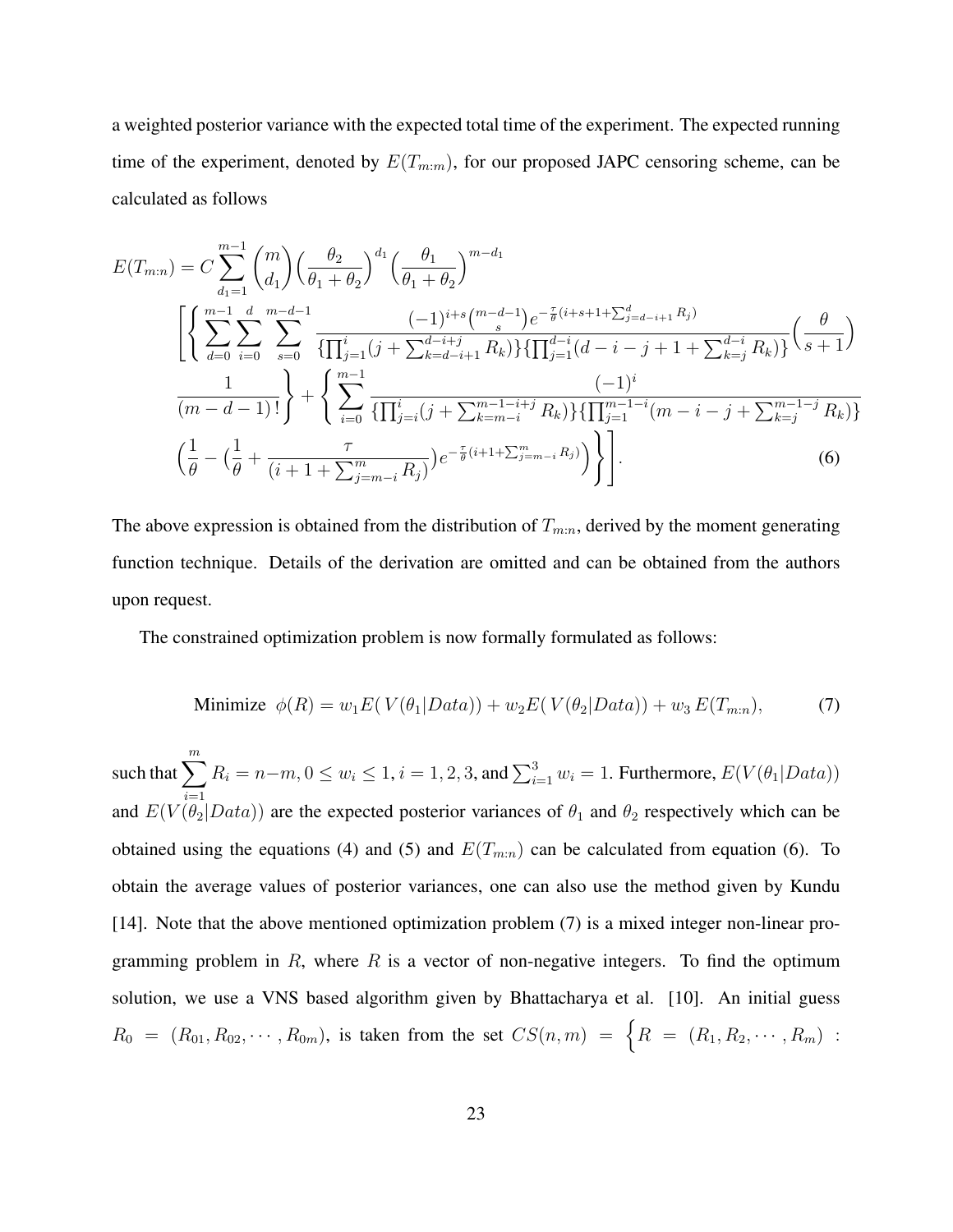$\sum_{i=1}^{m} R_i = n - m$  and denote  $l_{max} = maxR_{0j}, 1 \le j \le m$ . For  $l = 1, \dots, l_{max}$ , construct  $i=1$ the neighborhood  $N_l(R_0)$  of  $R_0$  given by  $N_l(R_0) = \{ R : R \in CS(n, m) \text{ and } ||R - R_0|| < l + 1 \}$ where  $\lVert \cdot \rVert$  denotes standard Euclidean norm. Finally for fixed n, m, and  $\tau$  with initial guess  $R_0$  we obtain the optimum censoring scheme by solving the constrained optimization problem (7). Note that the desired calculation can be performed using *gtools* package in R software.

The computational algorithm for the optimization problem (7) is presented in Algorithm 3 in the Appendix section. For the purpose of illustration, we have considered various values of input parameters, and the computed optimum plans are reported in Table 11. In this table, we can see that when we put the whole weight on  $w_3$ , say,  $w_3 = 1$ , i.e., our main objective is to reduce the experimental time, then clearly the optimum solution should be typically Type-II censoring scheme, which one can see from the result of the table. Similarly, when we put the weight on the variance part, i.e.,  $w_1 + w_2 = 1$ , then early removal is preferable, and it is likely reflected in Table 11. If we put positive weights on all  $w_i$ 's then an optimum censoring scheme is somewhere in between, which also can be seen in Table 11. It is interesting to check that whether our proposed JAPC scheme takes lesser time to run the experiment than that of in BJPC scheme. With different choices of the parameters, n, m, R, and  $\tau$  we compare  $E(T_{m:n})$  obtained from equation (6) with the time to run the experiment in BJPC scheme numerically. It is to be noted that when  $\tau \to \infty$ , JAPC scheme coincides with the BJPC scheme. We report our findings in Table 2. In the table, we have used the term ERT to denote the experimental running time. Clearly, from Table 2, it is observed that the experimental time of the JAPC scheme is lesser than the BJPC scheme. Also in the same table we report MSE of MLE of each parameter both under JAPC scheme and BJPC scheme for comparison purpose. However we can not compare about the MSE of MLE of a parameter under JAPC scheme with BJPC scheme. For example, when  $n = 20, m = 10, \tau = 0.25$ and  $R = (5, 2, 0^{*4}, 2, 0, 1, 0)$ , MSE of  $\hat{\theta}_1$  under JAPC scheme is greater than MSE of  $\hat{\theta}_1$  under BJPC model. The same is true for  $\hat{\theta}_2$ . But this is not true for some other cases.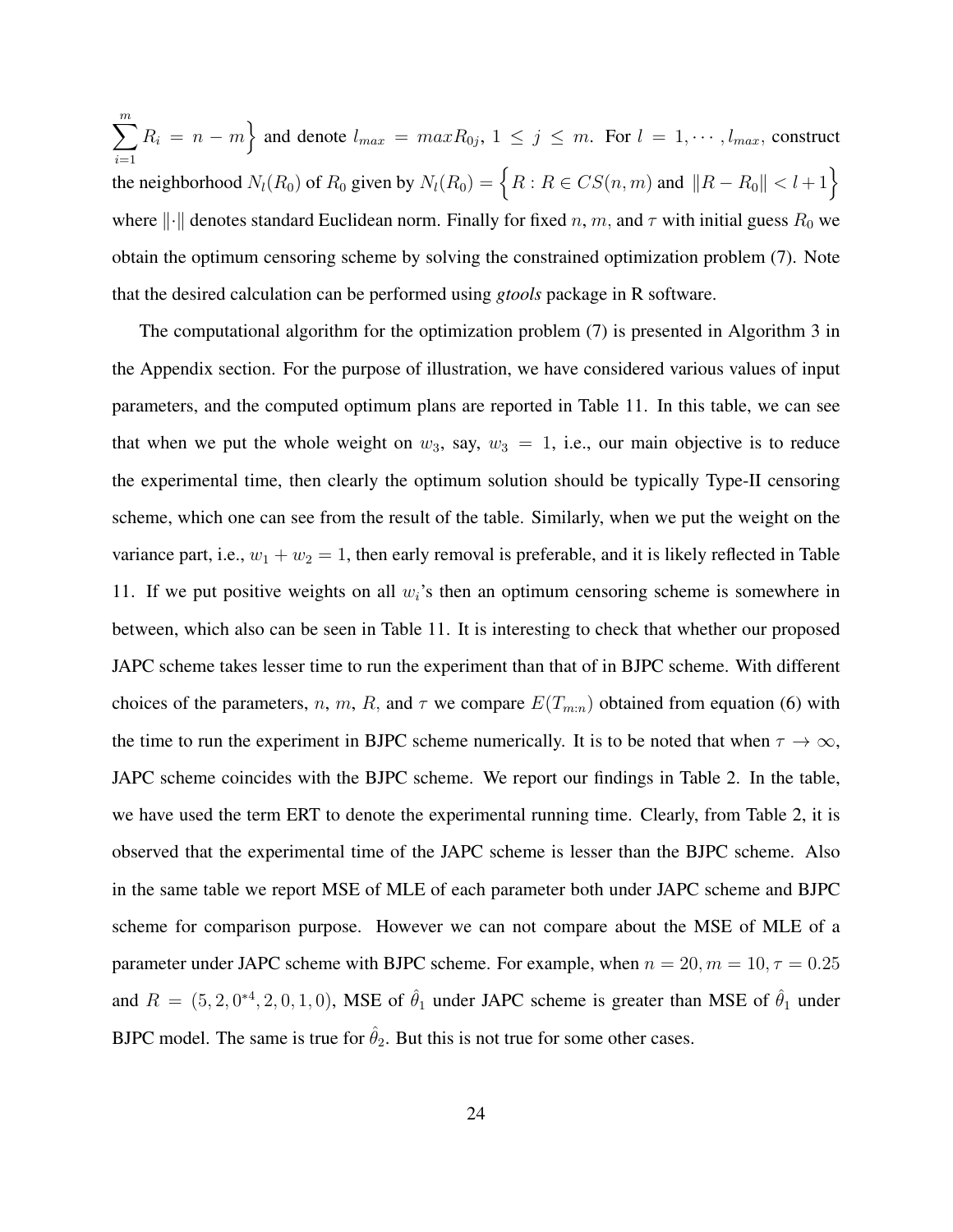|                  |                 |        |                                    |                        |             | <b>ERT</b>  |                  | MSE (JAPC)       |                   | MSE (BJPC)       |
|------------------|-----------------|--------|------------------------------------|------------------------|-------------|-------------|------------------|------------------|-------------------|------------------|
| $\boldsymbol{n}$ | m               | $\tau$ | $\boldsymbol{R}$                   | $(\theta_1, \theta_2)$ | <b>JAPC</b> | <b>BJPC</b> | $\hat{\theta}_1$ | $\hat{\theta}_2$ | $\ddot{\theta}_1$ | $\hat{\theta}_2$ |
| 10               | $5\overline{)}$ | 0.25   | $(0^{*3}, 2, 3)$                   | (0.5, 0.7)             | 0.209       | 0.211       | 0.195            | 0.315            | 0.206             | 0.334            |
|                  | 5               | 0.50   | (2, 1, 1, 1, 0)                    |                        | 0.513       | 0.530       | 0.194            | 0.332            | 0.199             | 0.337            |
| 20               | 10              | 0.25   | $(5, 2, 0^{*4}, 2, 0, 1, 0)$       |                        | 0.524       | 0.652       | 0.083            | 0.350            | 0.085             | 0.372            |
|                  | 10              | 0.50   | $(0, 2, 0^{*2}, 2, 3, 2, 0, 1, 0)$ |                        | 0.598       | 0.615       | 0.094            | 0.334            | 0.094             | 0.350            |
| 30               | 15              | 0.25   | $(2^{*5}, 1, 1, 3, 0^*7)$          |                        | 0.867       | 0.871       | 0.049            | 0.185            | 0.045             | 0.180            |
|                  | 15              | 0.50   | $(0^{*5}, 1, 0^{*2}, 2^{*7})$      |                        | 0.335       | 0.338       | 0.039            | 0.190            | 0.041             | 0.234            |
| 10               | 5               | 0.25   | $(0^{*3}, 2, 3)$                   | (1.0, 2.0)             | 0.444       | 0.491       | 0.671            | 2.095            | 0.782             | 2.043            |
|                  | 5               | 0.50   | (2, 1, 1, 1, 0)                    |                        | 1.005       | 1.193       | 0.764            | 2.127            | 0.733             | 1.994            |
| 20               | 10              | 0.25   | $(5, 2, 0^{*4}, 2, 0, 1, 0)$       |                        | 0.891       | 1.527       | 0.228            | 3.409            | 0.226             | 3.138            |
|                  | 10              | 0.50   | $(0, 2, 0^{*2}, 2, 3, 2, 0, 1, 0)$ |                        | 1.098       | 1.399       | 0.246            | 3.177            | 0.241             | 3.179            |
| 30               | 15              | 0.25   | $(2^{*5}, 1, 1, 3, 0^{*7})$        |                        | 1.335       | 1.999       | 0.128            | 2.290            | 0.124             | 2.383            |
|                  | 15              | 0.50   | $(0^{*5}, 1, 0^{*2}, 2^{*7})$      |                        | 0.691       | 0.779       | 0.124            | 2.386            | 0.119             | 2.664            |

Table (2) Comparison of experimental running time between JAPC and BJPC model with different choice of  $(n, m)$  and  $\tau$ .

## 10 Conclusion

In this work, we have proposed the JAPC scheme for two exponential populations. We provide both classical and the Bayesian inferences of the unknown parameters and the performances of both the estimators are quite satisfactory. Also, we have shown that our proposed scheme takes less experimental time compared to the existing BJPC scheme. Further, we have formulated an optimization problem, in which we minimize the weighted posterior variance and expected total time on test and we have computed the optimum schemes by VNS algorithm for different  $n$  and  $m$ . In this paper, we consider only one parameter exponential distribution. It will be interesting to develop inference procedures for other distributions like two-parameter Weibull or generalized exponential distributions. It may be mentioned that although in the case of exponential distribution it is possible to derive the exact distribution of the MLEs, it may not be the case for other distributions. It is more challenging in those cases. Also, in this paper we consider the problem on two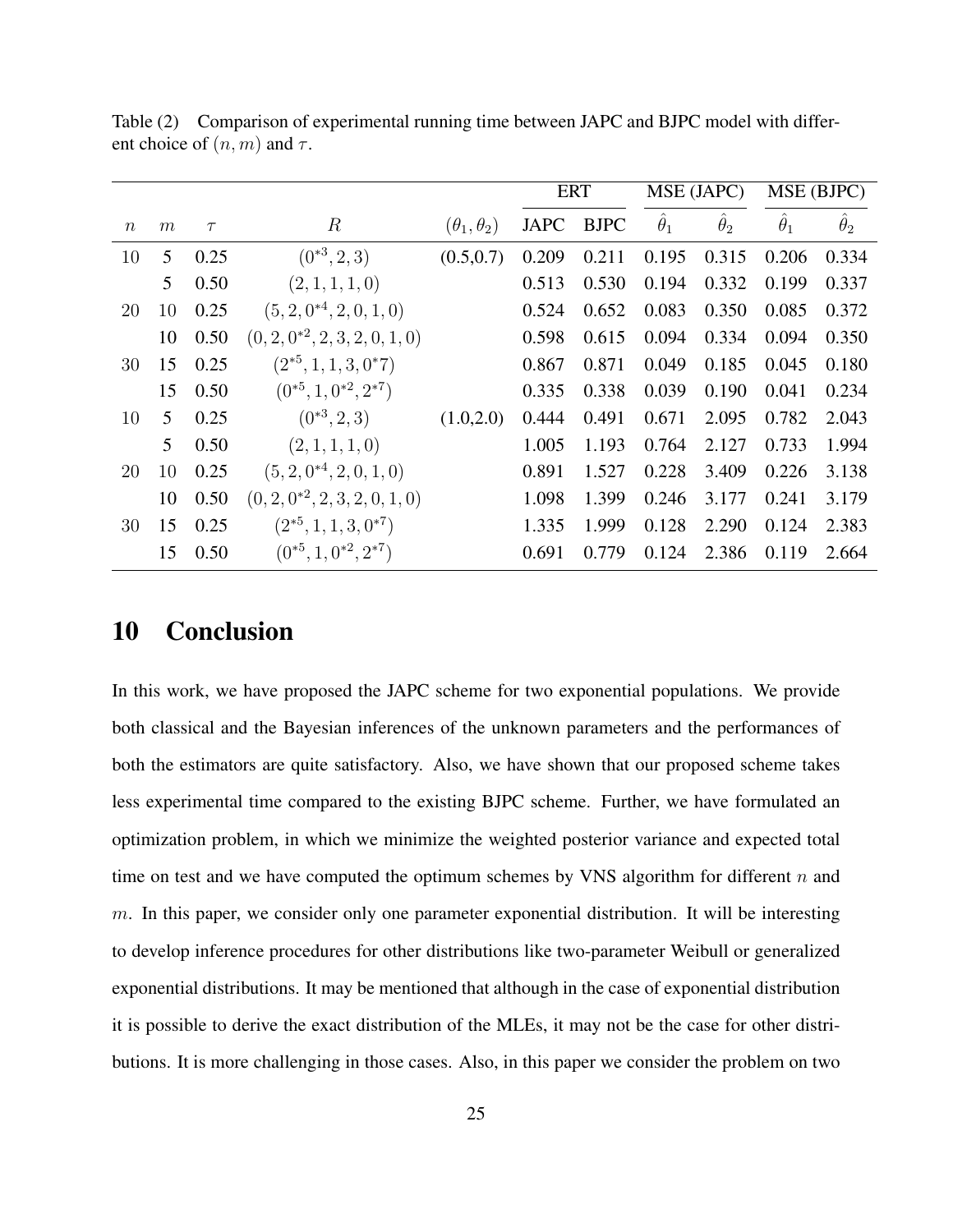populations with the same sample size only but one can also generalize this idea for more than two populations as well as different sample sizes. More work is needed along that direction.

## Acknowledgement

The authors would like to thank the unknown reviewers and the Associate Editor for their constructive comments which have helped to improve the manuscript considerably.

# Appendix

#### 1. Proof of Theorem 1

To prove Theorem 1, we need the following theorem.

#### Theorem A:

For  $d \in \{0, 1, \dots, m\}, d_1 \in \{1, \dots, m-1\}$ , the conditional distribution of  $\{T_{1:n}, \dots, T_{m:n}\}$ conditioning on the event { $D = d, D_1 = d_1, D_2 = m - d_1$ } =  $G(d, d_1)$  (say) is,

$$
f_{T_{1:n},\dots,T_{m:n}|G(d,d_1)}(t_1\dots t_m) = \frac{1}{P(G(d,d_1))} C \left(\frac{1}{\theta_1}\right)^{d_1} \left(\frac{1}{\theta_2}\right)^{m-d_1} e^{-\frac{1}{\theta} \sum_{i=1}^m t_i (1+R_i^*)},
$$
  
where,  $0 < t_1 < \dots < t_d < \tau < t_{d+1} < \dots < t_m$ .

Proof of Theorem A can be obtained from the given likelihood function.

 $E[e^{t\hat{\theta}_1}|D_1>0, D_2>0]$ , the conditional MGF of  $\hat{\theta}$ , conditioning on  $E = \{D_1>0, D_2>0\}$  is obtained below.

$$
E[e^{t\hat{\theta}_1}|E]
$$
  
= 
$$
\sum_{d=0}^{m} \sum_{d_1=1}^{m-1} E[e^{t\hat{\theta}_1}|G(d,d_1)] P[G(d,d_1)|E]
$$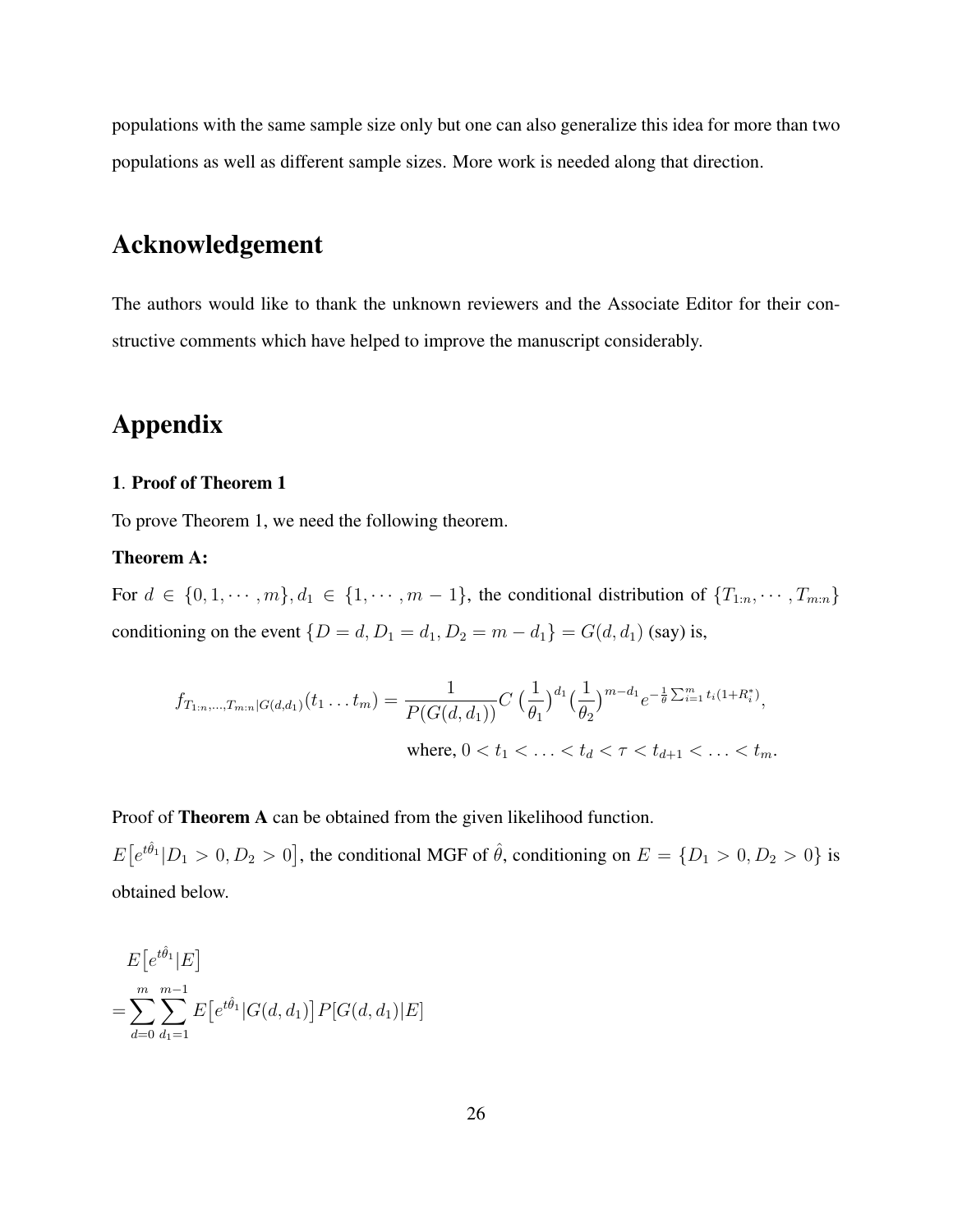$$
=\frac{1}{P(E)}\sum_{d=0}^{m}\sum_{d_1=1}^{m-1}E\left[e^{t\hat{\theta}_1}|G(d,d_1)\right]P(G(d,d_1))
$$
  
=
$$
\frac{1}{P(E)}\sum_{d=0}^{m}\sum_{d_1=1}^{m-1}\int\cdots\int e^{\frac{t}{d_1}\sum_{i=1}^{m}x_i(1+R_i^*)}f_{T_{1:m},...,T_{m:m}|G(d,d_1)}(t_1,...,t_m) dt_1...dt_m P(G(d,d_1))
$$

{where,  $V_d$  is the region {0 < t<sub>1</sub> < ... < t<sub>d</sub> <  $\tau$  < t<sub>d+1</sub> < ... < t<sub>m</sub>}}

$$
= \frac{C}{P[E]} \sum_{d=0}^{m} \sum_{d_1=1}^{m-1} \int \cdots \int \left(\frac{1}{\theta_1}\right)^{d_1} \left(\frac{1}{\theta_2}\right)^{m-d_1} e^{-\left(\frac{1}{\theta}-\frac{t}{d_1}\right) \sum_{i=1}^{m} t_i (1+R_i^*)} dt_1 \dots dt_m
$$
  
\n
$$
= \frac{C \left(\frac{1}{\theta}-\frac{t}{d_1}\right)^{-m}}{P[E]} \sum_{d=0}^{m} \sum_{d_1=1}^{m-1} \left(\frac{1}{\theta_1}\right)^{d_1} \left(\frac{1}{\theta_2}\right)^{m-d_1} \int \cdots \int \left(\frac{1}{\theta}-\frac{t}{d_1}\right)^{m} e^{-\left(\frac{1}{\theta}-\frac{t}{d_1}\right) \sum_{i=1}^{m} t_i (1+R_i^*)} dt_1 \dots dt_m
$$
  
\n
$$
= \frac{C \left(1-\frac{t\theta}{d_1}\right)^{-m}}{P[E]} \sum_{d=0}^{m} \sum_{d_1=1}^{m-1} \sum_{i=0}^{d} \sum_{s=0}^{m-d-1} \left[\frac{\binom{(m-d-1)}{s}}{(m-d-1)} \left(\frac{\theta_1}{\theta_1+\theta_2}\right)^{m-d_1} \left(\frac{\theta_2}{\theta_1+\theta_2}\right)^{d_1} \right]
$$
  
\n
$$
\times \frac{\left(-1\right)^{i+s} e^{-\left(\frac{1}{\theta}-\frac{t}{d_1}\right) \tau \left(n-d-1+i - \sum_{j=1}^{d-i} R_j\right)}}{\left[\prod_{j=1}^{i} \sum_{k=d-i+1}^{d-i+j} \left(1+R_k\right)\right] \left[\prod_{j=1}^{d-i} \sum_{k=j}^{d-i} \left(1+R_k\right)\right] \left[n-m+s - \sum_{i=1}^{d} R_i\right]}
$$

{Part of the above integration is carried out by using the theorem from the paper Balakrishnan et al. [2]}

Hence, by the inversion property of MGF, the conditional distribution of  $\hat{\theta}_1$ , conditioning on the event  $E = \{D_1 > 0, D_2 > 0\}$  is obtained as,

$$
f_{\hat{\theta}_1|D_1>0,D_2>0}(x) = \frac{1_x(0,\infty) C}{P[D_1>0,D_2>0]} \sum_{d=0}^m \sum_{d_1=1}^{m-1} \sum_{i=0}^d \sum_{s=0}^{m-d-1} \left[ \frac{\binom{(m-d-1)}{s}}{(m-d-1)} \left( \frac{\theta_1}{\theta_1 + \theta_2} \right)^{m-d_1} \left( \frac{\theta_2}{\theta_1 + \theta_2} \right)^{d_1} \right]
$$
  

$$
\times \frac{\left( -1 \right)^{i+s} e^{-\frac{1}{\theta}\tau (n-d-1+i-\sum_{j=1}^{d-i} R_j)}}{\left[ \prod_{j=1}^i \sum_{k=d-i+1}^{d-i+1} \left( 1 + R_k \right) \right] \left[ \prod_{j=1}^{d-i} \sum_{k=j}^{d-i} \left( 1 + R_k \right) \right] \left[ n - m + s - \sum_{i=1}^d R_i \right]}
$$
  

$$
\times f_{gamma}(x) = \frac{\tau}{d_1} (n-d-1+i-\sum_{j=1}^{d-i} R_j) \frac{d_1}{\theta}, m \right),
$$

where,  $1_x(0, \infty) = 1$  (or 0), according to  $x > 0$  (or  $\leq 0$ ).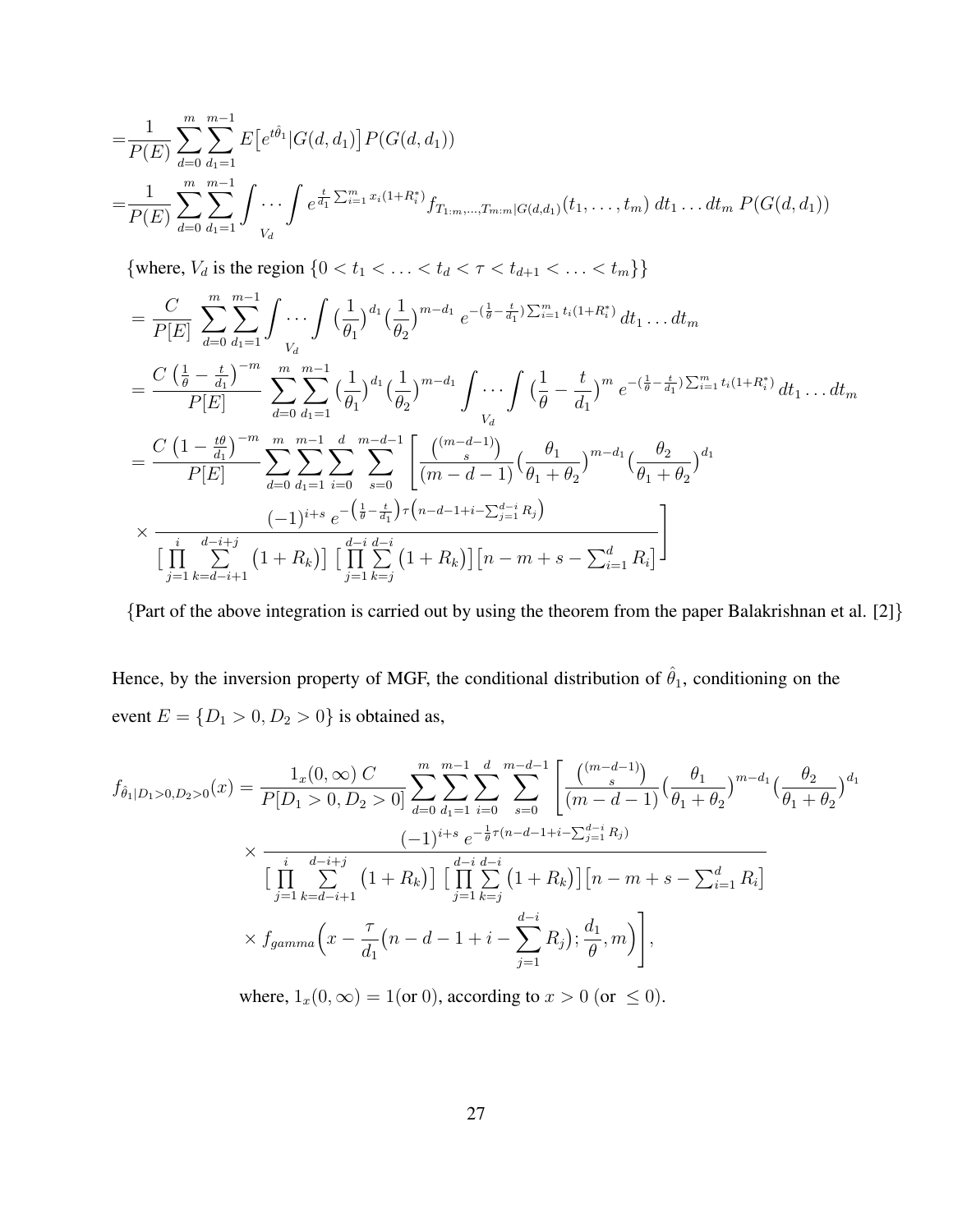Also,

$$
P(D_1 > 0, D_2 > 0)
$$
  
= 
$$
\sum_{d=0}^{m} \sum_{d_1=1}^{m-1} P(D = d, D_1 = d_1, D_2 = m - d_1)
$$
  
= 
$$
\sum_{d=0}^{m} \sum_{d_1=1}^{m-1} \int \cdots \int f_{T_{1:m},...,T_{m:m}|D=m,D_1=d_1,D_2=m-d_1}(t_1,...,t_m) dt_1...dt_m
$$

{where,  $V_d$  is the region  $\{0 < t_1 < \ldots < t_d < \tau < t_{d+1} < \ldots < t_m\}$ }

$$
= \sum_{d=0}^{m} \sum_{d_1=1}^{m-1} \int \cdots \int C \left(\frac{1}{\theta_1}\right)^{d_1} \left(\frac{1}{\theta_2}\right)^{m-d_1} e^{-\left(\frac{1}{\theta} - \frac{t}{d_1}\right) \sum_{i=1}^{m} t_i (1 + R_i^*)} dt_1 \dots dt_m
$$
  
\n
$$
= C \left(\frac{1}{\theta}\right)^{-m} \sum_{d=0}^{m} \sum_{d_1=1}^{m-1} \left(\frac{1}{\theta_1}\right)^{d_1} \left(\frac{1}{\theta_2}\right)^{m-d_1} \int \cdots \int \left(\frac{1}{\theta}\right)^m e^{-\frac{1}{\theta} \sum_{i=1}^{m} t_i (1 + R_i^*)} dt_1 \dots dt_m
$$
  
\n
$$
= C \sum_{d=0}^{m} \sum_{d_1=1}^{m-1} \sum_{i=0}^{d} \sum_{s=0}^{m-d-1} \left[ \frac{\binom{(m-d-1)}{s}}{\left(m-d-1\right)} \left(\frac{\theta_1}{\theta_1 + \theta_2}\right)^{m-d_1} \left(\frac{\theta_2}{\theta_1 + \theta_2}\right)^{d_1} \right]
$$
  
\n
$$
\times \frac{\left(-1\right)^{i+s} e^{-\frac{1}{\theta}\tau (n-d-1+i - \sum_{j=1}^{d-i} R_j)} \left[ \prod_{j=1}^{d-i} \sum_{k=d-i+1}^{d-i} \left(1 + R_k\right) \right] \left[ \prod_{j=1}^{d-i} \sum_{k=j}^{d-i} \left(1 + R_k\right) \right] \left[ n - m + s - \sum_{i=1}^{d} R_i \right]
$$

{Part of the above integration is carried out by using the theorem from the paper Balakrishnan et al. [2]. } The PDF of  $\hat{\theta}_1$  is easily obtained from its CDF.

## 2. Proof of Theorem 2

Theorem 2 can be proved by the similar way as above and hence details are omitted.

### 3. Description of Algorithm 3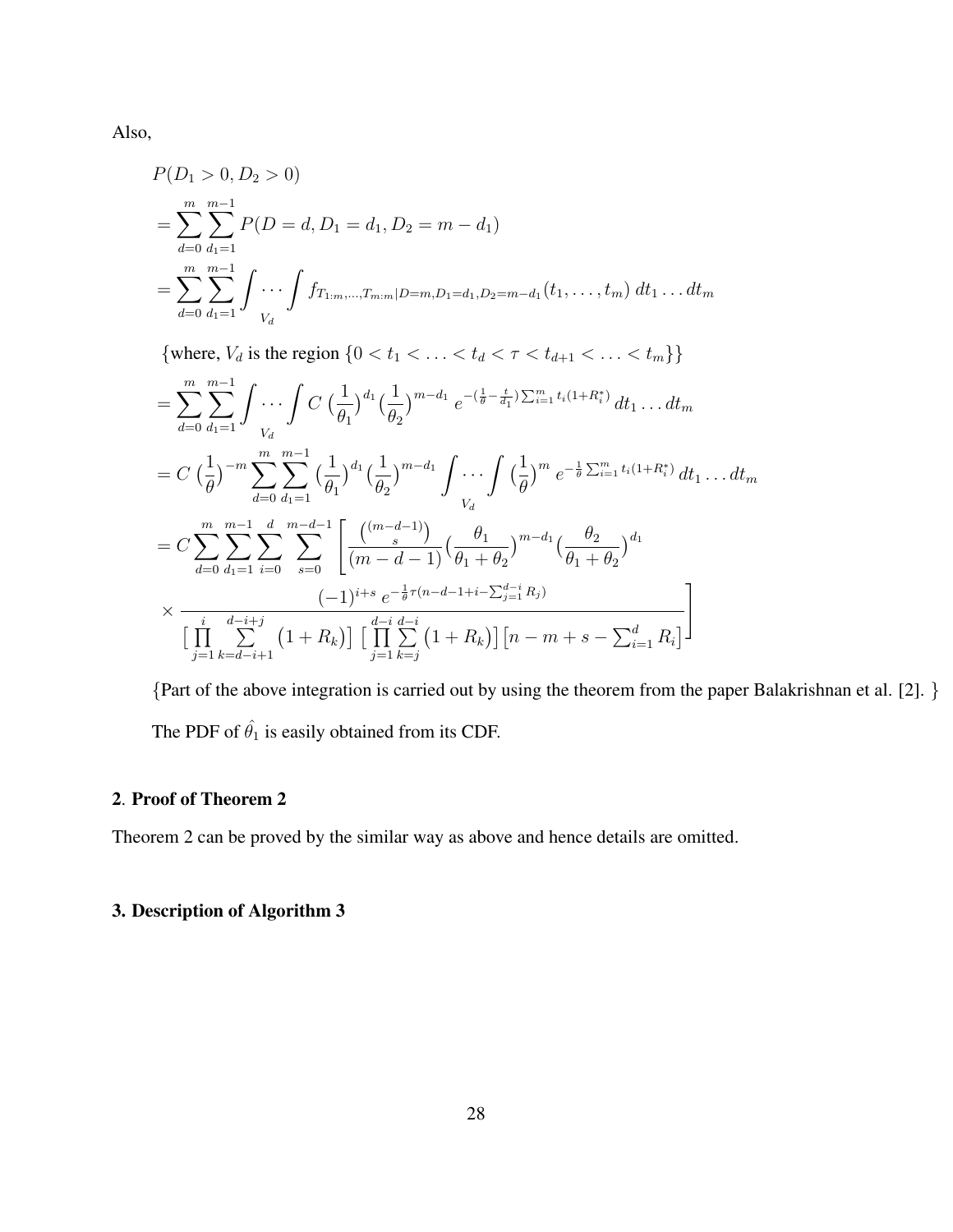Algorithm 3: Constrained optimization method using VNS based algorithm

#### Input:

Fix *n*, *m*, and  $\tau$ Output:  $R^{opt} = R^{new}$ 1 Choose a random point  $R_0$  from  $CS(n, m)$ ; 2 Find  $E(T_m)$  by solving (6) for given n, m, and  $\tau$ ; 3 Set  $R^{int} = R_0$  as initial solution; 4 Suppose,  $l_{max} = maxR_{0j}$ ,  $1 \le j \le m$ ; 5 Set  $l = 1$ 6 while  $l \leq l_{max}$  do 7  $K_l$  denotes the number of points in each neighborhood. 8 for  $i = 1, \cdots, K_l$  do **9** Perform local search on  $N_l(R_0)$ . 10 Suppose  $R^{new}$  is a neighbor of  $R_0$  in  $N_l(R_0)$ 11 if  $(\phi(R^{new}) < \phi(R^{int}))$  then 12  $R^{new} = R^{int}$ 13  $l = 1$ <sup>14</sup> end <sup>15</sup> else 16  $l = l + 1$ <sup>17</sup> end <sup>18</sup> end <sup>19</sup> end 20  $R^{opt} = R^{new}$ .

# References

- [1] S. Ashour and O. Abo-Kasem. Statistical inference for two exponential populations under joint progressive type-i censored scheme. *Communications in Statistics-Theory and Methods*, 46(7):3479–3488, 2017.
- [2] N. Balakrishnan, A. Childs, and B. Chandrasekar. An efficient computational method for moments of order statistics under progressive censoring. *Statistics & probability letters*, 60(4):359–365, 2002.
- [3] N. Balakrishnan and E. Cramer. Progressive type-ii censoring: Distribution theory. In *The*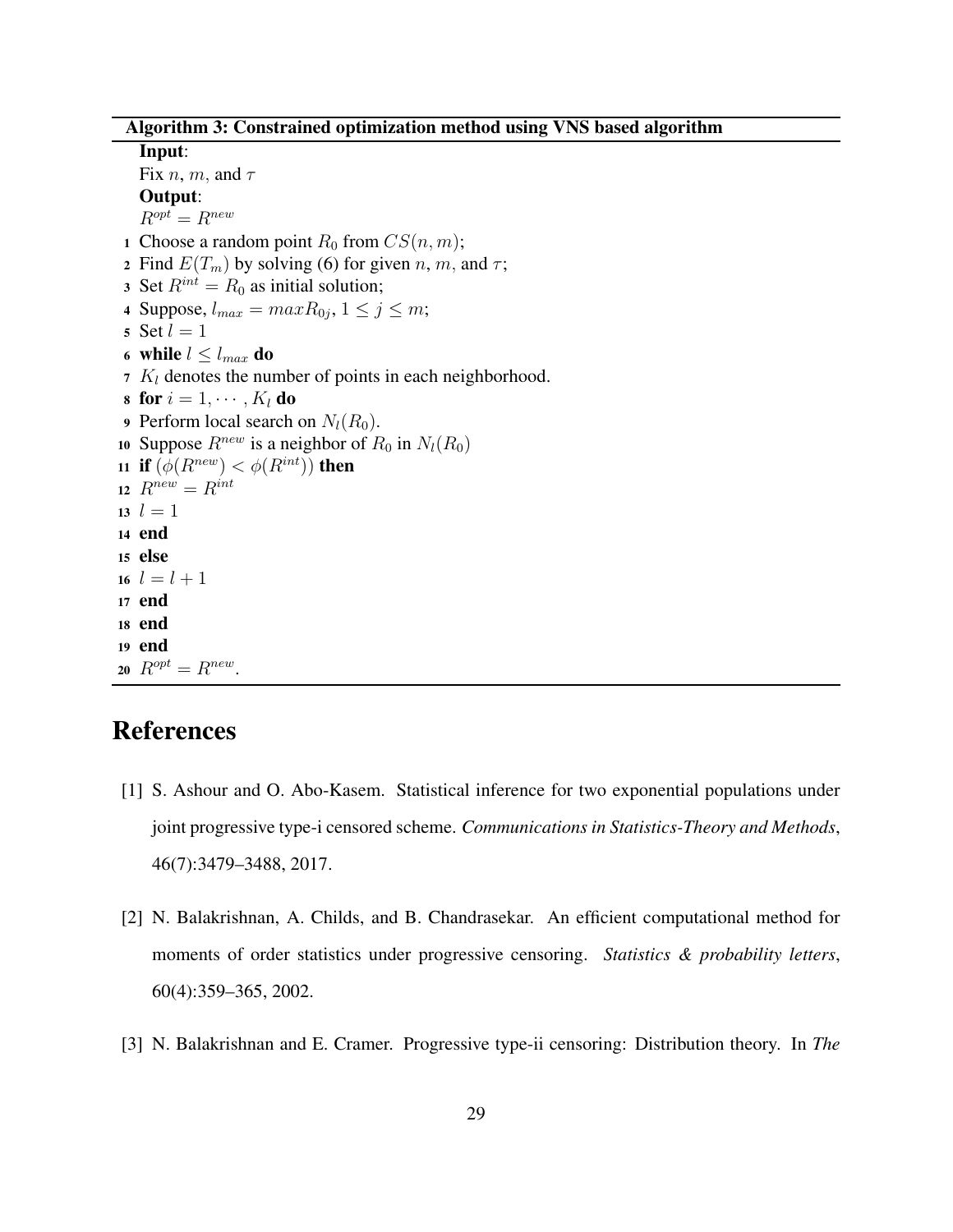|          |                 |              |       | $\theta_1$ |       |       |       |            | $\theta_2$ |       |
|----------|-----------------|--------------|-------|------------|-------|-------|-------|------------|------------|-------|
| (n, m)   | Scheme          | $\tau$       | AE    | <b>MSE</b> | AL    | CP    | AE    | <b>MSE</b> | AL         | CP    |
| (30, 10) |                 | 0.25         | 0.551 | 0.078      | 1.937 | 0.959 | 0.859 | 0.409      | 7.085      | 0.940 |
|          |                 |              | 0.537 | 0.076      | 1.692 | 0.955 | 0.853 | 0.342      | 7.360      | 0.951 |
|          | $(20,0^{*9})$   |              | 0.545 | 0.095      | 1.956 | 0.956 | 0.843 | 0.363      | 6.838      | 0.944 |
|          | $(0^{*9}, 20)$  | 0.5          | 0.559 | 0.097      | 1.942 | 0.974 | 0.859 | 0.389      | 7.289      | 0.944 |
|          |                 |              | 0.544 | 0.076      | 1.859 | 0.955 | 0.858 | 0.383      | 7.308      | 0.946 |
|          | $(2^{*10})$     |              | 0.543 | 0.078      | 1.935 | 0.946 | 0.846 | 0.340      | 7.208      | 0.954 |
|          |                 | $\mathbf{1}$ | 0.555 | 0.083      | 1.874 | 0.966 | 0.859 | 0.389      | 7.289      | 0.944 |
|          |                 |              | 0.544 | 0.076      | 1.859 | 0.955 | 0.858 | 0.383      | 7.308      | 0.946 |
|          |                 |              | 0.553 | 0.111      | 2.165 | 0.942 | 0.848 | 0.367      | 7.145      | 0.955 |
| (30, 15) |                 | 0.25         | 0.533 | 0.045      | 0.982 | 0.951 | 0.788 | 0.217      | 2.673      | 0.951 |
|          |                 |              | 0.527 | 0.039      | 0.983 | 0.960 | 0.767 | 0.159      | 2.549      | 0.952 |
|          | $(15,0^{*14})$  |              | 0.533 | 0.045      | 0.967 | 0.960 | 0.774 | 0.160      | 2.459      | 0.950 |
|          | $(0^{*14}, 15)$ | 0.5          | 0.533 | 0.045      | 0.983 | 0.951 | 0.788 | 0.217      | 2.673      | 0.951 |
|          |                 |              | 0.529 | 0.040      | 0.941 | 0.952 | 0.789 | 0.169      | 2.523      | 0.963 |
|          | $(1^{*15})$     |              | 0.521 | 0.039      | 0.919 | 0.951 | 0.806 | 0.233      | 2.728      | 0.944 |
|          |                 | $\mathbf{1}$ | 0.533 | 0.045      | 0.982 | 0.951 | 0.788 | 0.217      | 2.673      | 0.951 |
|          |                 |              | 0.529 | 0.040      | 0.941 | 0.952 | 0.789 | 0.169      | 2.523      | 0.963 |
|          |                 |              | 0.524 | 0.042      | 0.930 | 0.954 | 0.797 | 0.186      | 2.693      | 0.942 |

Table (3) AE, MSEs of the MLES and interval estimates of  $\theta_1$  and  $\theta_2$  for different choices of  $\tau$ when  $(\theta_1, \theta_2) = (0.5, 0.7)$  under classical framework.

*Art of Progressive Censoring*, pages 21–66. Springer, 2014.

- [4] N. Balakrishnan and F. Su. Exact likelihood inference for k exponential populations under joint type-ii censoring. *Communications in Statistics-Simulation and Computation*, 44(3):591–613, 2015.
- [5] N. Balakrishnan, F. Su, and K.-Y. Liu. Exact likelihood inference for k exponential populations under joint progressive type-ii censoring. *Communications in Statistics-Simulation and Computation*, 44(4):902–923, 2015.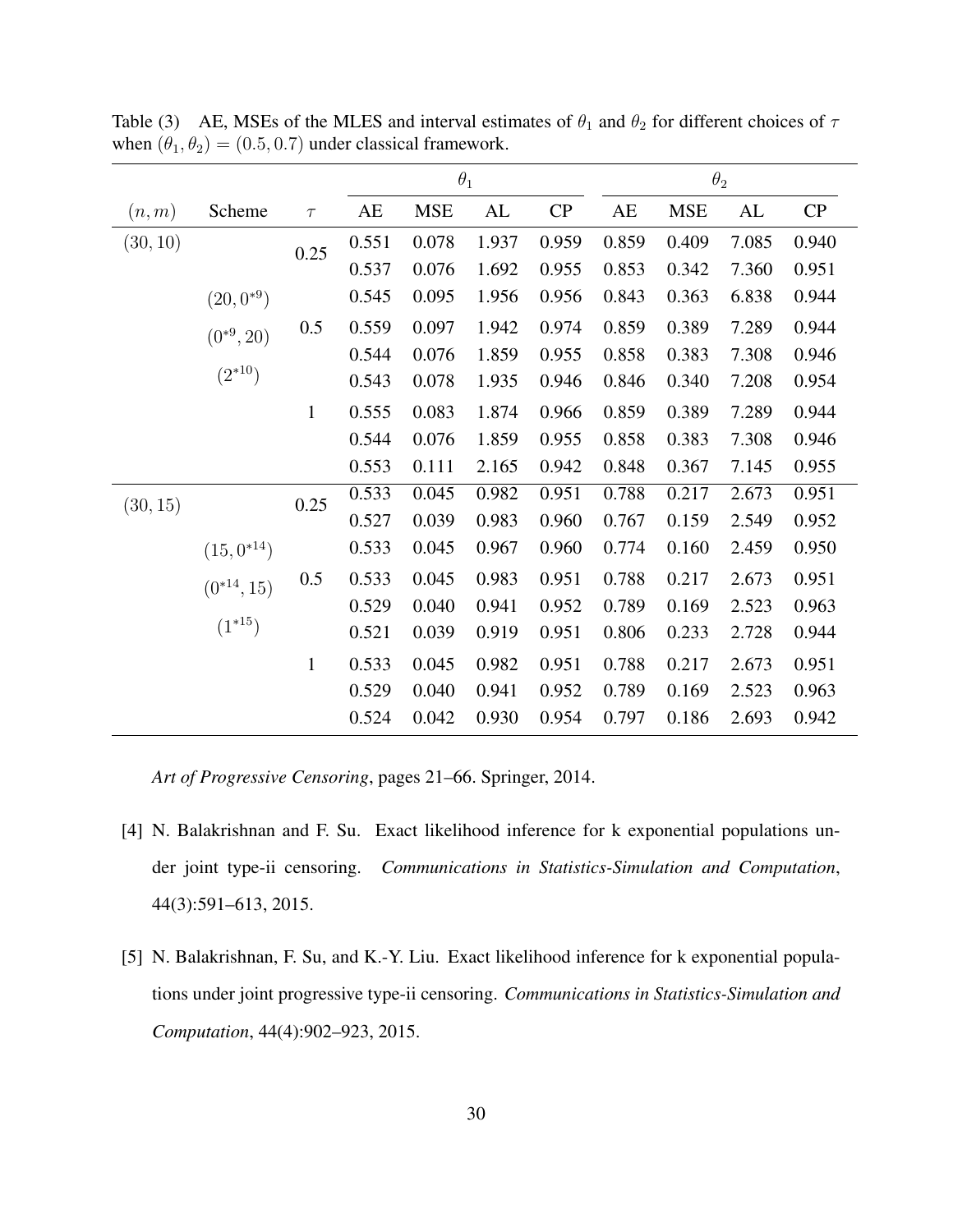|          |                 |              |       | $\theta_1$ |       |       |       |            | $\theta_2$ |       |
|----------|-----------------|--------------|-------|------------|-------|-------|-------|------------|------------|-------|
| (n, m)   | Scheme          | $\tau$       | AE    | <b>MSE</b> | AL    | CP    | AE    | <b>MSE</b> | AL         | CP    |
| (30, 10) |                 | 0.5          | 1.112 | 0.356      | 3.498 | 0.958 | 1.833 | 1.683      | 14.075     | 0.950 |
|          |                 |              | 1.065 | 0.260      | 3.123 | 0.964 | 1.866 | 1.958      | 14.412     | 0.950 |
|          | $(20,0^{*9})$   |              | 1.089 | 0.416      | 3.272 | 0.950 | 1.866 | 2.119      | 13.649     | 0.939 |
|          | $(0^{*9}, 20)$  | $\mathbf{1}$ | 1.112 | 0.356      | 3.498 | 0.958 | 1.833 | 1.683      | 14.075     | 0.950 |
|          |                 |              | 1.077 | 0.273      | 3.216 | 0.963 | 1.860 | 1.949      | 14.009     | 0.947 |
|          | $(2^{*10})$     |              | 1.062 | 0.261      | 3.240 | 0.952 | 1.856 | 1.790      | 14.142     | 0.951 |
|          |                 | 1.5          | 1.112 | 0.356      | 3.498 | 0.958 | 1.833 | 1.683      | 14.075     | 0.950 |
|          |                 |              | 1.077 | 0.273      | 3.216 | 0.963 | 1.860 | 1.949      | 14.009     | 0.947 |
|          |                 |              | 1.078 | 0.348      | 3.450 | 0.951 | 1.847 | 1.840      | 13.812     | 0.948 |
| (30, 15) |                 | 0.5          | 1.059 | 0.250      | 1.947 | 0.945 | 1.673 | 0.817      | 5.277      | 0.957 |
|          |                 |              | 1.056 | 0.151      | 1.896 | 0.963 | 1.614 | 0.642      | 5.506      | 0.960 |
|          | $(15,0^{*14})$  |              | 1.066 | 0.197      | 1.965 | 0.948 | 1.704 | 0.974      | 5.638      | 0.957 |
|          | $(0^{*14}, 15)$ | $\mathbf{1}$ | 1.059 | 0.250      | 1.947 | 0.945 | 1.673 | 0.817      | 5.277      | 0.957 |
|          |                 |              | 1.050 | 0.145      | 1.799 | 0.953 | 1.732 | 1.084      | 5.817      | 0.955 |
|          | $(1^{*15})$     |              | 1.069 | 0.165      | 1.858 | 0.959 | 1.748 | 1.316      | 6.532      | 0.944 |
|          |                 | 1.5          | 1.059 | 0.250      | 1.947 | 0.945 | 1.673 | 0.817      | 5.277      | 0.957 |
|          |                 |              | 1.050 | 0.145      | 1.799 | 0.953 | 1.732 | 1.084      | 5.817      | 0.955 |
|          |                 |              | 1.045 | 0.177      | 1.863 | 0.952 | 1.739 | 1.079      | 6.618      | 0.953 |

Table (4) AE, MSEs of the MLES and interval estimates of  $\theta_1$  and  $\theta_2$  for different choices of  $\tau$ when  $(\theta_1, \theta_2) = (1, 1.5)$  under classical framework.

- [6] N. Balakrishnan, Q. Xie, and D. Kundu. Exact inference for a simple step stress model from the exponential distribution under time constraint. *Ann Inst Stat Math*, 61:251–274, 2009.
- [7] D. Bartholomew. The sampling distribution of an estimate arising in life testing. *Technometrics*, 5(3):361–374, 1963.
- [8] R. Bhattacharya and B. Pradhan. Computation of optimum type-ii progressively hybrid censoring schemes using variable neighborhood search algorithm. *Test*, 26(4):802–821, 2017.
- [9] R. Bhattacharya, B. Pradhan, and A. Dewanji. Optimum life testing plans in presence of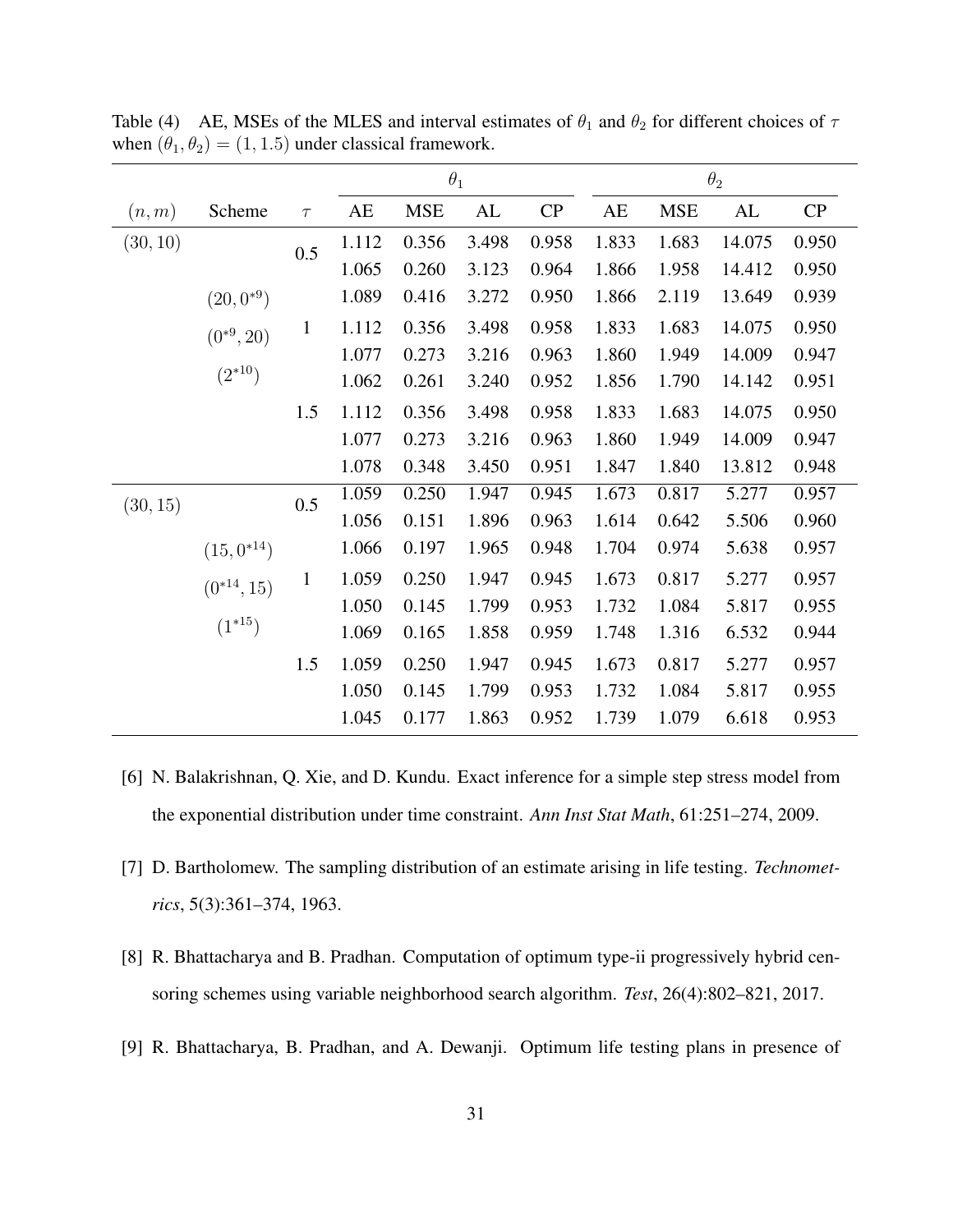|          |                                    |              |       | $\theta_1$ |       |       |                        |            | $\theta_2$ |       |
|----------|------------------------------------|--------------|-------|------------|-------|-------|------------------------|------------|------------|-------|
| (n, m)   | Scheme                             | $\tau$       | AE    | <b>MSE</b> | AL    | CP    | $\mathbf{A}\mathbf{E}$ | <b>MSE</b> | AL         | CP    |
| (40, 15) |                                    | 0.25         | 0.494 | 0.022      | 0.829 | 0.980 | 0.813                  | 0.279      | 2.902      | 0.940 |
|          |                                    |              | 0.539 | 0.045      | 0.979 | 0.960 | 0.812                  | 0.267      | 2.811      | 0.949 |
|          | $(25,0^{*14})$                     |              | 0.518 | 0.032      | 0.915 | 0.976 | 0.843                  | 0.350      | 3.294      | 0.948 |
|          | $(0^{*14}, 25)$                    | 0.5          | 0.498 | 0.038      | 0.979 | 0.972 | 0.811                  | 0.275      | 2.903      | 0.954 |
|          |                                    |              | 0.519 | 0.034      | 0.923 | 0.964 | 0.785                  | 0.148      | 2.259      | 0.964 |
|          | $(2^{*10}, 1^{*5})$                |              | 0.510 | 0.037      | 0.886 | 0.956 | 0.784                  | 0.154      | 2.599      | 0.968 |
|          |                                    | $\mathbf{1}$ | 0.498 | 0.038      | 0.979 | 0.971 | 0.813                  | 0.279      | 2.902      | 0.952 |
|          |                                    |              | 0.519 | 0.034      | 0.923 | 0.964 | 0.781                  | 0.144      | 2.260      | 0.962 |
|          |                                    |              | 0.531 | 0.038      | 0.954 | 0.960 | 0.745                  | 0.117      | 2.007      | 0.980 |
| (40, 25) |                                    | 0.25         | 0.512 | 0.020      | 0.619 | 0.970 | 0.769                  | 0.067      | 1.740      | 0.967 |
|          |                                    |              | 0.509 | 0.018      | 0.613 | 0.960 | 0.725                  | 0.065      | 1.118      | 0.973 |
|          | $(15,0^{*24})$                     |              | 0.518 | 0.021      | 0.623 | 0.947 | 0.749                  | 0.088      | 1.191      | 0.966 |
|          | $(0^{*24}, 15)$                    | 0.5          | 0.512 | 0.020      | 0.619 | 0.972 | 0.723                  | 0.065      | 1.250      | 0.972 |
|          |                                    |              | 0.531 | 0.021      | 0.648 | 0.964 | 0.735                  | 0.093      | 1.144      | 0.968 |
|          | $(0^{*7}, 2^{*5}, 0^{*8}, 1^{*5})$ |              | 0.508 | 0.019      | 0.605 | 0.954 | 0.731                  | 0.062      | 1.129      | 0.961 |
|          |                                    | $\mathbf{1}$ | 0.512 | 0.020      | 0.619 | 0.953 | 0.733                  | 0.054      | 1.148      | 0.971 |
|          |                                    |              | 0.531 | 0.021      | 0.646 | 0.962 | 0.726                  | 0.061      | 1.117      | 0.969 |
|          |                                    |              | 0.518 | 0.022      | 0.624 | 0.946 | 0.719                  | 0.051      | 1.107      | 0.973 |

Table (5) AE, MSEs of the MLES and interval estimates of  $\theta_1$  and  $\theta_2$  for different choices of  $\tau$ when  $(\theta_1, \theta_2) = (0.5, 0.7)$  under classical framework.

hybrid censoring: A cost function approach. *Applied Stochastic Models in Business and Industry*, 30(5):519–528, 2014.

- [10] R. Bhattacharya, B. Pradhan, and A. Dewanji. On optimum life-testing plans under type-ii progressive censoring scheme using variable neighborhood search algorithm. *Test*, 25(2):309–330, 2016.
- [11] A. Childs, B. Chandrasekhar, N. Balakrishnan, and D. Kundu. Exact likelihood inference based on type-i and type-ii hybrid censored samples from the exponential distribution. *Ann Inst Stat Math*, 55:319–330, 2003.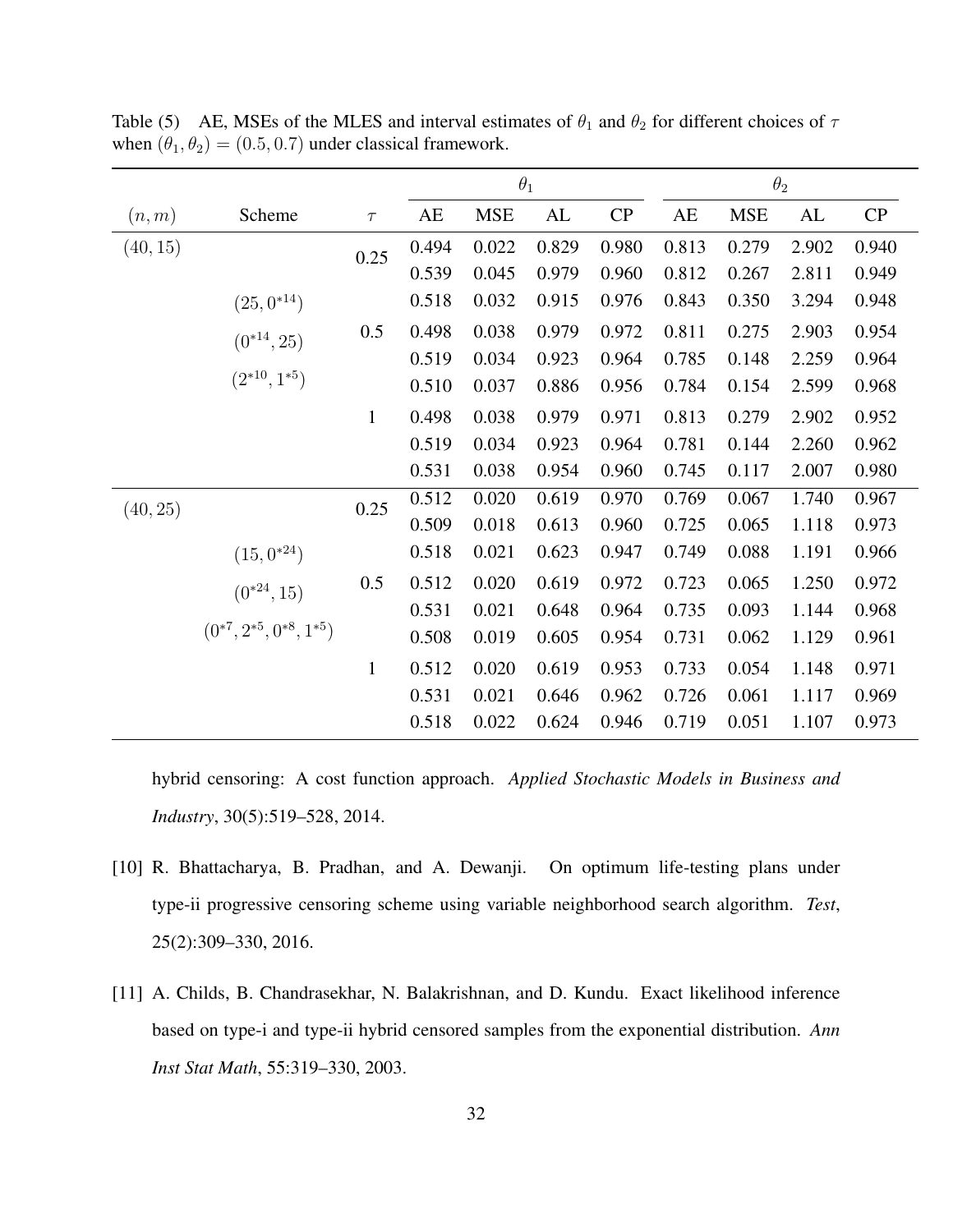|          |                                    |              |                        |            | $\theta_1$ |       |       |            | $\theta_2$ |       |
|----------|------------------------------------|--------------|------------------------|------------|------------|-------|-------|------------|------------|-------|
| (n, m)   | Scheme                             | $\tau$       | $\mathbf{A}\mathbf{E}$ | <b>MSE</b> | AL         | CP    | AE    | <b>MSE</b> | AL         | CP    |
| (40, 15) |                                    | 0.5          | 1.059                  | 0.145      | 1.815      | 0.958 | 1.657 | 0.625      | 5.507      | 0.961 |
|          |                                    |              | 1.040                  | 0.162      | 1.815      | 0.950 | 1.646 | 0.566      | 5.109      | 0.967 |
|          | $(25,0^{*14})$                     |              | 1.058                  | 0.162      | 1.826      | 0.950 | 1.677 | 0.600      | 5.419      | 0.973 |
|          | $(0^{*14}, 25)$                    | $\mathbf{1}$ | 1.054                  | 0.151      | 1.823      | 0.955 | 1.657 | 0.625      | 5.507      | 0.961 |
|          |                                    |              | 1.060                  | 0.169      | 1.843      | 0.950 | 1.640 | 0.585      | 5.092      | 0.963 |
|          | $(2^{*10}, 1^{*5})$                |              | 1.053                  | 0.156      | 1.826      | 0.954 | 1.647 | 0.615      | 5.254      | 0.951 |
|          |                                    | 1.5          | 1.061                  | 0.164      | 1.883      | 0.955 | 1.657 | 0.625      | 6.268      | 0.961 |
|          |                                    |              | 1.047                  | 0.157      | 1.814      | 0.957 | 1.640 | 0.585      | 5.092      | 0.963 |
|          |                                    |              | 1.060                  | 0.160      | 1.837      | 0.950 | 1.647 | 0.620      | 5.366      | 0.959 |
| (40, 25) |                                    | 0.5          | 1.029                  | 0.080      | 1.212      | 0.957 | 1.573 | 0.324      | 2.491      | 0.952 |
|          |                                    |              | 1.026                  | 0.077      | 1.209      | 0.966 | 1.592 | 0.325      | 2.511      | 0.962 |
|          | $(15,0^{*24})$                     |              | 1.031                  | 0.079      | 1.213      | 0.950 | 1.590 | 0.337      | 2.561      | 0.953 |
|          | $(0^{*24}, 15)$                    | $\mathbf{1}$ | 1.033                  | 0.075      | 1.211      | 0.951 | 1.573 | 0.324      | 2.491      | 0.952 |
|          | $(0^{*7}, 2^{*5}, 0^{*8}, 1^{*5})$ |              | 1.027                  | 0.078      | 1.205      | 0.952 | 1.602 | 0.343      | 2.600      | 0.950 |
|          |                                    |              | 1.026                  | 0.068      | 1.209      | 0.973 | 1.582 | 0.335      | 2.548      | 0.962 |
|          |                                    | 1.5          | 1.034                  | 0.079      | 1.220      | 0.960 | 1.573 | 0.324      | 2.491      | 0.952 |
|          |                                    |              | 1.027                  | 0.078      | 1.205      | 0.952 | 1.602 | 0.343      | 2.600      | 0.950 |
|          |                                    |              | 1.025                  | 0.069      | 1.125      | 0.955 | 1.619 | 0.374      | 2.629      | 0.956 |

Table (6) AE, MSEs of the MLES and interval estimates of  $\theta_1$  and  $\theta_2$  for different choices of  $\tau$ when  $(\theta_1, \theta_2) = (1, 1.5)$  under classical framework.

- [12] A. Koley and D. Kundu. On generalized progressive hybrid censoring in presence of competing risks. *Metrika*, 80:401–426, 2017.
- [13] A. Koley and D. Kundu. "Analysis of progressive type-ii censoring in presence of competing risk data under step stress modeling". *Statistica Neerlandica*, 75:115–136, 2021.
- [14] D. Kundu. Bayesian inference and life testing plan for weibull distribution in presence of progressive censoring. *Technometrics*, 50(2):144 – 154, 2008.
- [15] D. Kundu and B. Pradhan. Bayesian analysis of progressively censored competing risks data.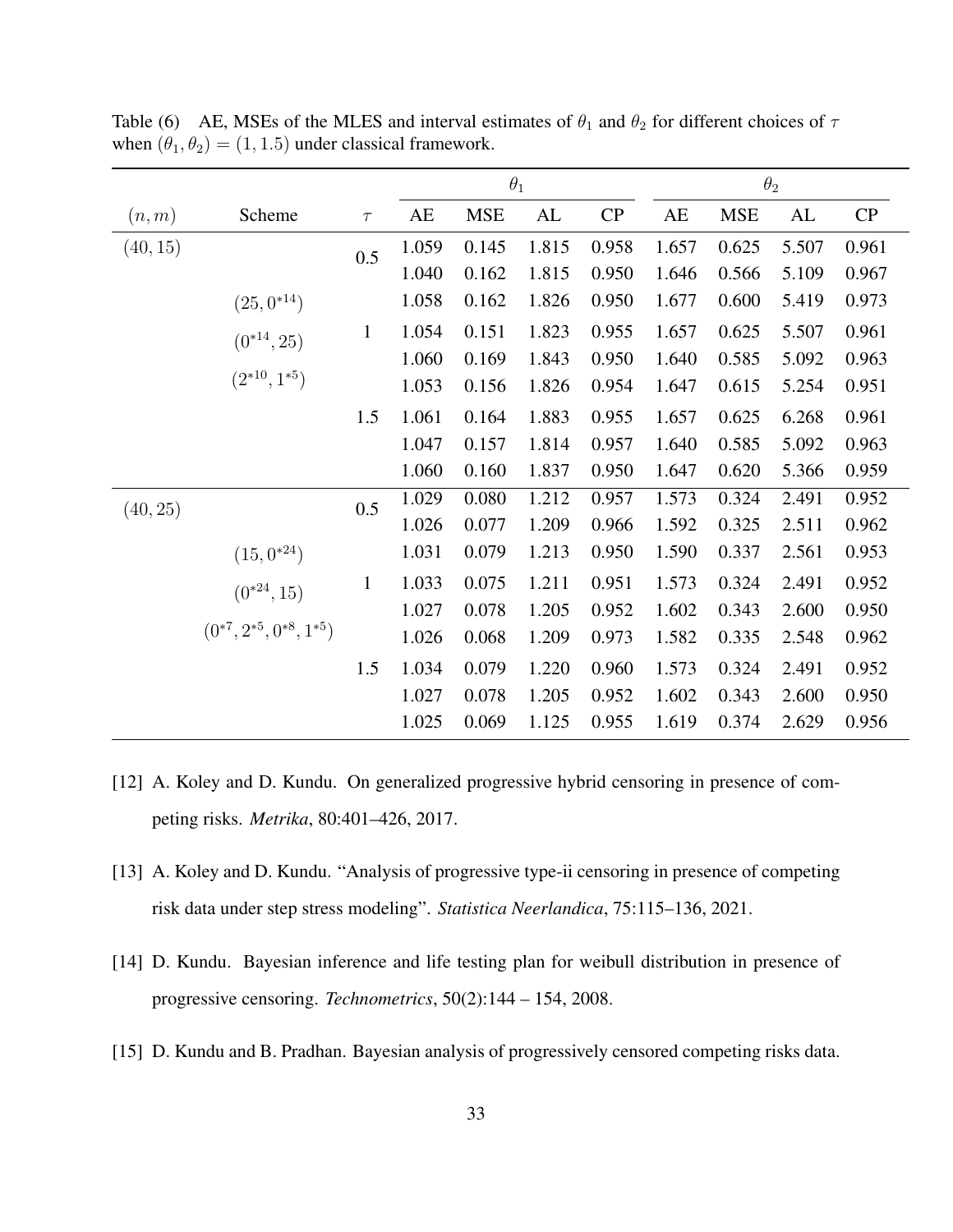|          |                                      |        |                           |                          | $\theta_1$ |                                    |       |    |             |                    | $\theta_2$ |                                 |       |
|----------|--------------------------------------|--------|---------------------------|--------------------------|------------|------------------------------------|-------|----|-------------|--------------------|------------|---------------------------------|-------|
| (n, m)   | Scheme                               | $\tau$ |                           |                          |            | AE MSE AL CRI CP CRI AL HPD CP HPD |       | AE |             |                    |            | MSE AL CRI CP CRI AL HPD CP HPD |       |
| (30, 10) |                                      |        |                           | $0.25$ 0.586 0.042 1.105 | 0.988      | 0.960                              | 0.966 |    | 0.797 0.087 | 1.761              | 0.981      | 1.476                           | 0.957 |
|          |                                      |        |                           | 0.586 0.044 1.105        | 0.983      | 0.960                              | 0.964 |    | 0.789 0.085 | 1.737              | 0.979      | 1.457                           | 0.952 |
|          | $(20,0^{*9})$                        |        |                           | 0.584 0.042 1.104        | 0.983      | 0.959                              | 0.962 |    |             | 0.771 0.073 1.6833 | 0.978      | 1.415                           | 0.954 |
|          | $(0^{*9}, 20)$ 0.5 0.573 0.041 1.078 |        |                           |                          | 0.979      | 0.938                              | 0.961 |    |             | 0.786 0.084 1.743  | 0.979      | 1.459                           | 0.958 |
|          | $(2^{*10})$                          |        | 0.583 0.043               | 1.100                    | 0.983      | 0.955                              | 0.967 |    |             | 0.794 0.084 1.757  | 0.982      | 1.472                           | 0.958 |
|          |                                      |        | 0.581 0.043               | 1.099                    | 0.980      | 0.954                              | 0.963 |    | 0.776 0.074 | 1.707              | 0.985      | 1.432                           | 0.958 |
|          |                                      |        | 0.582 0.041               | 1.096                    | 0.990      | 0.953                              | 0.976 |    | 0.787 0.084 | 1.733              | 0.974      | 1.454                           | 0.955 |
|          |                                      |        | 0.576 0.043               | 1.085                    | 0.982      | 0.943                              | 0.964 |    | 0.795 0.087 | 1.767              | 0.978      | 1.478                           | 0.956 |
|          |                                      |        | 0.579 0.043               | 1.095                    | 0.989      | 0.951                              | 0.964 |    | 0.771 0.071 | 1.689              | 0.977      | 1.418                           | 0.950 |
| (30, 15) |                                      |        | $0.25\sqrt{0.569\ 0.032}$ | 0.842                    | 0.984      | 0.763                              | 0.970 |    |             | 0.788 0.072 1.386  | 0.976      | 1.218                           | 0.960 |
|          |                                      |        |                           | 0.573 0.035 0.852        | 0.983      | 0.771                              | 0.969 |    | 0.783 0.070 | 1.374              | 0.976      | 1.208                           | 0.955 |
|          | $(15,0^{*9})$                        |        |                           | 0.560 0.029 0.834        | 0.986      | 0.755                              | 0.967 |    | 0.762 0.064 | 1.337              | 0.975      | 1.176                           | 0.956 |
|          | $(0^{*9}, 15)$ 0.5 0.573 0.034 0.847 |        |                           |                          | 0.978      | 0.767                              | 0.963 |    | 0.793 0.075 | 1.394              | 0.977      | 1.225                           | 0.956 |
|          | $(1^{*15})$                          |        |                           | 0.572 0.033 0.846        | 0.984      | 0.767                              | 0.971 |    | 0.791 0.072 | 1.388              | 0.983      | 1.220                           | 0.962 |
|          |                                      |        |                           | 0.563 0.032 0.832        | 0.983      | 0.754                              | 0.965 |    | 0.786 0.073 | 1.388              | 0.981      | 1.219                           | 0.957 |
|          |                                      |        |                           | 0.573 0.036 0.850        | 0.982      | 0.770                              | 0.964 |    | 0.791 0.076 | 1.394              | 0.970      | 1.224                           | 0.958 |
|          |                                      |        |                           | 0.574 0.033 0.850        | 0.985      | 0.770                              | 0.972 |    | 0.788 0.073 | 1.381              | 0.976      | 1.214                           | 0.953 |
|          |                                      |        |                           | 0.573 0.034 0.849        | 0.991      | 0.769                              | 0.974 |    | 0.784 0.070 | 1.371              | 0.980      | 1.206                           | 0.960 |

Table (7) AE, MSEs of the Bayes estimates and symmetric and HPD credible interval of  $\theta_1$  and  $\theta_2$  for different choices of  $\tau$  when  $(\theta_1, \theta_2) = (0.5, 0.7)$  under Bayesian framework.

*Sankhya B*, 73(2):276–296, 2011.

- [16] S. Mondal and D. Kundu. Exact inference on multiple exponential populations under a joint type-ii progressive censoring scheme. *Statistics*, 53(6):1329 – 1356, 2019.
- [17] S. Mondal and D. Kundu. A new two sample type-ii progressive censoring scheme. *Communications in Statistics-Theory and Methods*, 48(10):2602–2618, 2019.
- [18] H. Ng, P. S. Chan, and N. Balakrishnan. Optimal progressive censoring plans for the weibull distribution. *Technometrics*, 46(4):470–481, 2004.
- [19] H. K. T. Ng, D. Kundu, and P. S. Chan. Statistical analysis of exponential lifetimes under an adaptive type-ii progressive censoring scheme. *Naval Research Logistics (NRL)*, 56(8):687– 698, 2009.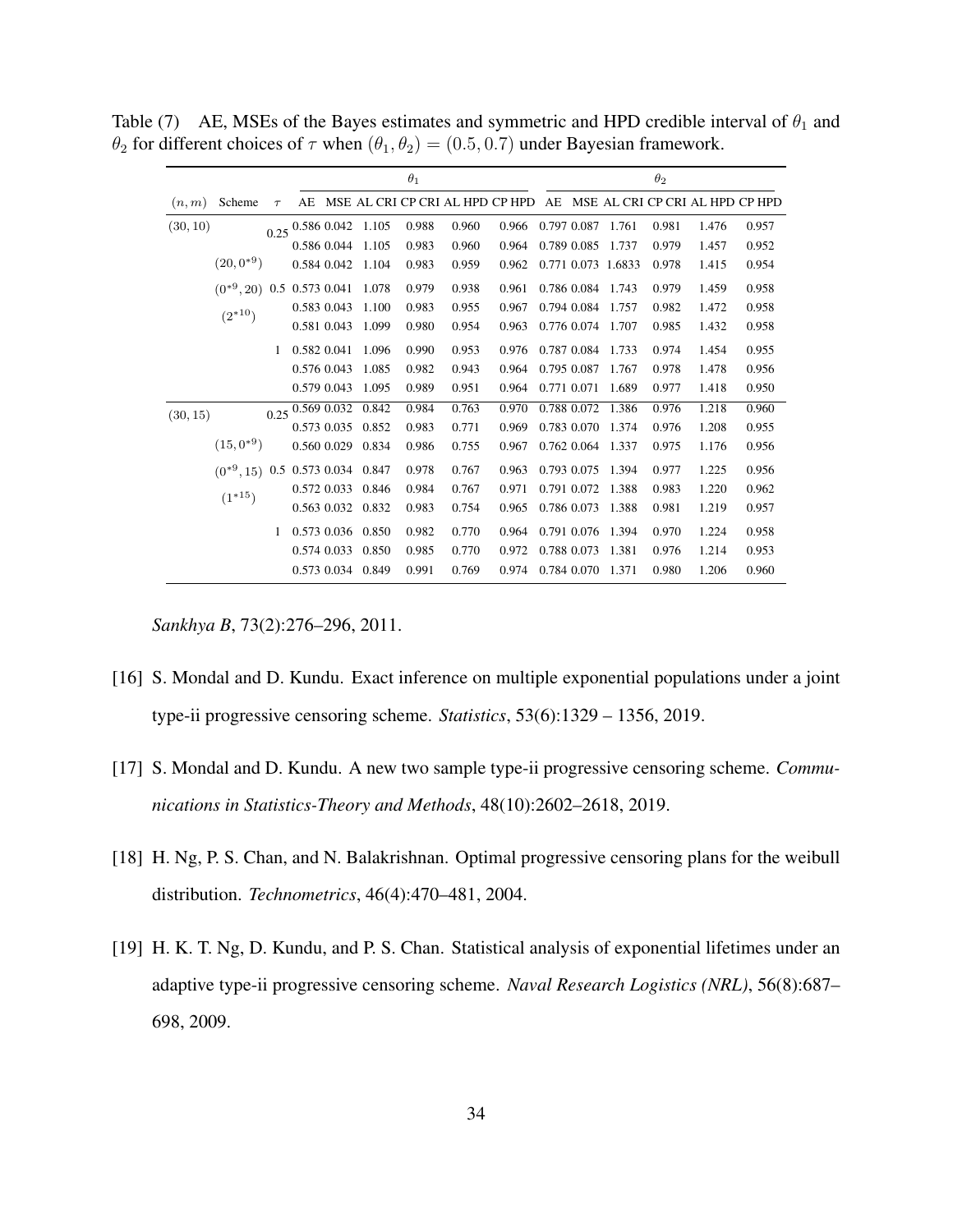|          |                            |        |    |                          |                    | $\theta_1$ |                                 |       |             |                   | $\theta_2$ |                                    |       |
|----------|----------------------------|--------|----|--------------------------|--------------------|------------|---------------------------------|-------|-------------|-------------------|------------|------------------------------------|-------|
| (n, m)   | Scheme                     | $\tau$ | AE |                          |                    |            | MSE AL CRI CP CRI AL HPD CP HPD |       |             |                   |            | AE MSE AL CRI CP CRI AL HPD CP HPD |       |
| (30, 10) |                            |        |    | $0.5$ 1.028 0.073        | 1.841              | 0.986      | 1.616                           | 0.969 |             | 1.775 0.586 4.206 | 0.976      | 3.461                              | 0.955 |
|          |                            |        |    | 1.293 0.361              | 2.455              | 0.967      | 2.127                           | 0.972 | 1.860 0.719 | 4.284             | 0.980      | 3.544                              | 0.965 |
|          | $(20,0^{*9})$              |        |    |                          | 1.285 0.331 2.4417 | 0.978      | 2.115                           | 0.972 |             | 1.841 0.736 4.237 | 0.974      | 3.507                              | 0.952 |
|          | $(0^{*9}, 20)$             | 1      |    |                          | 1.275 0.355 2.416  | 0.965      | 2.095                           | 0.971 | 1.853 0.722 | 4.289             | 0.977      | 3.543                              | 0.961 |
|          |                            |        |    |                          | 1.244 0.262 2.363  | 0.986      | 2.048                           | 0.972 | 1.683 0.402 | 3.742             | 0.975      | 3.127                              | 0.955 |
|          |                            |        |    | 1.249 0.271              | 2.379              | 0.982      | 2.062                           | 0.967 | 1.667 0.377 | 3.690             | 0.978      | 3.089                              | 0.955 |
|          |                            |        |    | 1.5 1.242 0.261          | 2.353              | 0.989      | 2.040                           | 0.982 | 1.688 0.377 | 3.753             | 0.975      | 3.138                              | 0.954 |
|          |                            |        |    |                          | 1.240 0.264 2.350  | 0.983      | 2.039                           | 0.969 | 1.693 0.382 | 3.766             | 0.981      | 3.148                              | 0.964 |
|          |                            |        |    |                          | 1.236 0.263 2.343  | 0.985      | 2.033                           | 0.971 | 1.691 0.389 | 3.773             | 0.979      | 3.151                              | 0.961 |
|          |                            |        |    |                          | 1.782              | 0.967      | 1.613                           | 0.975 | 1.694 0.335 | 3.011             | 0.977      | 2.637                              | 0.958 |
|          |                            |        |    |                          | 1.182 0.184 1.7425 | 0.967      | 1.578                           | 0.972 | 1.686 0.337 | 2.999             | 0.976      | 2.628                              | 0.961 |
|          | $(15,0^{*14})$             |        |    |                          | 1.151 0.151 1.702  | 0.976      | 1.541                           | 0.972 | 1.647 0.309 | 2.940             | 0.977      | 2.574                              | 0.954 |
|          | $(0^{*9}, 15)$             |        |    |                          | 1.192 0.190 1.770  | 0.969      | 1.601                           | 0.966 | 1.680 0.346 | 2.994             | 0.976      | 2.621                              | 0.957 |
|          |                            |        |    | 1.193 0.188              | 1.768              | 0.962      | 1.601                           | 0.972 | 1.671 0.340 | 2.968             | 0.975      | 2.601                              | 0.949 |
|          |                            |        |    |                          | 1.198 0.200 1.776  | 0.964      | 1.607                           | 0.973 | 1.687 0.335 | 2.999             | 0.983      | 2.628                              | 0.964 |
|          |                            |        |    | 1.5 1.188 0.192          | 1.757              | 0.967      | 1.591                           | 0.973 | 1.673 0.341 | 2.965             | 0.970      | 2.601                              | 0.948 |
|          |                            |        |    |                          | 1.194 0.199 1.769  | 0.960      | 1.601                           | 0.969 | 1.688 0.341 | 3.008             | 0.970      | 2.634                              | 0.949 |
|          |                            |        |    |                          | 1.187 0.186 1.753  | 0.969      | 1.588                           | 0.970 | 1.681 0.327 | 2.983             | 0.977      | 2.616                              | 0.958 |
| (30, 15) | $(2^{*10})$<br>$(1^{*15})$ |        |    | $0.5\sqrt{1.203\ 0.195}$ |                    |            |                                 |       |             |                   |            |                                    |       |

Table (8) AE, MSEs of the Bayes estimates and symmetric and HPD credible interval of  $\theta_1$  and  $\theta_2$  for different choices of  $\tau$  when  $(\theta_1, \theta_2) = (1, 1.5)$  under Bayesian framework.

Table (9) AE, MSEs of the Bayes estimates and symmetric and HPD credible interval of  $\theta_1$  and  $\theta_2$  for different choices of  $\tau$  when  $(\theta_1, \theta_2) = (1, 1.5)$  under Bayesian framework.

|          |                                                       |        |       |            |        | $\theta_1$ |        |        |       |            |        | $\theta_2$ |        |        |
|----------|-------------------------------------------------------|--------|-------|------------|--------|------------|--------|--------|-------|------------|--------|------------|--------|--------|
| (n, m)   | Scheme                                                | $\tau$ | AE    | <b>MSE</b> | AL CRI | CP CRI     | AL HPD | CP HPD | AE    | <b>MSE</b> | AL CRI | CP CRI     | AL HPD | CP HPD |
| (40, 15) |                                                       | 0.5    | 1.148 | 0.138      | 1.693  | 0.987      | 1.535  | 0.973  | 1.577 | 0.213      | 2.748  | 0.976      | 2.420  | 0.951  |
|          |                                                       |        | 1.154 | 0.138      | 1.705  | 0.983      | 1.545  | 0.968  | 1.572 | 0.206      | 2.731  | 0.972      | 2.406  | 0.947  |
|          | $(25,0^{*14})$                                        |        | 1.136 | 0.128      | 1.685  | 0.984      | 1.526  | 0.972  | 1.545 | 0.201      | 2.690  | 0.974      | 2.369  | 0.942  |
|          | $(0^{*14}, 25)$                                       |        | 1.137 | 0.133      | 1.676  | 0.979      | 1.519  | 0.965  | 1.570 | 0.201      | 2.742  | 0.979      | 2.414  | 0.954  |
|          | $(2^{*10}, 1^{*5})$                                   |        | 1.144 | 0.139      | 1.686  | 0.982      | 1.528  | 0.967  | 1.583 | 0.209      | 2.766  | 0.980      | 2.435  | 0.955  |
|          |                                                       |        | 1.147 | 0.136      | 1.696  | 0.983      | 1.537  | 0.966  | 1.558 | 0.208      | 2.710  | 0.975      | 2.387  | 0.953  |
|          |                                                       | 1.5    | 1.146 | 0.140      | 1.693  | 0.979      | 1.534  | 0.963  | 1.571 | 0.211      | 2.743  | 0.975      | 2.414  | 0.951  |
|          |                                                       |        | 1.146 | 0.136      | 1.687  | 0.980      | 1.529  | 0.963  | 1.591 | 0.213      | 2.783  | 0.979      | 2.449  | 0.961  |
|          |                                                       |        | 1.142 | 0.139      | 1.690  | 0.975      | 1.531  | 0.964  | 1.561 | 0.208      | 2.722  | 0.974      | 2.397  | 0.954  |
| (40, 25) |                                                       | 0.5    | 1.107 | 0.090      | 1.207  | 0.963      | 1.135  | 0.967  | 1.613 | 0.173      | 2.140  | 0.975      | 1.968  | 0.964  |
|          |                                                       |        | 1.119 | 0.103      | 1.220  | 0.949      | 1.148  | 0.964  | 1.661 | 0.253      | 2.234  | 0.973      | 2.048  | 0.962  |
|          | $(15,0^{*24})$                                        |        | 1.065 | 0.085      | 1.167  | 0.959      | 1.097  | 0.953  | 1.575 | 0.219      | 2.125  | 0.970      | 1.947  | 0.949  |
|          | $(0^{*24}, 15)$<br>$(0^{*7}, 2^{*5}, 0^{*8}, 1^{*5})$ |        | 1.117 | 0.099      | 1.216  | 0.958      | 1.144  | 0.960  | 1.680 | 0.272      | 2.270  | 0.980      | 2.080  | 0.967  |
|          |                                                       |        | 1.116 | 0.106      | 1.221  | 0.952      | 1.148  | 0.959  | 1.644 | 0.245      | 2.208  | 0.979      | 2.024  | 0.959  |
|          |                                                       |        | 1.118 | 0.105      | 1.225  | 0.952      | 1.151  | 0.959  | 1.651 | 0.244      | 2.220  | 0.971      | 2.035  | 0.954  |
|          |                                                       | 1.5    | 1.120 | 0.104      | 1.223  | 0.947      | 1.150  | 0.962  | 1.663 | 0.257      | 2.238  | 0.978      | 2.051  | 0.965  |
|          |                                                       |        | 1.125 | 0.109      | 1.233  | 0.949      | 1.159  | 0.964  | 1.654 | 0.264      | 2.227  | 0.977      | 2.041  | 0.958  |
|          |                                                       |        | 1.121 | 0.108      | 1.226  | 0.944      | 1.153  | 0.956  | 1.668 | 0.277      | 2.253  | 0.979      | 2.063  | 0.961  |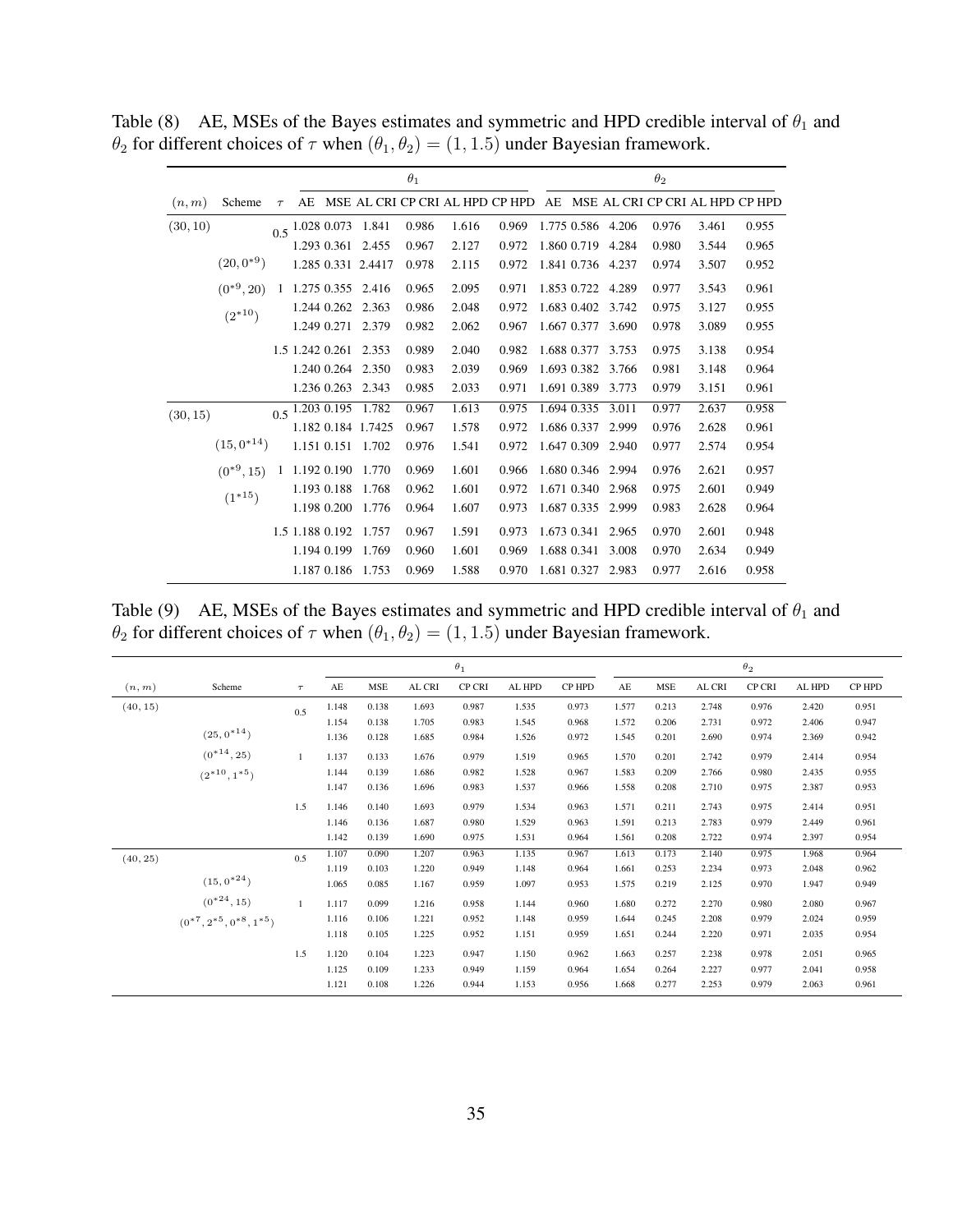|          |                                    |        |       |            |        | $\theta_1$ |        |        |       |       |        | $\theta_2$ |        |        |
|----------|------------------------------------|--------|-------|------------|--------|------------|--------|--------|-------|-------|--------|------------|--------|--------|
| (n, m)   | Scheme                             | $\tau$ | AE    | <b>MSE</b> | AL CRI | CP CRI     | AL HPD | CP HPD | AE    | MSE   | AL CRI | CP CRI     | AL HPD | CP HPD |
| (40, 15) |                                    | 0.25   | 0.567 | 0.033      | 0.846  | 0.981      | 0.765  | 0.965  | 0.747 | 0.050 | 1.286  | 0.977      | 1.135  | 0.960  |
|          |                                    |        | 0.569 | 0.033      | 0.851  | 0.982      | 0.770  | 0.965  | 0.744 | 0.049 | 1.281  | 0.972      | 1.130  | 0.949  |
|          | $(25,0^{*14})$                     |        | 0.566 | 0.033      | 0.848  | 0.981      | 0.767  | 0.961  | 0.734 | 0.045 | 1.263  | 0.976      | 1.114  | 0.954  |
|          | $(0^{*14}, 25)$                    | 0.5    | 0.572 | 0.034      | 0.853  | 0.979      | 0.772  | 0.963  | 0.751 | 0.050 | 1.294  | 0.979      | 1.142  | 0.962  |
|          | $(2^{*10}, 1^{*5})$                |        | 0.575 | 0.036      | 0.863  | 0.985      | 0.780  | 0.967  | 0.740 | 0.049 | 1.267  | 0.973      | 1.119  | 0.953  |
|          |                                    |        | 0.570 | 0.034      | 0.852  | 0.980      | 0.770  | 0.961  | 0.744 | 0.048 | 1.278  | 0.975      | 1.128  | 0.954  |
|          |                                    |        | 0.569 | 0.034      | 0.848  | 0.982      | 0.767  | 0.964  | 0.748 | 0.047 | 1.285  | 0.982      | 1.135  | 0.962  |
|          |                                    |        | 0.571 | 0.033      | 0.854  | 0.984      | 0.772  | 0.970  | 0.741 | 0.048 | 1.270  | 0.981      | 1.121  | 0.965  |
|          |                                    |        | 0.573 | 0.034      | 0.857  | 0.985      | 0.775  | 0.972  | 0.747 | 0.049 | 1.284  | 0.977      | 1.134  | 0.958  |
| (40, 25) |                                    | 0.25   | 0.558 | 0.028      | 0.618  | 0.944      | 0.580  | 0.960  | 0.788 | 0.068 | 1.050  | 0.972      | 0.963  | 0.961  |
|          |                                    |        | 0.561 | 0.029      | 0.622  | 0.947      | 0.584  | 0.953  | 0.802 | 0.074 | 1.076  | 0.960      | 0.986  | 0.964  |
|          | $(15,0^{*24})$                     |        | 0.532 | 0.021      | 0.589  | 0.956      | 0.553  | 0.950  | 0.758 | 0.062 | 1.015  | 0.963      | 0.931  | 0.954  |
|          | $(0^{*24}, 15)$                    | 0.5    | 0.564 | 0.029      | 0.629  | 0.948      | 0.590  | 0.956  | 0.784 | 0.070 | 1.043  | 0.959      | 0.957  | 0.957  |
|          | $(0^{*7}, 2^{*5}, 0^{*8}, 1^{*5})$ |        | 0.554 | 0.025      | 0.612  | 0.953      | 0.574  | 0.956  | 0.793 | 0.072 | 1.063  | 0.963      | 0.974  | 0.961  |
|          |                                    |        | 0.558 | 0.027      | 0.619  | 0.955      | 0.581  | 0.956  | 0.792 | 0.073 | 1.062  | 0.966      | 0.973  | 0.958  |
|          |                                    |        | 0.551 | 0.024      | 0.608  | 0.958      | 0.571  | 0.965  | 0.792 | 0.070 | 1.059  | 0.966      | 0.9714 | 0.961  |
|          |                                    |        | 0.558 | 0.026      | 0.619  | 0.955      | 0.581  | 0.962  | 0.785 | 0.070 | 1.046  | 0.964      | 0.959  | 0.959  |
|          |                                    |        | 0.553 | 0.024      | 0.609  | 0.962      | 0.572  | 0.962  | 0.793 | 0.070 | 1.059  | 0.960      | 0.972  | 0.963  |

Table (10) AE, MSEs of the Bayes estimates and symmetric and HPD credible interval of  $\theta_1$  and  $\theta_2$  for different choices of  $\tau$  when  $(\theta_1, \theta_2) = (0.5, 0.7)$  under Bayesian framework.

- [20] E. A. Peña and A. K. Gupta. Bayes estimation for the marshall–olkin exponential distribution. *Journal of the Royal Statistical Society: Series B (Methodological)*, 52(2):379–389, 1990.
- [21] B. Pradhan and D. Kundu. On progressively censored generalized exponential distribution. *Test*, 18(3):497, 2009.
- [22] B. Pradhan and D. Kundu. Inference and optimal censoring schemes for progressively censored birnbaum–saunders distribution. *Journal of Statistical Planning and Inference*, 143(6):1098–1108, 2013.
- [23] F. Proschan. Theoretical explanation of observed decreasing failure rate. *Technometrics*, 5(3):375–383, 1963.
- [24] A. Rasouli and N. Balakrishnan. Exact likelihood inference for two exponential populations under joint progressive type-ii censoring. *Communications in Statistics—Theory and Methods*, 39(12):2172–2191, 2010.